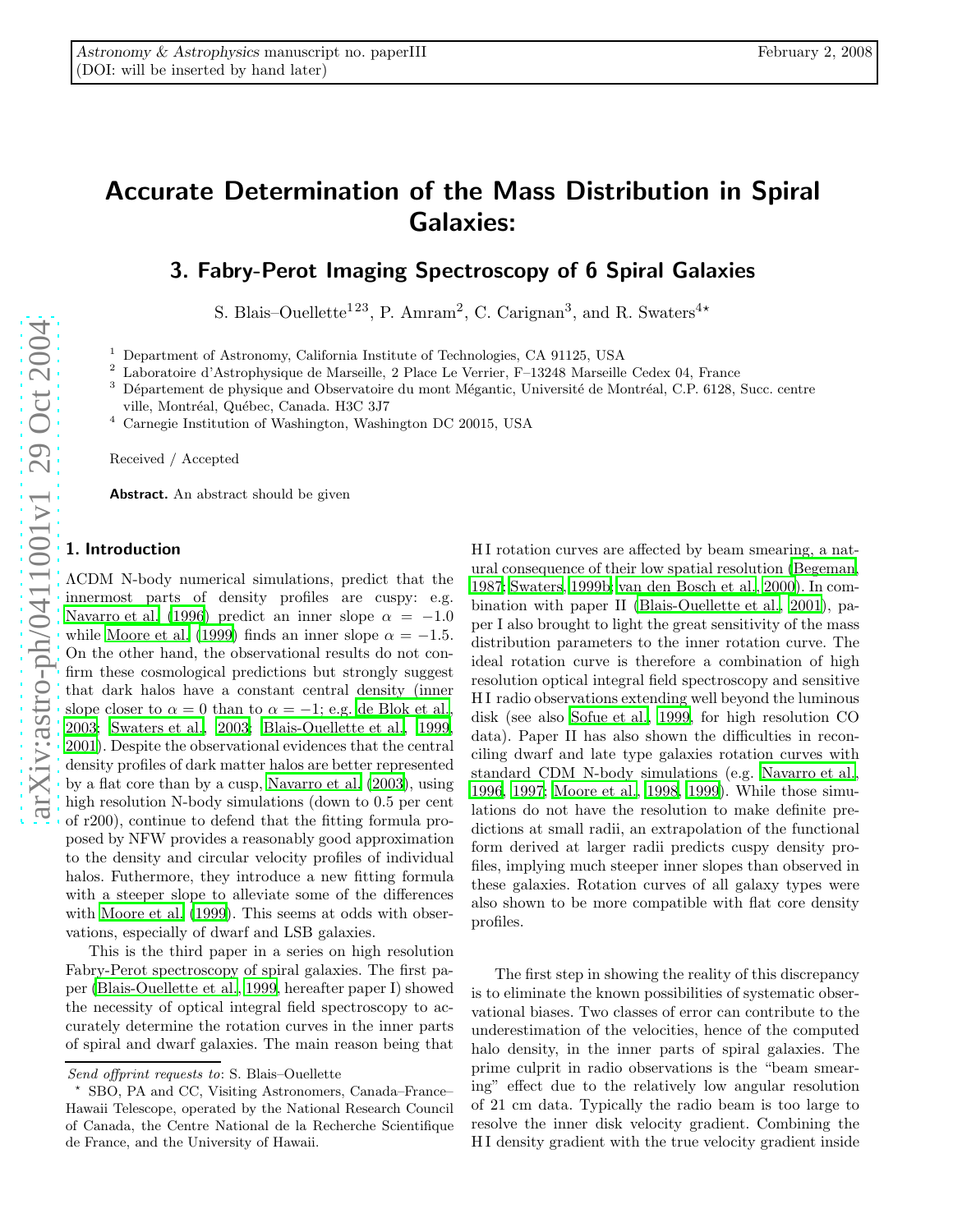<span id="page-1-1"></span>Table 1. Parameters of the sample. Columns 4,5,6,10 and 11 are from the main reference unless otherwise specified.

| Name                                                                               | Type  | $_{\rm Dist.}$ | $\mathrm{D}_{25}$ | $R_{HO}$ | $\alpha$          | ; p3    | $\mathrm{PA}^{p3}$ | ${\rm V}_{sys}{}^{p3}$ | $\mathrm{M}_B$ | $L_B$                 | Ref. |
|------------------------------------------------------------------------------------|-------|----------------|-------------------|----------|-------------------|---------|--------------------|------------------------|----------------|-----------------------|------|
|                                                                                    |       | Mpc            |                   |          | $^{\prime\prime}$ | $\circ$ | $\circ$            | $\mathrm{km\,s}^{-1}$  |                | $10^8$ L <sub>o</sub> |      |
| <b>UGC 2259</b>                                                                    | SBcd  | $9.6*$         | 2.6               | $1.9\,$  | 28.2              | 41      | 165                | 581                    | $-17.03$       | 9.7                   | C88  |
| NGC 2403                                                                           | SABcd | $3.2^{Fr}$     | 21.9              | 13.0     | 134               | 61      | 126                | 137                    | $-19.50$       | 93.6                  | C90  |
| NGC 6946                                                                           | SABcd | $6.2^{Sh}$     | 11.5              | 7.8      | 115.2             | 38      | 60                 | 47                     | $-21.38$       | 530                   | Be   |
| <b>NGC 5055</b>                                                                    | SAbc  | $9.2*$         | 12.6              | 9.8      | 108.9             | 64      | 101                | 501                    | $-21.13$       | 422                   | Th   |
| <b>NGC 2841</b>                                                                    | SAb   | $14.1^{Ma}$    | 11.3              | 6.2      | 52                | 66      | 150                | 633                    | $-21.93$       | 880                   | Be   |
| <b>NGC 5985</b>                                                                    | SABb  | $33.5*$        | 5.5               | 2.7      | 29.9              | 58      | 15                 | 2515                   | $-21.74$       | 738                   | p3   |
| $p^3$ This study<br>Col 4: Diameter at the $25$ B-mag/arcsec <sup>2</sup> isophote |       |                |                   |          |                   |         |                    |                        |                |                       |      |

 $B^e$ [Begeman \(1987\)](#page-12-2) Col 5: Holmberg radius  $^{C88}\rm{Carignan}$  et al. (1988) Col 6: Scale length  $C^{90}$ [Carignan et al. \(1990](#page-13-11)) Col 7: Inclination

 $T<sup>h</sup>$ [Thornley and Mundy \(1997](#page-13-15)) Col 11: Total B luminosity

 $*H_0 = 75 \text{ km s}^{-1} / \text{Mpc}$ 

isophote

 $F<sup>r</sup>$ [Freedman \(1990](#page-13-12)) Col 8: Position angle of the major axis Col 9: Systemic heliocentric velocity

 $M^a$ [Macri et al. \(2001](#page-13-13)) Col 9: Systemic heliocentric velocity<br>  $S^h$ Sharina et al. (1997) Col 10: Absolute B magnitude

Col 10: Absolute B magnitude

a beam width will most likely lead to underestimate the velocity at a given radius.

 $H\alpha$  observations always easily reach an angular resolution where any spatial resolution effect can be neglected. A less often commented source of uncertainties though is found in long slit observations, where most of the  $H\alpha$  data come from. [Schommer et al. \(1993\)](#page-13-16) was the first large scale publication of rotation curves derived from Fabry-Perot data. They clearly state the inherent advantages of 2D spectroscopy over long slit observations. Beauvais and Bothun (1999, 2001) were among the first to do Fabry-Perot imaging spectroscopy of nearby, large angular size late type spirals for the express purpose of performing precision mass modeling. They detailed the advantages that 2D velocity fields have over 1D slits. Beauvais and Bothun (2001) discussed precision quality rotation curves and optimal rotation curve fitting One can point to the lack of 2D coverage that makes the alignment of the slit crucial to retrieve the real kinematics of a galaxy. First, a photometrically determined inclination can be a major source of uncertainty. Second, missing the kinematical center, which is not always the photometric center (paper II) can lead to an underestimation of the rotational velocities. Also, just a degree or two between the slit and the galaxy position angle for highly inclined galaxies can cause the highest velocity regions along the line of nodes to be missed. This in turn leads to underestimate the rotational velocities. In a series of papers started in 1992 (referenced in [Amram et al.](#page-12-3), [1996\)](#page-12-3), a large sample of rotation curves of nearby galaxies in clusters, derived from Fabry-Perot, have also shown the observational biases avoided when using 3D data cubes instead of long slits data. In addition, the presence of a bar would hardly be noticed in long slit data and its effect would most probably be confounded with the rotational kinematics, while 2D velocity fields allow to disentangle circular from radial motions.

This paper extends our sample of multi-wavelength velocity fields to earlier morphological types by adding six spiral galaxies to the optical rotation curves sample with available 21 cm data. Contrary to dark matter dominated dwarf spirals and to luminous matter dominated early type spirals, the stellar disk and dark halo of intermediate type have comparable contributions to the mass inside the Holmberg radius. Therefore, a slight change of the inner slope of the rotation curve can significantly reduce or increase the disk contribution, whether it is maximal or best–fitted. This change can induce a dramatic difference in the dark matter distribution by increasing or limiting its inner density, as seen in the case of NGC 5585 in [Blais-Ouellette et al. \(1999](#page-12-0)). The halo core radius and central density are indeed very sensitive to the exact baryonic contribution at low radii. This is true for halos of all shapes, but more critical for cuspy halos, which often have problem to accommodate for the presence of even a small disk in later type spirals [\(Blais-Ouellette et al.](#page-12-1), [2001](#page-12-1)).

Section [2](#page-1-0) briefly describes the sample while section [3](#page-2-0) explains the Fabry–Perot observations and data reduction, and presents the main features of each galaxy. Computed  $H\alpha$  velocity fields and rotation curves are also described therein, and compared to HI rotation curves. Dynamical analysis and mass models will be given in a forthcoming paper (paper IV). Section [4](#page-12-4) presents a discussion of the main results and the main conclusions.

#### <span id="page-1-0"></span>2. The sample

Table [1](#page-1-1) summarizes the optical parameters of each galaxy in the sample. Neutral hydrogen kinematics and mass models of UGC 2259 and NGC 6946 have been studied by [Carignan et al. \(1988](#page-13-10), [1990\)](#page-13-11) while NGC 2403 and NGC 2841 are part of Begeman's thesis [\(1987\)](#page-12-2). All these studies present rotation curves based on 21 cm observations from the Westerbork Synthesis Radio Telescope (WSRT). NGC 5985 is part of the Westerbork HI survey of spiral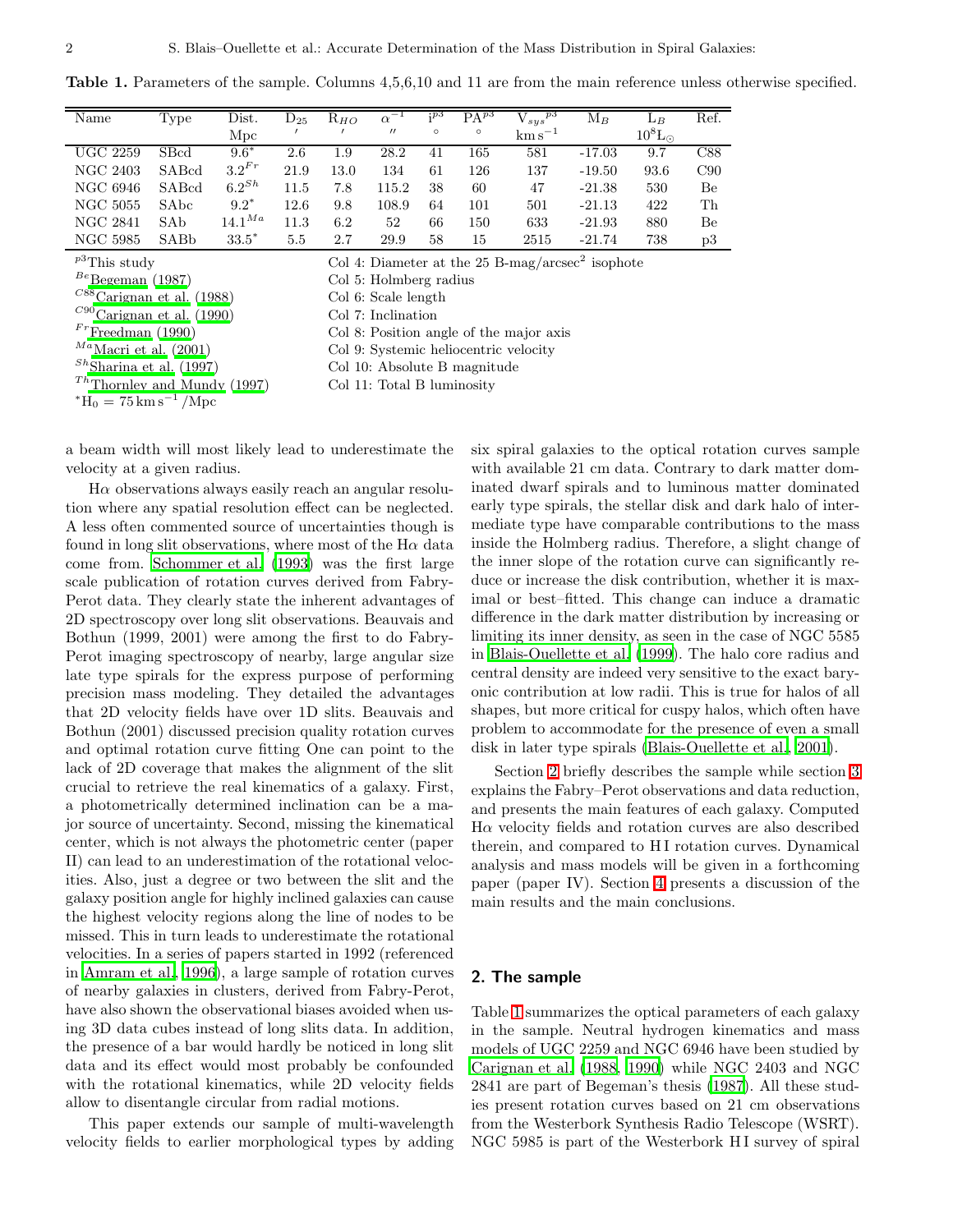and irregular galaxies<sup>a</sup> (WHISP, see [Swaters et al.](#page-13-17), [2000\)](#page-13-17). An HI rotation curve derived from these data is presented in this paper, but the details on the H I observations for this galaxy will be published elsewhere. An HI rotation curve of NGC 5055, based on VLA observations, has been published by [Thornley and Mundy \(1997](#page-13-15)).

This sample expands the range of morphological types from the very late types of paper II to earlier (Sc to Sb) types. The GHASP survey<sup>b</sup> Garrido et al.  $(2002)$ , an ongoing Fabry-Perot survey will expand this sample to about 200 spiral galaxies.

### <span id="page-2-0"></span>3. Fabry–Perot observations: data acquisition and reduction

All the Fabry-Perot observations have been initially made at the Canada–France–Hawaii Telescope (CFHT) in September 97 and March 98 using the CFHT1 high resolution Fabry-Perot etalon installed in the Multi–Object Spectrograph (MOS) focal reducer. A narrow–band filter  $(\Delta \lambda \simeq 12 \text{ Å})$ , centered around the systemic velocity of the observed object, was placed in front of the etalon. The available field with negligible vignetting was  $\approx 8.5' \times$ 8.5′, with  $0.44''$  pix<sup>-1</sup>. The free spectral range of 5.66Å (258 km s<sup>−</sup><sup>1</sup> ) was scanned in 27 (+1 overlapping) channels for UGC 2259, NGC 6946 and the blue side of NGC 5055 (see section [3.4\)](#page-9-0), giving a sampling of  $0.21 \text{\AA}$  (9.6) km s<sup>-1</sup>) per channel. For the rest of the sample, the objects were scanned in 24 channels, for a sampling of  $0.24 \text{ Å}$  $(10.8 \text{ km s}^{-1})$ . Due to the use of an aging filter which has apparently blueshifted from its quoted central wavelength, the fluxes from the receding half of NGC 2841 and NGC 5055 were almost totally blocked, and these galaxies had to be re-observed. The details are given in the relevant sections.

Following normal de–biasing and flat–fielding with standard IRAF procedures, a robust 3-D cosmic–ray removal routine, that tracks cosmic rays by spatial (pixel– to–pixel) and spectral (frame–to–frame) analysis, was applied to every data cube. When necessary, ghost reflections were then removed using the technique described in Paper I. A neon line  $(\lambda 6598.95 \text{ Å})$  was used for absolute wavelength calibration at each pixel.

The signal measured along the scanning sequence was split into two parts: (1) an almost constant level produced by the continuum light in a narrow passband around  $H\alpha$ (hereafter referred to as continuum map) and (2) a varying part produced by the  $H\alpha$  line (hereafter referred to as  $H\alpha$  emission line map *or* monochromatic map). The continuum level was taken to be the mean of the channel which do not contain the line. The  $H\alpha$  integrated flux map was obtained by integrating the monochromatic profile in each pixel above the threshold defined by the continuum level. The scanning of the interferometer sufficiently samples the PSF of the instrument (the Airy function con-

<span id="page-2-1"></span>

| Table 2. Parameters of the Fabry–Perot observations. |  |  |
|------------------------------------------------------|--|--|
|------------------------------------------------------|--|--|

| Date of observations                     | September 97, March 98                                                    |
|------------------------------------------|---------------------------------------------------------------------------|
| Telescope                                | $3.6 \text{ m } C$ FHT <sup>a</sup>                                       |
| Instrumentation:                         |                                                                           |
| Instrument                               | <b>MOSFP</b>                                                              |
| CCD detector                             | $2048 \times 2048$ , $\sigma = 8 e^{-1}$                                  |
| Filters:                                 |                                                                           |
| UGC 2259:                                | $\lambda_0 = 6575 \,\mathrm{\AA}, \ \Delta\lambda = 13 \,\mathrm{\AA}$    |
| NGC 2403:                                | $\lambda_0 = 6568 \,\mathrm{\AA}, \ \ \Delta\lambda = 12 \,\mathrm{\AA}$  |
| NGC 6946:                                | $\lambda_0 = 6566 \,\text{\AA}, \ \Delta \lambda = 12 \,\text{\AA}$       |
| NGC 5055 blue:                           | $\lambda_0 = 6575 \,\mathrm{\AA}$ , $\Delta\lambda = 13 \,\mathrm{\AA}$   |
| red:                                     | $\lambda_0 = 6586 \,\mathrm{\AA}, \ \Delta\lambda = 12 \,\mathrm{\AA}$    |
| NGC 2841 blue:                           | $\lambda_0 = 6577 \,\mathrm{\AA}, \ \Delta\lambda = 10 \,\mathrm{\AA}$    |
| red                                      | $\lambda_0 = 6587 \,\mathrm{\AA}, \ \ \Delta\lambda = 11 \,\mathrm{\AA}$  |
| NGC 5985:                                | $\lambda_0 = 6621 \,\mathrm{\AA}, \ \ \Delta\lambda = 26 \,\mathrm{\AA}$  |
| Fabry-Perot unit                         | Scanning QW1162 (CFHT1)                                                   |
| Calibration lamp                         | Neon ( $\lambda = 6598.95$ Å)                                             |
| Interference order                       | 1155 $\textcircled{a}$ $\lambda_{NEON}$                                   |
| Mean Finesse                             | 12                                                                        |
| Duration:                                |                                                                           |
| <b>UGC 2259:</b>                         | $8 \text{ min/channel}$ (3.6 h)                                           |
| NGC 2403:                                | $7.34 \,\mathrm{min}/\mathrm{channel}$ (2.9 h)                            |
| NGC 6946:                                | $7.5 \text{ min/channel}$ (3.4 h)                                         |
| NGC 5055 blue:                           | $9.42 \text{ min/channel}$ (3.8 h)                                        |
| red:                                     | 6 min / channel $(2.7 h)$                                                 |
| NGC 2841 <sup>a</sup> :                  | $5 \text{ min/channel}$ (2h)                                              |
| NGC 5985:                                | $7.7 \text{ min/channel}$ (3.1 h)                                         |
| <b>Spatial Parameters</b>                |                                                                           |
| Field size                               | $8.5'\times8.5'$                                                          |
| Pixel scale                              | $0.44''$ pix <sup>-1</sup>                                                |
| Spectral parameters                      |                                                                           |
| Free spectral range at $H\alpha$         | $5.66\,\mathrm{\AA}~(258\,\mathrm{km}\,\mathrm{s}^{-1})$                  |
| NGC 2403, 5055, 5985:                    |                                                                           |
| Number of channels                       | 24                                                                        |
| Sampling                                 | $0.24\,\rm\AA$ $(10.8\,\rm km\,s^{-1})/channel$                           |
| UGC 2259 and NGC 6946:                   |                                                                           |
| Number of channels                       | 27                                                                        |
| Sampling                                 | $0.21\,\mathrm{\AA}~(9.6\,\mathrm{km}\,\mathrm{s}^{-1})/\mathrm{channel}$ |
| NGC 2841 <sup>a</sup> :                  |                                                                           |
| Free spectral range at ${\rm H}{\alpha}$ | $8.30\,\mathrm{\AA}$ (378 km s <sup>-1</sup> )                            |
| Number of channels                       | 24                                                                        |
| Sampling                                 | $0.35 \text{ Å } (15.8 \text{ km s}^{-1})/\text{channel}$                 |

<sup>a</sup> NGC 2841 was reobserved at the Observatoire de Haute Provence. See text.

volved by the surface and transmission defects) and covers the free spectral range through 24 to 27 scanning steps. When the profiles are structureless and the S/N high, the lines could be successfully fitted by the convolution of the observed PSF (given by the narrow Neon-6598.95nm emission line) and a single Gaussian function. When the profile is more complex, multiple Gaussian components are needed. Nevertheless, since the number of scanning steps and the baseline of the continuum emission are relatively low, and the structure of the profile is often complex (asymmetries, multiple components, low S/N), we do not fit a function to the profile to extract the first order momentum. Instead, the heliocentric radial velocity for a given pixel is directly given by the position of the

<sup>a</sup> www.astro.rug.nl/∼whisp

<sup>b</sup> http://www-obs.cnrs-mrs.fr/interferometrie/ghasp.html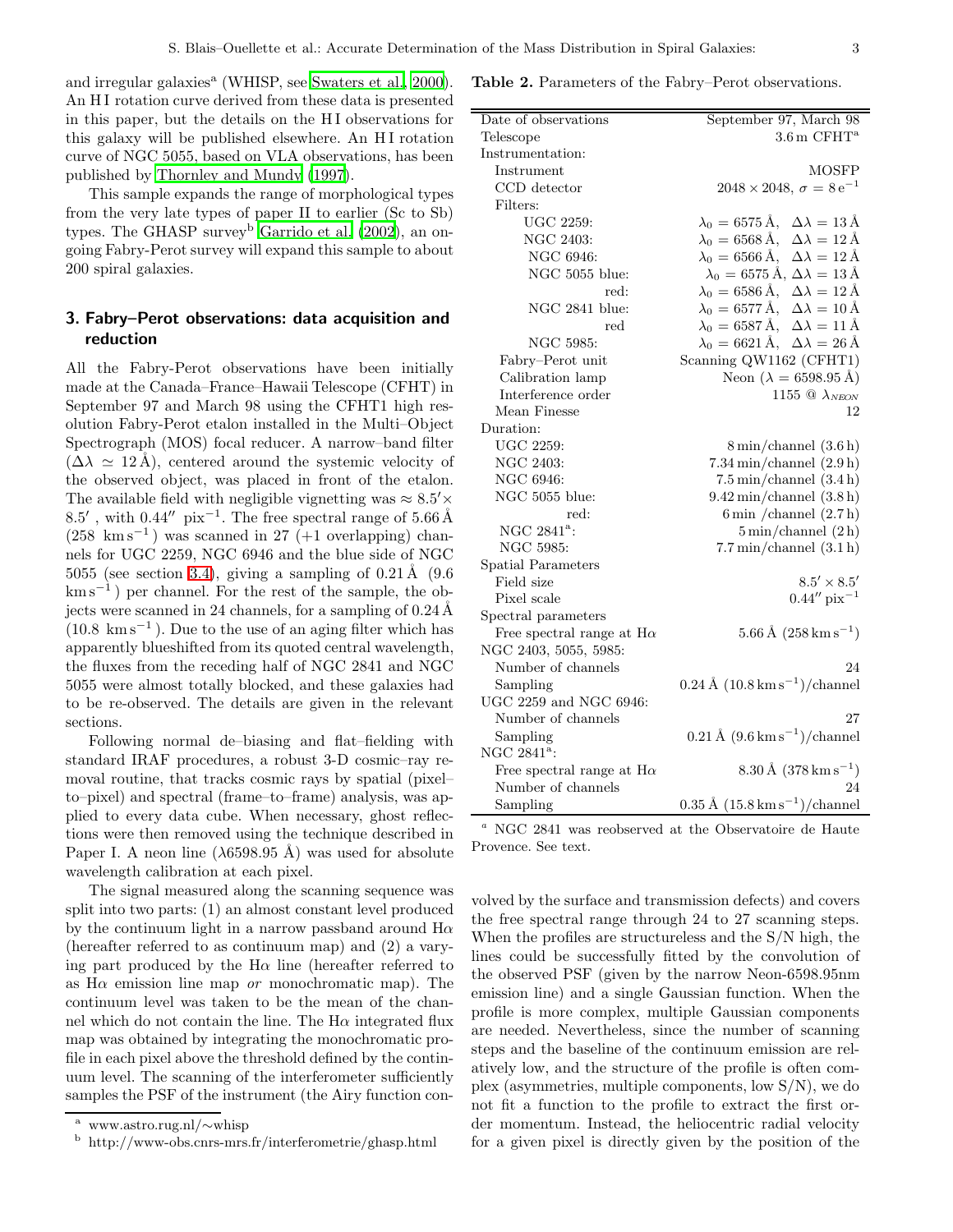barycentre of the line. Furthermore, we do not have to make assumptions on the fit used when the data are dominated by Poisson' or receptor' noise at low S/N levels. However, at high S/N, since we have a good knowledge of the PSF, the barycentre of the emission line profile may be measured with an accuracy much better than the sampling step, hence giving a precision of about 3 km/s for a  $S/N=5$ . For each pixel, the  $S/N$  level is given by the yaxis of the barycentre of the line normalized by the r.m.s of the continuum. When the S/N of each individual pixel was not high enough to derive a radial velocity, two different Gaussian smoothings were performed on the cubes  $(\sigma = 2.6''$  and 4") in order to get sufficient signal-tonoise throughout the images. Three velocity maps (one for each smoothed cube and for the original) were then obtained from the intensity weighted means of the  $H\alpha$ peaks at each pixel. A final variable resolution velocity map was constructed keeping higher resolution where the signal-to-noise makes it possible. Figs. [1](#page-4-0) and [3](#page-6-0) show the monochromatic images of the galaxies while Figs. [2](#page-5-0) and [4](#page-7-0) display their velocity fields<sup>c</sup>. Table [2](#page-2-1) lists the main observing parameters.

Rotation curves were derived using two different methods: velocity dispersion minimization (tilted-ring model: [Begeman, 1987;](#page-12-2) Côté et al., [1991](#page-13-19)) and rotation curve symmetry optimization by comparing the approaching and receding sides. The first method is more precise and allow to model a warp disk, while the second is more robust and is useful for galaxies with low S/N and patchy velocity coverage. In all cases all the parameters (systemic velocity, kinematical center, inclination, and position angle) were initially free to vary.

To date, no convention on the way to represent the errors on rotation curves exists in the literature. Error bars are often simply given as the velocity dispersion in the ring used at each radius. However, the warm gas tends to be found in more disturbed environments than the cold gas. Turbulence, local density variations (like spiral arms) and winds from stars and supernovae of the young stellar forming regions in which the gas is ionized, increase its dispersion. This can lead to the paradox where fewer points (as in long–slit observations)lead to lower dispersion and to smaller error bars. As a more direct probe of the uncertainties on the measured potential, the difference between the two sides of the galaxy is instead sometimes used. Some authors add the error due to uncertainties on inclination and/or position angles.

Since the purpose of this study is to present the data in an unbiased way, the sources of errors are given separately. The error bar itself gives the error on the mean in each ring  $(\sigma/\sqrt{N})$  while the solutions for each side of the galaxy are represented by continuous lines for the receding side and dashed lines for the approaching. Errors due to inclination uncertainties are given by  $V(\sin i+\epsilon-sini-\epsilon)$  where  $\epsilon$  is around 2 for all the galaxies. Other parameters (Table [1\)](#page-1-1)

have low uncertainties and contribute marginally to the velocity error budget.

### 3.1. UGC 2259

This small galaxy was observed in September 97 by a fairly photometric night. Eight minutes integration were spent at each channel position and no photometric corrections were needed.

Like in the case of IC 2574 (paper II), dispersion minimizing methods as in ROCUR are hardly applicable to determine the rotation curve because of the incomplete coverage of the velocity field. The rotation curve was thus found by comparison of the two sides of the galaxy and analysis of the residual velocity field using the ADHOC package<sup>d</sup> . The inclination, position angle and systemic velocity were fixed at  $41^{\circ}$ ,  $158^{\circ}$  and  $581 \,\mathrm{km \, s^{-1}}$ , in fairly good agreement with [Carignan et al. \(1988\)](#page-13-10). The  $H\alpha$  coverage of the field is patchy and mainly concentrated in the center and in the two spiral arms. The net effect is to have only the receding side covering the innermost part of the rotation curve. However, because the two sides cover the outer parts and agree fairly well, this lack of coverage should only affect the determination of the kinematical center, adding some uncertainty to the rotation curve. The resulting optical rotation curve at 2.6′′ resolution is given in Table [A.1](#page-17-0) while Fig. [5](#page-8-0) presents it in combination with the HI rotation curve.

As one can see in Fig[.2,](#page-5-0) only a few clumps of ionized gas reveal the very inner kinematics of the galaxy. The solid body rise can now be observed within a few hundreds of parsecs on the receding side. The  $H\alpha$  curve is higher than the HI by 5 to 10 km s<sup>-1</sup> up to a radius of 50″. Even if this is an indication of the presence of beam smearing in the uncorrected HI observations, we cannot exclude noncircular motions due to the lack of coverage.

The most prominent feature of the  $H\alpha$  rotation curve is the big dip around 60′′. This is not observed in the H I curve. It can be seen in the velocity field that the location of this feature corresponds to the two great spiral arms, clearly identified in the optical image (see e.g. [Carignan et al.](#page-13-10), [1988](#page-13-10)). Spiral arms are known to create such effect, especially on the ionized gas (e.g. [Thornley and Mundy](#page-13-15), [1997](#page-13-15)).

Fabry-Perot observations of UGC 2259 by [Gonzalez-Serrano and Valentijn \(1991](#page-13-20)) using the brightest H II regions and the new data are consistent within the error bars.

In conclusion, even if the kinematical parameters derived for UGC 2259 reach a reasonable level of confidence, the asymmetric distribution of  $H\alpha$  emission and the relatively low covering factor weaken this galaxy contribution as a test case.

<sup>c</sup> All the velocity maps are available at www.astro.caltech.edu/<sup>∼</sup> sbo/vf.html

<sup>d</sup> http://www.oamp.fr/adhoc/adhoc.html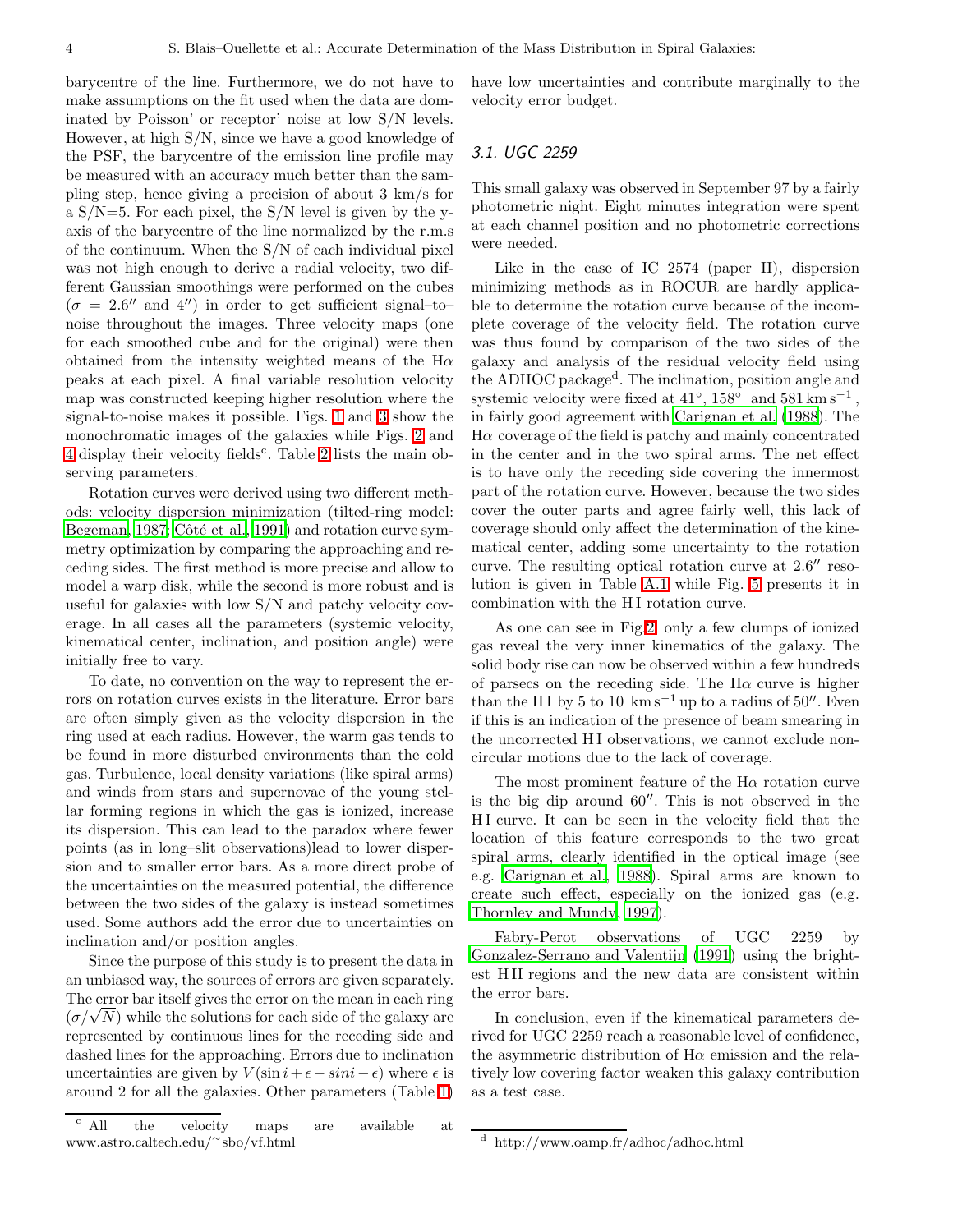

<span id="page-4-0"></span>Fig. 1. Monochromatic images of the H $\alpha$  flux of UGC 2259, NGC 2403 and NGC 6946. North is up, East is left.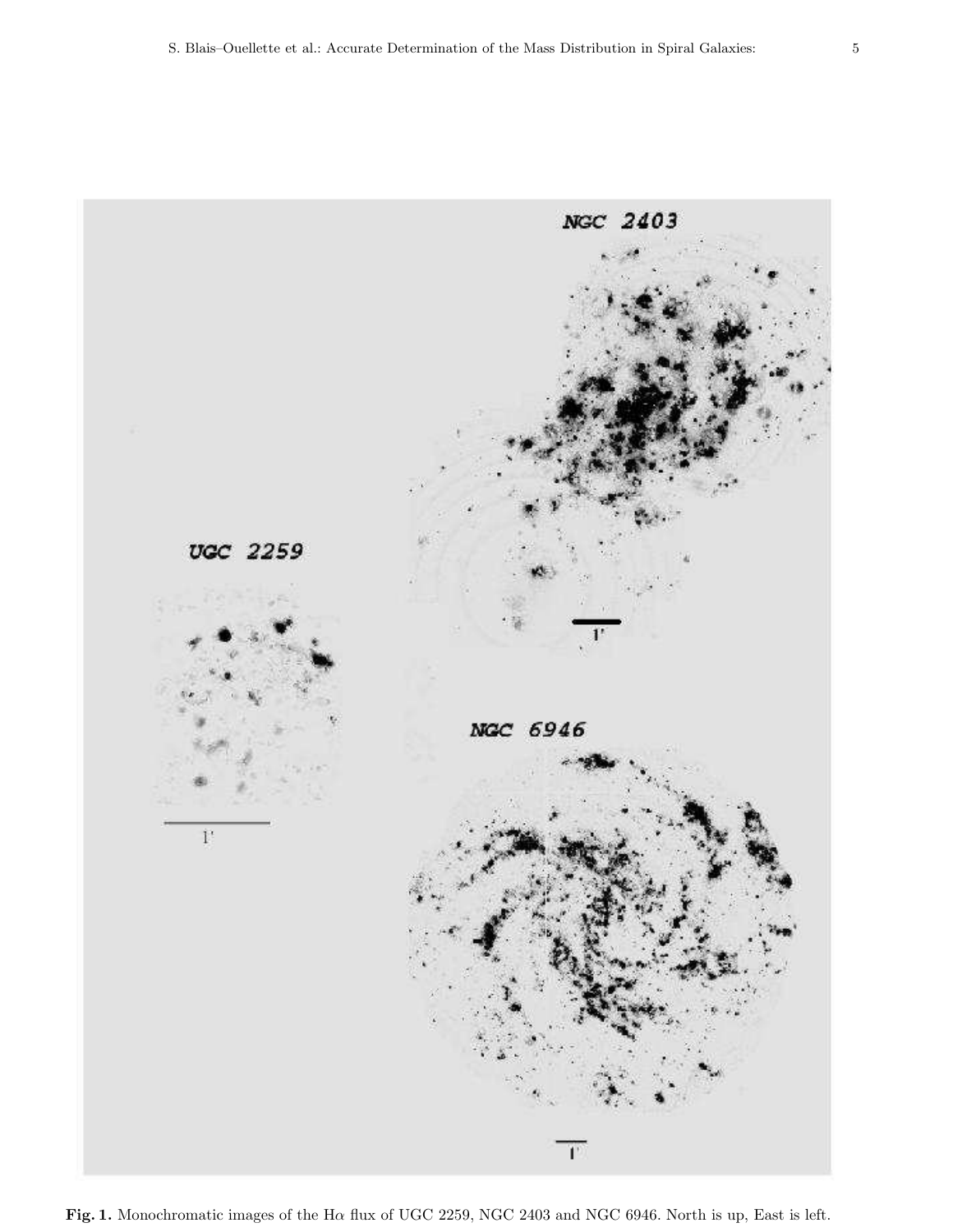

<span id="page-5-0"></span>Fig. 2. Velocity fields of the same galaxies.The X and the grey line indicate the kinematic center and the axis of separation between the approaching and receding sides.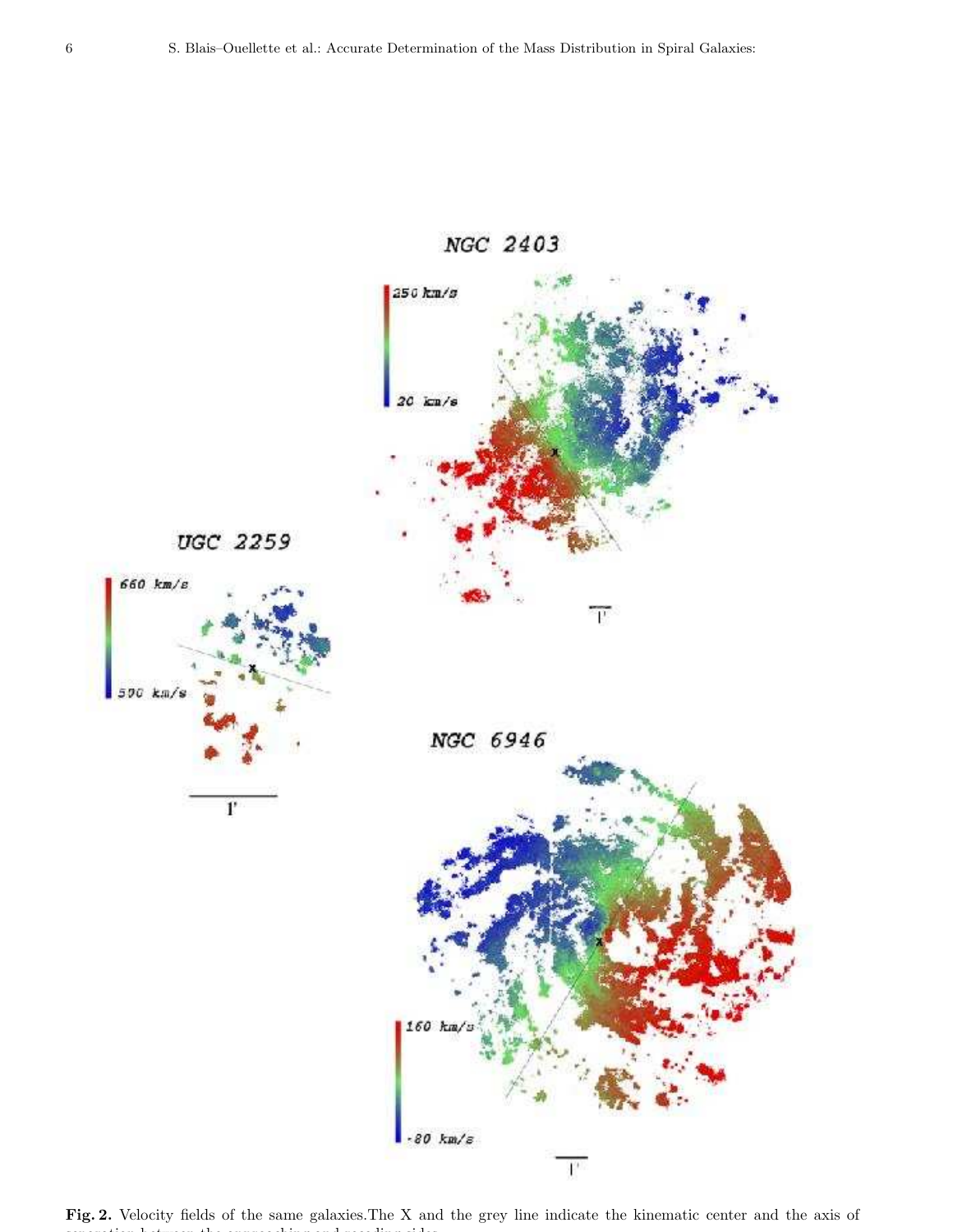

<span id="page-6-0"></span>Fig. 3. Monochromatic images of the H $\alpha$  flux of NGC 5055, NGC 2841 and NGC 5985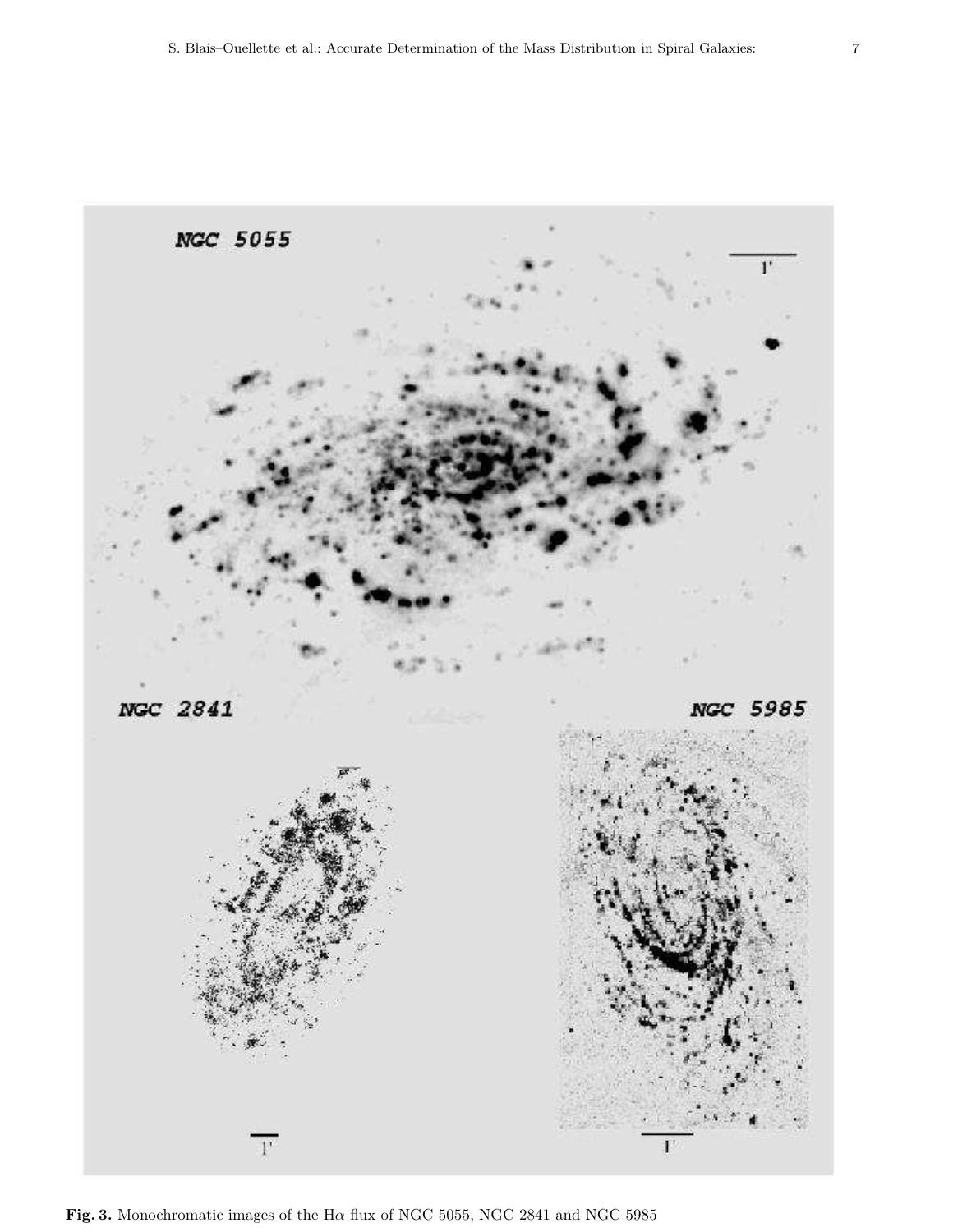

<span id="page-7-0"></span>Fig. 4. Velocity fields of the same galaxies.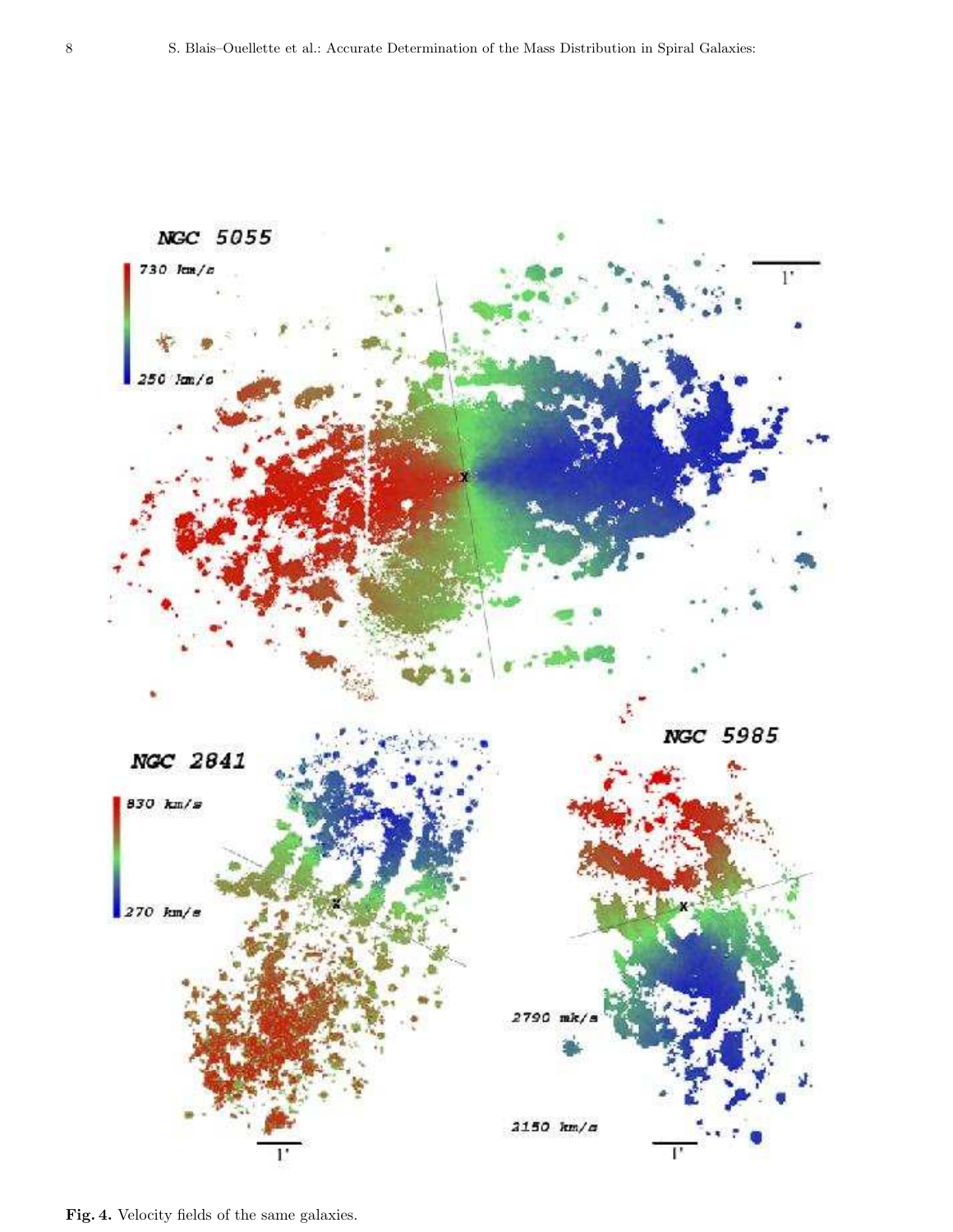

<span id="page-8-0"></span>Fig. 5. Ha rotation curve of UGC 2259 (open circles). Approaching and receding sides from H $\alpha$  data are indicated respectively by the dashed and continuous lines. The filled circles represent the H I rotation curve from [Carignan et al.](#page-13-10) [\(1988\)](#page-13-10).

## 3.2. NGC 2403

The object being larger than the available field, two data cubes were acquired during the run of March 98. The same parameters were used for both fields and 440 seconds were spent on each of the 24 channels of each data cube. After the standard data reduction, the final maps (velocity, continuum and monochromatic) were joined using stars in the overlapping region. The coverage of the field was this time complete enough to use ROCUR with bins of 20 arcsec. However, since no significant variations of inclination or position angle were found, ADHOC was used to get a higher sampling. The inclination was found to be 61◦ , the position angle  $126°$  and the systemic velocity  $137 \text{ km s}^{-1}$ , at 3 km s−<sup>1</sup> of Begeman's value. The shape of the rotation curve is independent of the resolution used and bins of 5 pixels (6.6 ′′) offer the clearest picture. Fig. [6](#page-9-1) shows the final rotation curve. The HI curve is also plotted for comparison. The Fabry–Perot data show a remarkable agreement between the approaching and receding sides up to 200′′. At a greater radius, the number of points on the receding side drops sharply (see Table [A.2\)](#page-18-0) and the curve then relies mainly on the approaching side.

The inner limit of the big external arm is located around 200′′ and the effect of the arm can clearly be seen on both sides of the rotation curve. The full resolution velocity map gives an even clearer picture as it shows the effect of the arm at different galactic longitudes. The south–eastern arm is less obvious on the monochromatic image and seems dominated by a few giant H II regions. This explains the bumpy appearance of the receding curve above 200′′ where each H II region produces a bump and increase the dispersion. Only the approaching side is seen above 470′′ and relies only on a few H II regions.

### 3.3. NGC 6946

The central part of this bright Scd galaxy suffers from a lack of  $H\alpha$  emission. Despite the 3.5 hours of observation that otherwise gave the sensitivity to reach down to the smaller H II region and the diffuse ionized gas, few H $\alpha$  photons were collected up to 50<sup> $\prime\prime$ </sup> in radius. The velocity dispersion is high in that region and makes the true kinematics hard to retrieve. This appears clearly in the rotation curve presented in Fig. [7](#page-10-0) and in Table [A.3.](#page-20-0)

Between 70′′ and 100′′, the rotation curves on both sides are smooth but present a big asymmetry, indicative of non circular motions, most probably gas movement along a central bar [\(Bonnarel et al., 1988\)](#page-13-21). The presence of dust [\(Roussel et al.](#page-13-22), [2001\)](#page-13-22) explains the lack of  $H\alpha$  emission and is compatible with a mild starburst occurring at the center. This starburst is likely to play a role in the high velocities observed near the center, considering that the relatively low mass of the molecular gas, a few percent of the stellar mass [\(Israel and Baas, 2001\)](#page-13-23), could not explain such high rotational velocities in the inner part.

The rest of the rotation curve (resolution of 4.4′′) matches the HI curve. The systemic velocity is found to be 47 km s<sup>−</sup><sup>1</sup> in agreement with [Carignan et al. \(1990](#page-13-11)) but not consistent with the  $38 \text{ km s}^{-1}$  found by [Bonnarel et al.](#page-13-21)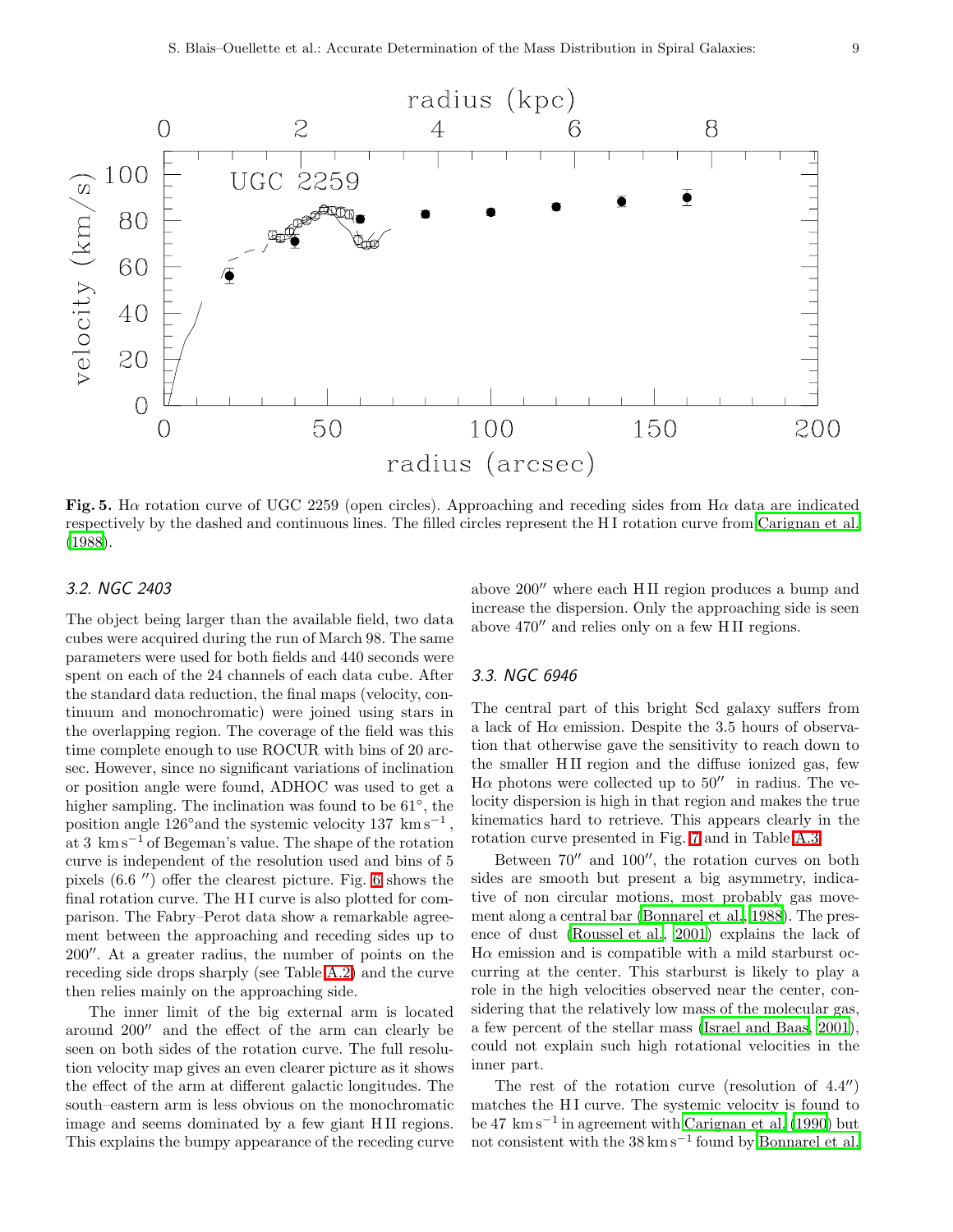

<span id="page-9-1"></span>Fig. 6. Ha rotation curve of NGC 2403 (open circles). Approaching and receding sides from H $\alpha$  data are indicated respectively by the dashed and continuous lines. The filled circles represent the H I rotation curve from [Begeman](#page-12-2) [\(1987\)](#page-12-2).

[\(1988\)](#page-13-21). However, the inclination and position angles are less constrained due to the uncertainties caused by the global asymmetry. They are compatible with both Bonnarel ( $i = 32°$  and  $PA = 58°$ ) and [Carignan et al.](#page-13-11) (i  $= 38°$  and PA  $= 60°$ ). They were fixed to the latter for ease of comparison. It has to be noted that the uncertainty on the inclination can affect the velocities dramatically (as  $\sin i$ ). For example, [Sofue \(1996\)](#page-13-24) uses an optically determined inclination of 30◦ in conjunction with his CO data along the major axis and ends up with velocities 20% higher. That recalls the importance of having a complete 2-D coverage to allow an independent determination of optical parameters.

#### <span id="page-9-0"></span>3.4. NGC 5055

This object was first observed in March 98 but the interference filter used had blueshifted as explained in section [3.](#page-2-0) To complete the data set, it has been observed again in April 99 using a redder filter. Both sets of data were analyzed following the standard procedure and two full resolution data cube were produced. They have then been combined using field stars and their spectral zero point matched with high accuracy in overlapping regions.

For the majority of bright galaxies where the kinematics have been investigated in detail, the optical and dynamical centers do coincide [\(Begeman, 1987\)](#page-12-2). For some late-type barred galaxies the shifts between both center determinations could be larger than 1 kpc (e.g. (e.g. [de Vaucouleurs and Freeman](#page-13-25), [1972;](#page-13-25) [Beauvais and Bothun](#page-12-5), [2001](#page-12-5); [Weldrake et al.](#page-13-26), [2003\)](#page-13-26). For low surface brightness galaxies, due do their faintness, the determination of the morphological center could in itself be a problem, nevertheless [de Blok et al. \(2003\)](#page-13-2) conclude that the offsets between optical and dynamical centers are small. We have tested for NGC 5055 the influence of a "kinematic sloshing of the center of mass" on the spatial scale of 500 pc and we conclude that whether inclination and position angles were kept fixed at the value derived by [Thornley and Mundy \(1997\)](#page-13-15) or let free to vary (in which case the averages are  $64^{\circ}$  and  $99^{\circ}$ ), the H $\alpha$  rotation curve (Fig. [8](#page-11-0) and [A.4\)](#page-22-0) ranges systematically from 2 to 11  $\mathrm{km s}^{-1}$  above the HI curve. This fact is hard to understand especially in view of the otherwise general good agreement between the two curves. [Pismis et al.](#page-13-27) [\(1995\)](#page-13-27) published a long–slit based rotation curve that tends to be slightly lower than the present Fabry-Perot curve. However, because of its limit in radius (70′′), it is hardly reliable to solve the discrepancy. In an early paper, [van der Kruit and Bosma \(1978\)](#page-13-28) derived an optical rotation curve from the inner 60 arcsec regions of NGC 5055. Taking into account the difference of inclination the agreement with our rotation curve is reasonable.

Two important differences exist between the H I and Hα curves. First, the central Hα points are up to 30  $km s^{-1}$  higher than their HI counterparts. Second, it can be noticed that the amplitude of the velocity variations due to the passage of the spiral arms (at radii around 60  $'$  and 120'') are much more pronounced in the H $\alpha$  data than in HI. The velocity difference can be in part nat-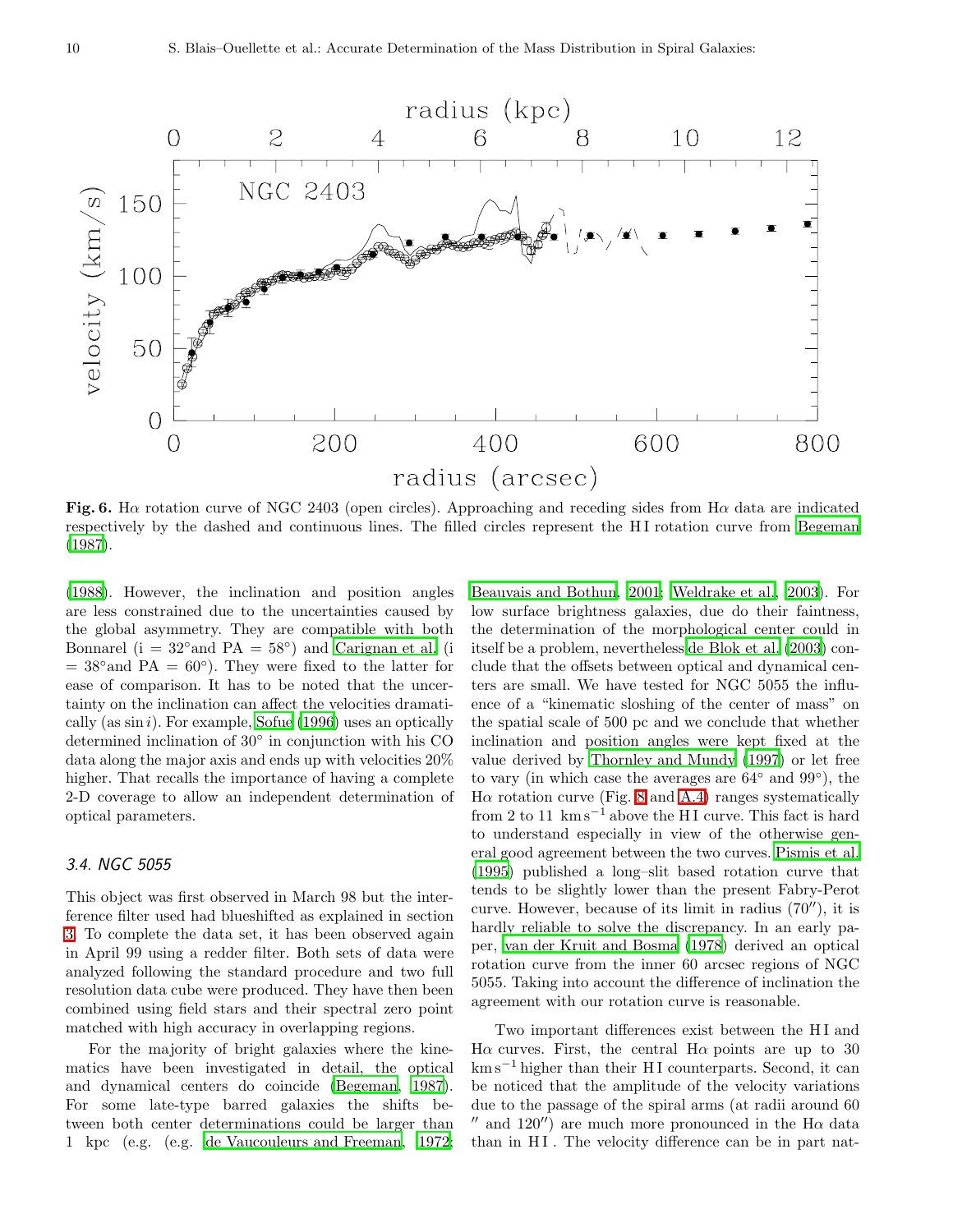

<span id="page-10-0"></span>Fig. 7. Ha rotation curve of NGC 6946 (open circles). Approaching and receding sides from H $\alpha$  data are indicated respectively by the dashed and continuous lines. The filled circles represent the H I rotation curve from [Carignan et al.](#page-13-11) [\(1990\)](#page-13-11)

urally associated with beam smearing in the 21 cm observations. However, its amplitude, the strength of the response to arm, and especially the difference between approaching and receding sides show an important component of streaming motion, in agreement with the finding of [Thornley and Mundy \(1997\)](#page-13-15). Averaging velocities from both sides helps removing the effect of this non-circular motion and retrieving the equivalent rotational kinematics. Nonetheless, this galaxy is a good illustration of the ionized gas sensitivity to its environment, due to the short time scale of kinematic feedback from star formation processes.

The  $\sim$  8 arcsec region around the center of this galaxy is very peculiar and will be termed "the central region". At the adopted distance of 9.2 Mpc, the linear extension is  $\pm 360$  pc. This dense central region is roughly 6 times brighter in the continuum than the nearby surrounding region and about 25 times in the  $H\alpha$  line. An important fraction of the pixels of this central region shows two emission lines. When separated in two velocity components (fig. [9\)](#page-14-0) two drastically different velocity patterns appear. One pattern shows slightly disturbed kinematics, but still consistent with the global disk kinematics. The second component shows two regions of high peculiar velocities compatible with an almost counter-rotating disk or with a bipolar outflow. In case of a disk, its position angle is  $220^\circ$ ,  $121^\circ$  from the galaxy major axis. The disk inclination can hardly be retrieve due to the small region

with clear nuclear emission line. Peculiar spectral features seems to affect a region extending to around 18′′, but they are mostly buried in the main disk component. Because of this extent, inclination is most probably lower than  $70^{\circ}$ , and Vsin  $i \approx 111 \text{ km s}^{-1}$  up to 300 pc. The systemic velocity is 10 km s<sup>−</sup><sup>1</sup> lower than the galaxy systemic velocity, a difference similar to the velocity error bars. These velocities lead to a Msin  $i \approx 9 \pm 2 \times 10^8$  M<sub>☉</sub> inside 300 pc.

However, the quasi constant velocities throughout this component, and the much brighter blue side, are more consistent with a bipolar outflow. [Pismis et al. \(1995](#page-13-27)) already interpreted a departure from pure rotation on the blue side as such. Their long slit data did not allow the detection of the red component, but they probably detected the bright blue clump north-east of the center. However, [Afanasiev and Sil'chenko \(2002](#page-12-6)) note that a south-west anomaly (our red clump) is also present in their stellar velocities, a rather puzzling fact if the outflow interpretation is retained.

#### 3.5. NGC 2841

First observed at CFHT with the same blueshifted filter as NGC 5055, this galaxy was reobserved in December 2001 at the Observatoire de Haute-Provence (France) in the context of the GHASP survey. The instrumentation used at the OHP is very similar to the one used at the CFHT with the exception that the detector was a photon count-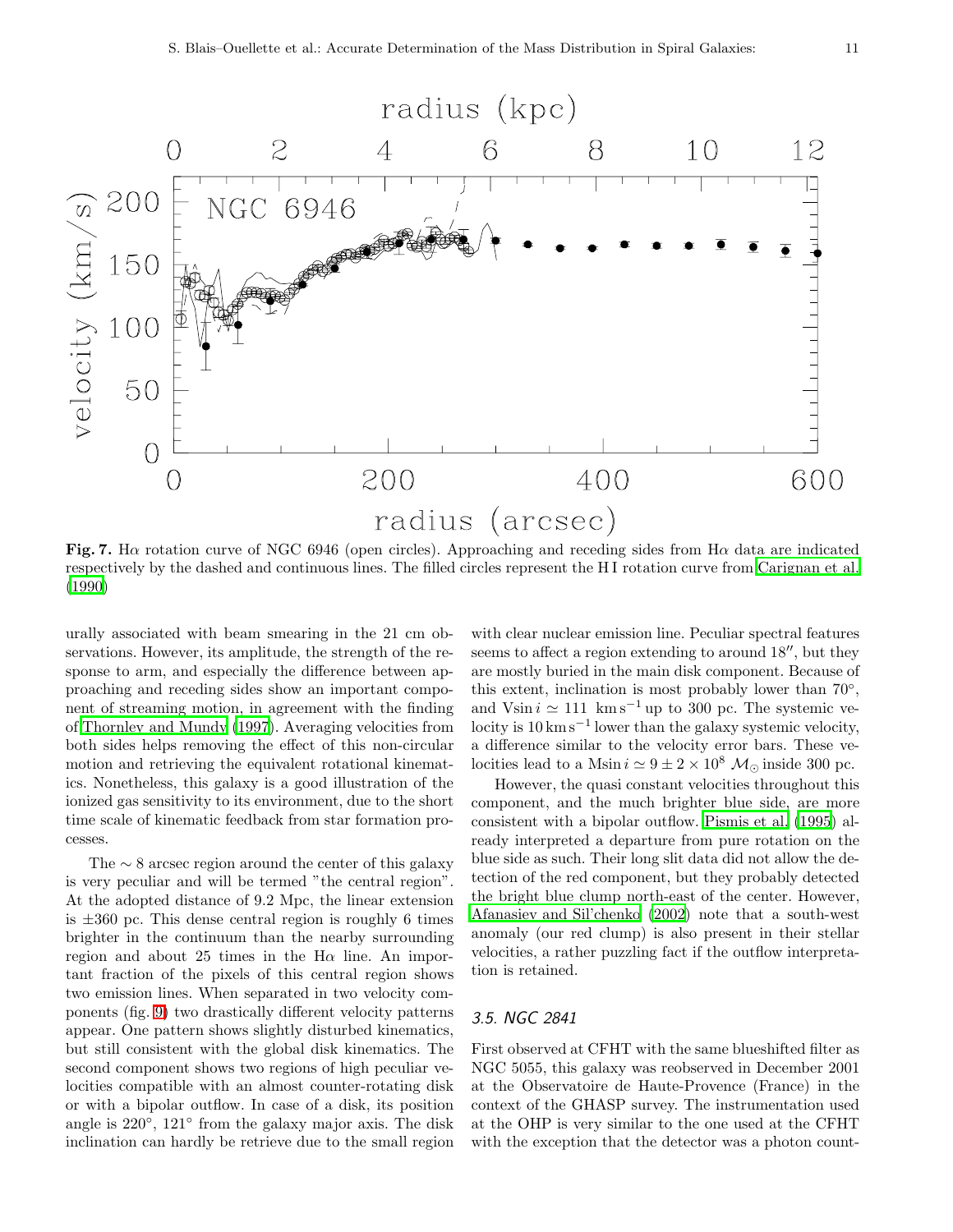

<span id="page-11-0"></span>Fig. 8. Ha rotation curve of NGC 5055 (error bars alone). Approaching and receding sides from H $\alpha$  data are indicated respectively by the dashed and continuous lines. The filled circles represent the HI rotation curve from [Thornley and Mundy \(1997\)](#page-13-15).

ing system instead of a CCD. Because photon counting cameras have intrinsically no read-out noise, it is possible to rapidly scan through the 24 channels several times, averaging photometric variations of the sky. It is then easier to remove night sky emission lines and background light [\(Amram et al.](#page-12-7), [1995](#page-12-7)). The filter used at the OHP was matched to the receding side of the galaxy. Joining the two velocity fields using stars in the field, a complete coverage was achieved. Despite filters well matched to the galaxy velocities, we confirm the overall low  $H\alpha$  luminosity already noted by [Kennicutt \(1988\)](#page-13-29). NGC 2841 is one of the coldest galaxies in the entire IRAS survey having a 60/100 ratio as low as M31, another galaxy greatly deficient in H-alpha. Data from 2MASS show normal effective colors with  $J-H = 0.71$  and  $H-K = 0.23$  implying a normal visible extinction, thus an intrinsic weak  $H\alpha$  emission.

Using either a tilted ring model or by matching the two sides of the galaxy with radially constant values of inclination and position angle, we found an inclination of 66◦ , a position angle of 150◦ , and a systemic velocity of 633 km s<sup>−</sup><sup>1</sup> , virtually identical to the values found by Begeman inside a radius of 180′′. The kinematical center was found to be centered on the bright nucleus. The final  $H\alpha$  curve (Tab. [10](#page-15-0) and Tab. [A.5\)](#page-25-0) is based on a Gaussian smoothed  $(\sigma = 3'')$  version of the velocity field.

Despite the very similar orientation parameters, the H $\alpha$  velocities stay up to 26 km s<sup>-1</sup> below the beam smearing corrected H I data in the inner part of the galaxy. Due to the low radio resolution  $(>32'')$  and the steepness of the rotation curve, it is conceivable that the first HI points have been over-corrected for beam smearing.

#### 3.6. NGC 5985

This massive galaxy was observed with a wider filter  $(19\text{\AA})$ but centered 3Å bluer than the galaxy central wavelength. That, in conjunction with the high rotational velocity, prevented the reddest flux to reach the CCD. The velocity field is thus slightly incomplete on the receding side but a complete and reliable rotation curve can be derived using data away from the major axis. There is therefore no cutoff in rotation velocity but instead, an added uncertainty throughout the velocity plateau due to the lack of purely radially moving gas. The  $H\alpha$  rotation curve was retrieved matching the two sides of the galaxy. The inclination and position angles were found to be respectively  $58°$  and  $15°$ .

For this galaxy an HI rotation curve has been derived from the WHISP<sup>e</sup> data. The general procedures for the observations and reduction of the WHISP data are presented in [Swaters et al. \(2000\)](#page-13-17), but details for this particular galaxy will be published in a future paper. The velocity field for NGC 5985 was derived by fitting Gaussians to the line profiles. Then, from a tilted-ring fit to the veloc-

<sup>e</sup> www.astro.rug.nl/∼whisp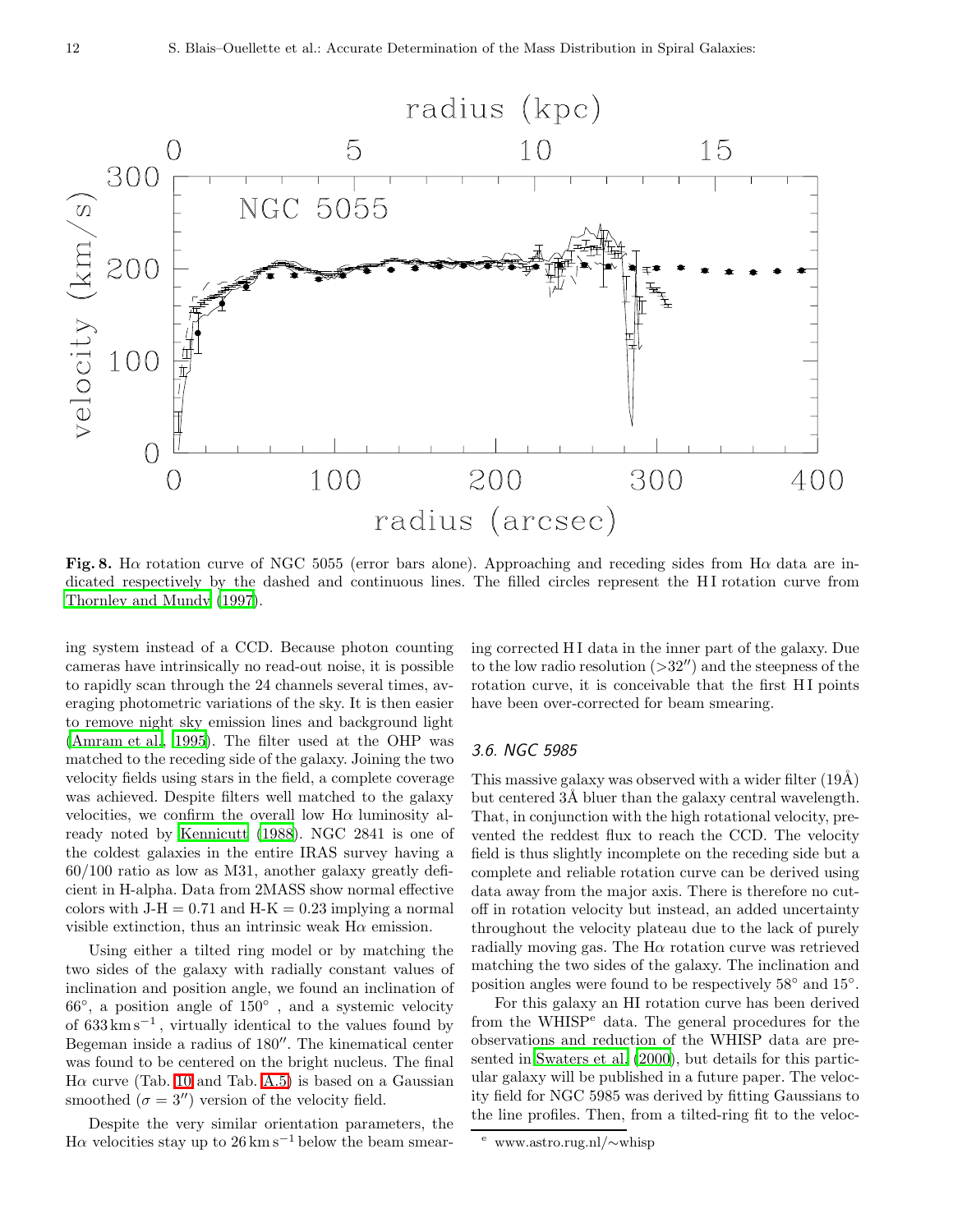ity field derived from the HI observations we found that the inclination varies little and ranges between 62◦ and 58°, and that the rotatio angle is nearly constant at 15°. We therefore fixed the inclination at 60◦ and the position angle at  $15^{\circ}$ , very close to their  $H\alpha$  counterparts.

Note that because of the lack of HI in the center, no H I rotation curve can be derived there. This shows the complementarity between  $H\alpha$  and HI observations. Not only the former have higher resolution, thus reducing the problems associated with beam smearing, but also it may trace the rotation curve in regions where no H I has been detected.

#### <span id="page-12-4"></span>4. Summary and Conclusions

It is well known that HI observations are commonly affected by beam smearing. The present data set is well suited to illustrate this fact. A useful test to estimate the reliability of HI observations is to compare the size of the radio beam width to the size of the galaxy. [Bosma](#page-13-30) [\(1978\)](#page-13-30) introduced the ratio  $R_B \equiv R_H/S$  where  $R_H$  is the Holmberg radius and S is the radio beam major axis width. A more surface brightness independent ratio was introduced by [van den Bosch et al. \(2000\)](#page-13-6):  $R_{vdB} \equiv \alpha^{-1}/S$ where  $\alpha^{-1}$  is the B-band stellar disk scale length. Table [3](#page-12-8) compares those two ratios to the maximum difference between the  $H\alpha$  and the HI on the rising part of the rotation curves.

NGC 5055, which shows the largest  $R_B$  and  $R_{vdB}$ , also has the largest  $\Delta V_{max}$ . Looking at Fig. [8,](#page-11-0) the effect of beam smearing seems clearly visible in the inner 2 kpc. For the galaxy with the second largest  $R_B$ , NGC 2403, the beam smearing corrections of [Begeman](#page-12-2) [\(1987\)](#page-12-2) seem to work fine since there is a very good agreement  $(\Delta V_{max} \leq 6.5 \text{ km s}^{-1})$  between the HI and the  $H\alpha$  observations. However, for NGC 2841, it appears that the H<sub>I</sub> velocities were overcorrected for beam smearing by [Begeman \(1987](#page-12-2)). The results for those two galaxies show the difficulties related to beam smearing correction, and that high resolution data are still the best way to get the proper kinematics in the inner parts.

Not much can be said on the possible beam smearing effects for the 3 other galaxies since UGC 2259 has no  $H\alpha$  in the center, NGC 5985 has no HI and NGC 6946 has a too high velocity dispersion which could be due to the presence of a bar. As was pointed out by [Swaters \(1999a\)](#page-13-31), the magnitude of beam smearing does not only depends on the size of the beam, but also on details of the galaxy, such as its inclination, HI distribution and kinematics.

Amid the uncertainties that can affect rotation curves, non-circular motions like bars and local phenomena such as expanding bubbles or spiral arms can be a major source of error. Classical 1-D spectroscopy at any wavelength, while reaching a sufficient resolution, cannot easily deal with these problems. On the other hand, these phenomena can be efficiently tracked by the 2-D spectroscopic coverage from Fabry-Perot data (see also [Schommer et al.,](#page-13-16) [1993](#page-13-16), for a similar conclusion in the context of distance in-

<span id="page-12-8"></span>Table 3. Beam–to–galaxy size and beam smearing importance

| Galaxy name     | Beam width (S)    | $R_B$ | $R_{vdB}$             | $\Delta V_{max}$ |
|-----------------|-------------------|-------|-----------------------|------------------|
|                 | $^{\prime\prime}$ |       | $\mathrm{km\,s}^{-1}$ |                  |
| <b>UGC 2259</b> | 13.2              | 5.2   | 1.29                  | 7.8              |
| <b>NGC 2403</b> | 26                | 26    | 4.62                  | 6.5              |
| NGC 6946        | 24.5              | 19    | 4.70                  | 16.8             |
| <b>NGC 5055</b> | 12.8              | 46    | 8.51                  | 23.9             |
| NGC $2841^a$    | 25                | 15    | 2.08                  | $-34.0$          |
| <b>NGC 5985</b> | 30                | 5.3   |                       | $> 10^b$         |

 $a$  H I corrected for beam smearing

 $\bar{b}$  No H<sub>I</sub> data for the inner part

dicators). Depending on their orientation, bars can change the radial velocities in the inner parts of galaxies. Their signature may however be seen in the velocity field as a regular deviation from the typical projected circular velocities. None of the SB or SAB in our sample shows signs of these deviations though some of them have very low signal to noise in the center (UGC 2259 and NGC 5985) or very high velocity dispersion (NGC 6946). NGC 5055 shows strong activity inside 300 pc which can be interpreted either has an almost counter-rotating disk hosting a  $9\pm2\times10^8$  M<sub> $\odot$ </sub> object, or as a bipolar outflow. Gas kinematics alone tend to favor the bipolar outflow but peculiar stellar velocities in [Afanasiev and Sil'chenko \(2002](#page-12-6)) data would be more consistent with a rotating disk.

Complete 2-D velocity fields also allow independent determinations of inclination and position angles, kinematical centers and systemic velocities. This is a major gain over 1-D spectroscopy considering the sensitivity of the rotation curves to these parameters.

Acknowledgements. We warmly thank Jacques Boulesteix for his software and for fruitful discussions on Fabry-Perot data reduction, and the staff of the CFHT for their support during the Fabry-Perot data acquisition. We are indebted to Stéphanie Côté for the opportunity to re-observe NGC 5055 and to Olivier Hernandez who helped with the reduction of the NGC 2841 data. CC acknowledges grants from NSERC (Canada) and FQRNT (Québec).

#### References

- <span id="page-12-6"></span>Afanasiev, V. L. and Sil'chenko, O. K., 2002, A&A 388, 461
- <span id="page-12-3"></span>Amram, P., Balkowski, C., Boulesteix, J., Cayatte, V., Marcelin, M., and Sullivan, III, W., 1996, A&A 310, 737
- <span id="page-12-7"></span>Amram, P., Boulesteix, J., Marcelin, M., Balkowski, C., Cayatte, V., and Sullivan, W., 1995, A&AS 113, 35
- <span id="page-12-5"></span>Beauvais, C. and Bothun, G., 2001, ApJSS 136, 41
- <span id="page-12-2"></span>Begeman, K., 1987, Ph.D. thesis, Rijksuniversiteit Groningen
- <span id="page-12-1"></span>Blais-Ouellette, S. ., Amram, P., and Carignan, C., 2001, AJ 121, 1952, (Paper II)
- <span id="page-12-0"></span>Blais-Ouellette, S., Carignan, C., Amram, P., and Côté, S., 1999, AJ 118, 2123, (Paper I)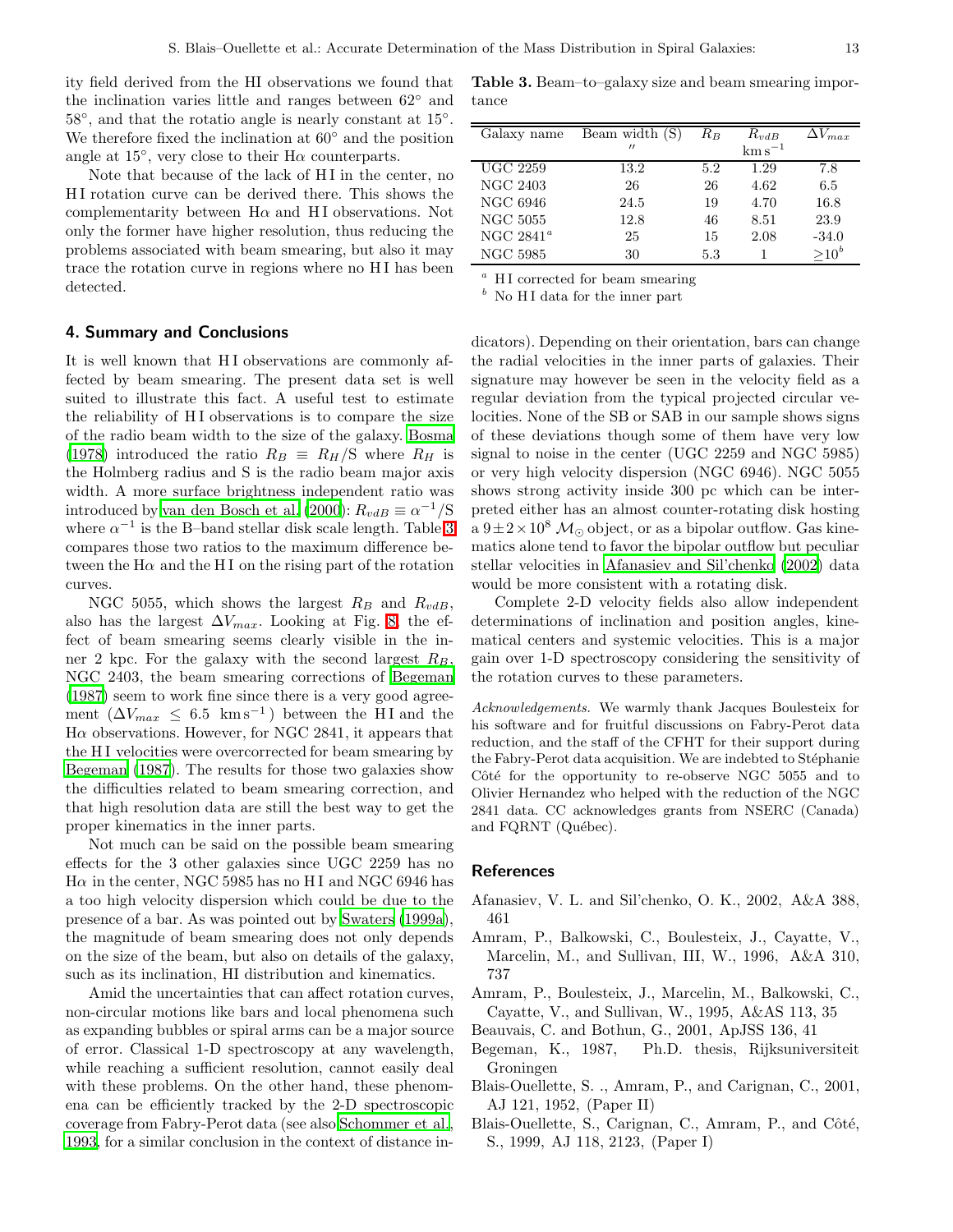- <span id="page-13-21"></span>Bonnarel, F., Boulesteix, J., Georgelin, Y. P., Lecoarer, E., Marcelin, M., Bacon, R., and Monnet, G., 1988, A&A 189, 59
- <span id="page-13-30"></span>Bosma, A., 1978, Ph.D. thesis, Rijksuniversiteit Groningen
- <span id="page-13-11"></span>Carignan, C., Charbonneau, P., Boulanger, F., and Viallefond, F., 1990, A&A 234, 43
- <span id="page-13-10"></span>Carignan, C., Sancisi, R., and Van Albada, T. S., 1988, AJ 95, 37
- <span id="page-13-19"></span>Côté, S., Carignan, C., and Sancisi, R., 1991, AJ 102, 904
- <span id="page-13-2"></span>de Blok, W. J. G., Bosma, A., and McGaugh, S., 2003, MNRAS 340, 657
- <span id="page-13-25"></span>de Vaucouleurs, G. and Freeman, K. C., 1972, Vistas in Astronomy 14, 163
- <span id="page-13-18"></span><span id="page-13-12"></span>Freedman, W. L., 1990, ApJ 355, L35
- Garrido, O., Marcelin, M., Amram, P., and Boulesteix, J., 2002, A&A 387, 821
- <span id="page-13-20"></span>Gonzalez-Serrano, J. I. and Valentijn, E. A., 1991, A&A 242, 334
- <span id="page-13-29"></span><span id="page-13-23"></span>Israel, F. P. and Baas, F., 2001, A&A 371, 433
- Kennicutt, R. C., 1988, ApJ 334, 144
- <span id="page-13-13"></span>Macri, L. M., Stetson, P. B., Bothun, G. D., Freedman, W. L., Garnavich, P. M., Jha, S., Madore, B. F., and Richmond, M. W., 2001, ApJ 559, 243
- <span id="page-13-1"></span>Moore, B., Ghigna, S., Governato, F., Lake, G., Quinn, T., Stadel, J., and Tozzi, P., 1999, ApJ 524, L19
- <span id="page-13-9"></span>Moore, B., Governato, F., Quinn, T., Stadel, J., and Lake, G., 1998, ApJ 499, L5
- <span id="page-13-0"></span>Navarro, J. F., Frenk, C. S., and White, S. D. M., 1996, ApJ 462, 563
- <span id="page-13-8"></span>Navarro, J. F., Frenk, C. S., and White, S. D. M., 1997, ApJ 490, 493
- <span id="page-13-4"></span>Navarro, J. F., Hayashi, E., Power, C., Jenkins, A., Frenk, C., White, S., Springel, V., Stadel, J., and Quinn, T., 2003, The Inner Structure of LambdaCDM Halos III: Universality and Asymptotic Slopes, astro-ph/0311231
- <span id="page-13-27"></span>Pismis, P., Mampaso, A., Manteiga, M., Recillas, E., and Cruz Gonzalez, G., 1995, AJ 109, 140
- <span id="page-13-22"></span>Roussel, H., Vigroux, L., Bosma, A., Sauvage, M., Bonoli, C., Gallais, P., Hawarden, T., Lequeux, J., Madden, S., and Mazzei, P., 2001, A&A 369, 473
- <span id="page-13-16"></span>Schommer, R. A., Bothun, G. D., Williams, T. B., and Mould, J. R., 1993, AJ 105, 97
- <span id="page-13-14"></span>Sharina, M. E., Karachentsev, I. D., and Tikhonov, N. A., 1997, Pis ma Astronomicheskii Zhurnal 23, 430
- <span id="page-13-24"></span>Sofue, Y., 1996, ApJ 458, 120
- <span id="page-13-7"></span>Sofue, Y., Tutui, Y., Honma, M., Tomita, A., Takamiya, T., Koda, J., and Takeda, Y., 1999, ApJ 523, 136
- <span id="page-13-31"></span>Swaters, R., 1999a, in ASP Conf. Ser. 182: Galaxy Dynamics - A Rutgers Symposium, p. 369
- <span id="page-13-5"></span>Swaters, R., 1999b, Ph.D. thesis, Rijksuniversiteit Groningen
- <span id="page-13-17"></span>Swaters, R. A., Madore, B. F., and Trewhella, M., 2000, ApJ 531, L107
- <span id="page-13-3"></span>Swaters, R. A., Madore, B. F., van den Bosch, F. C., and Balcells, M., 2003, ApJ 583, 732
- <span id="page-13-15"></span>Thornley, M. D. and Mundy, L. G., 1997, ApJ 484, 202
- <span id="page-13-6"></span>van den Bosch, F. C., Robertson, B. E., Dalcanton, J. J.,

and de Blok, W. J. G., 2000, AJ 119, 1579

- <span id="page-13-28"></span><span id="page-13-26"></span>van der Kruit, P. C. and Bosma, A., 1978, A&AS 34, 259
- Weldrake, D. T. F., de Blok, W. J. G., and Walter, F., 2003, MNRAS 340, 12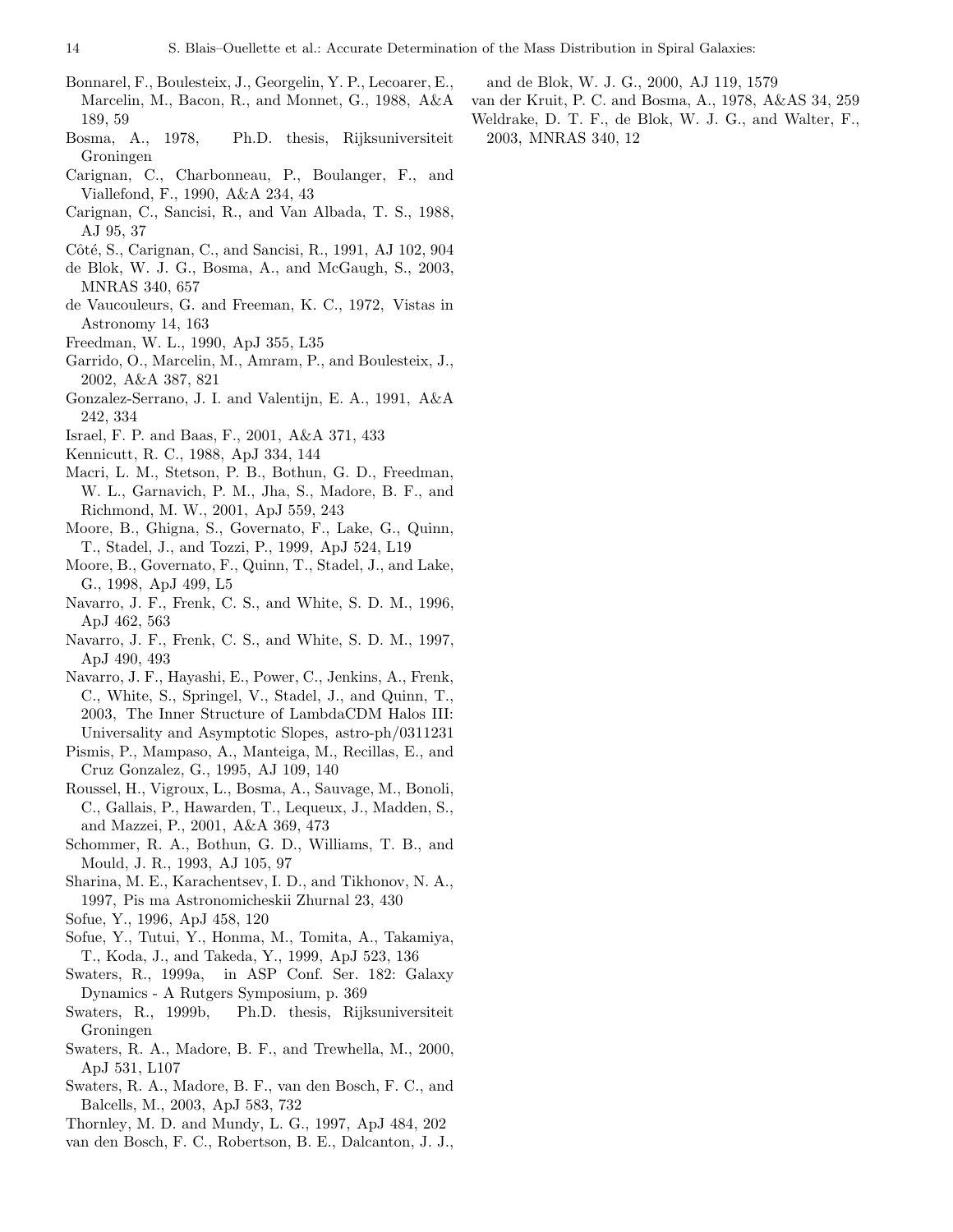

<span id="page-14-0"></span>Fig. 9. Top Velocity field at full resolution for NGC 5055. Middle enlargements of the central regions for the two velocity components. Bottom velocity curve (4 pixels bins) for the main disk component and radial velocity minus systemic velocity (individual pixels) for the central outflow/disk.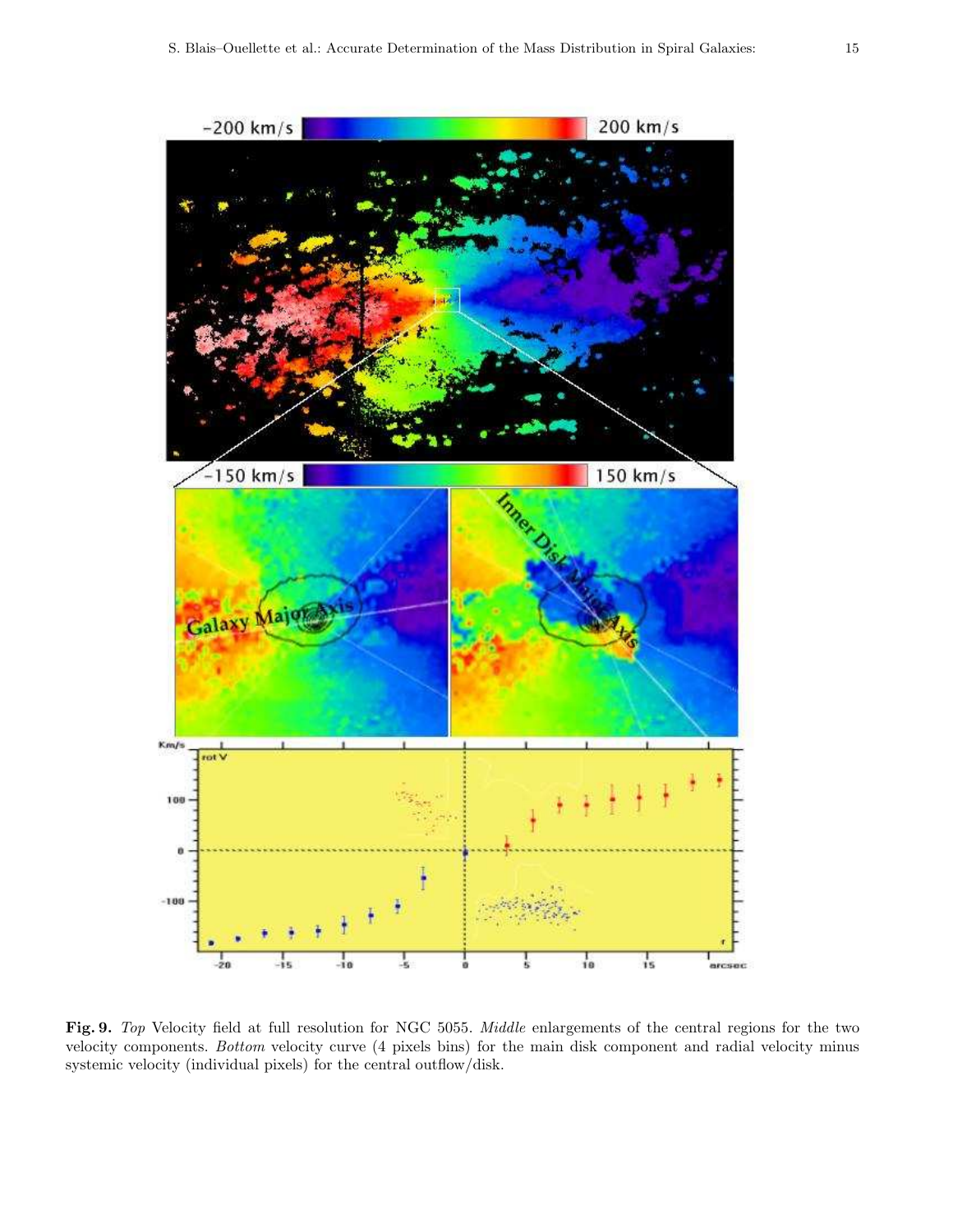

<span id="page-15-0"></span>Fig. 10. Ha rotation curve of NGC 2841 (open circles). Approaching and receding sides from H $\alpha$  data are indicated respectively by the dashed and continuous lines. The filled circles represent the beam smearing corrected H I rotation curve from [Begeman \(1987](#page-12-2)).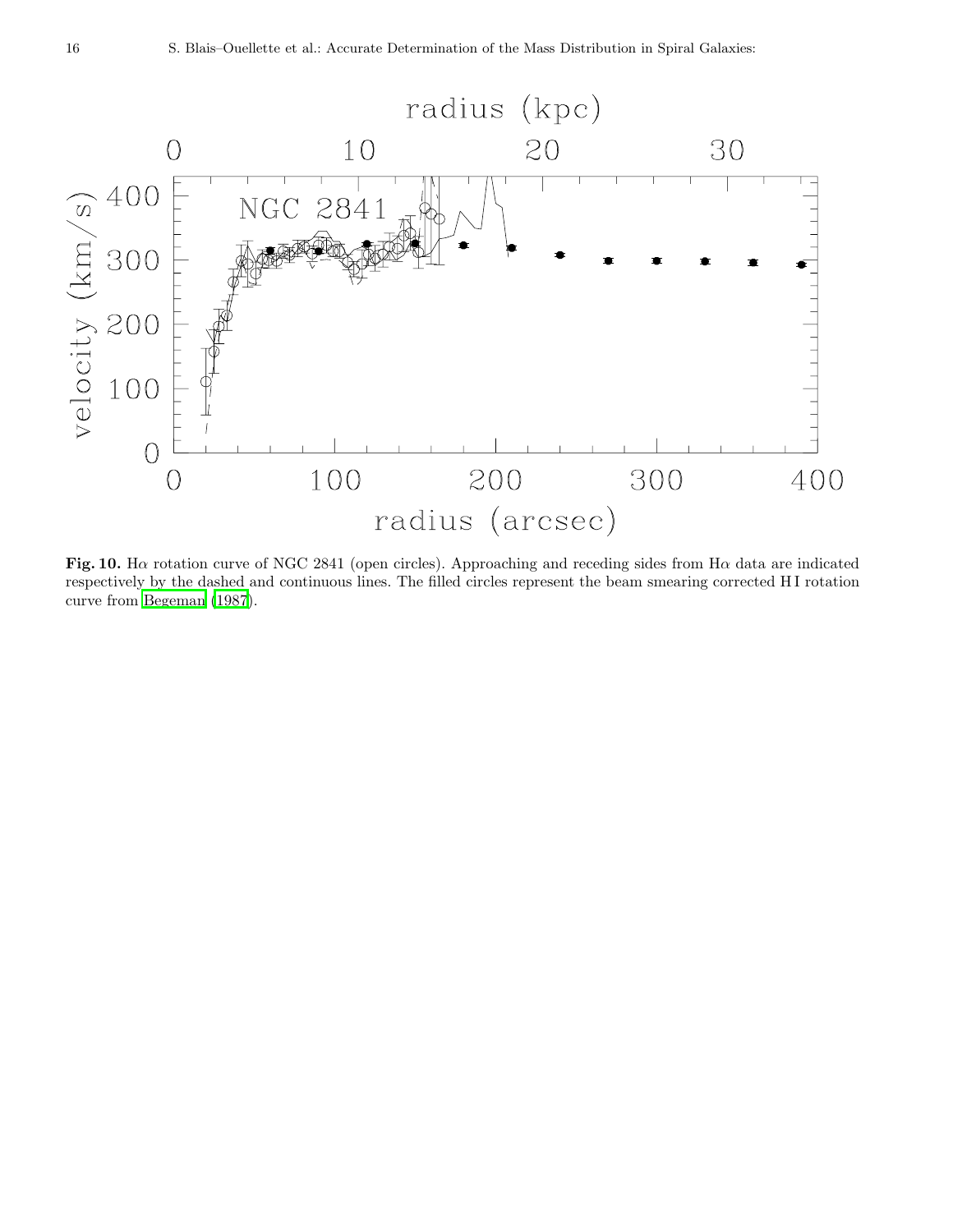

Fig. 11. Ha rotation curve of NGC 5985 (open circles). Approaching and receding sides from H $\alpha$  data are indicated respectively by the dashed and continuous lines. The filled circles represent the HI rotation curve corrected for beam smearing.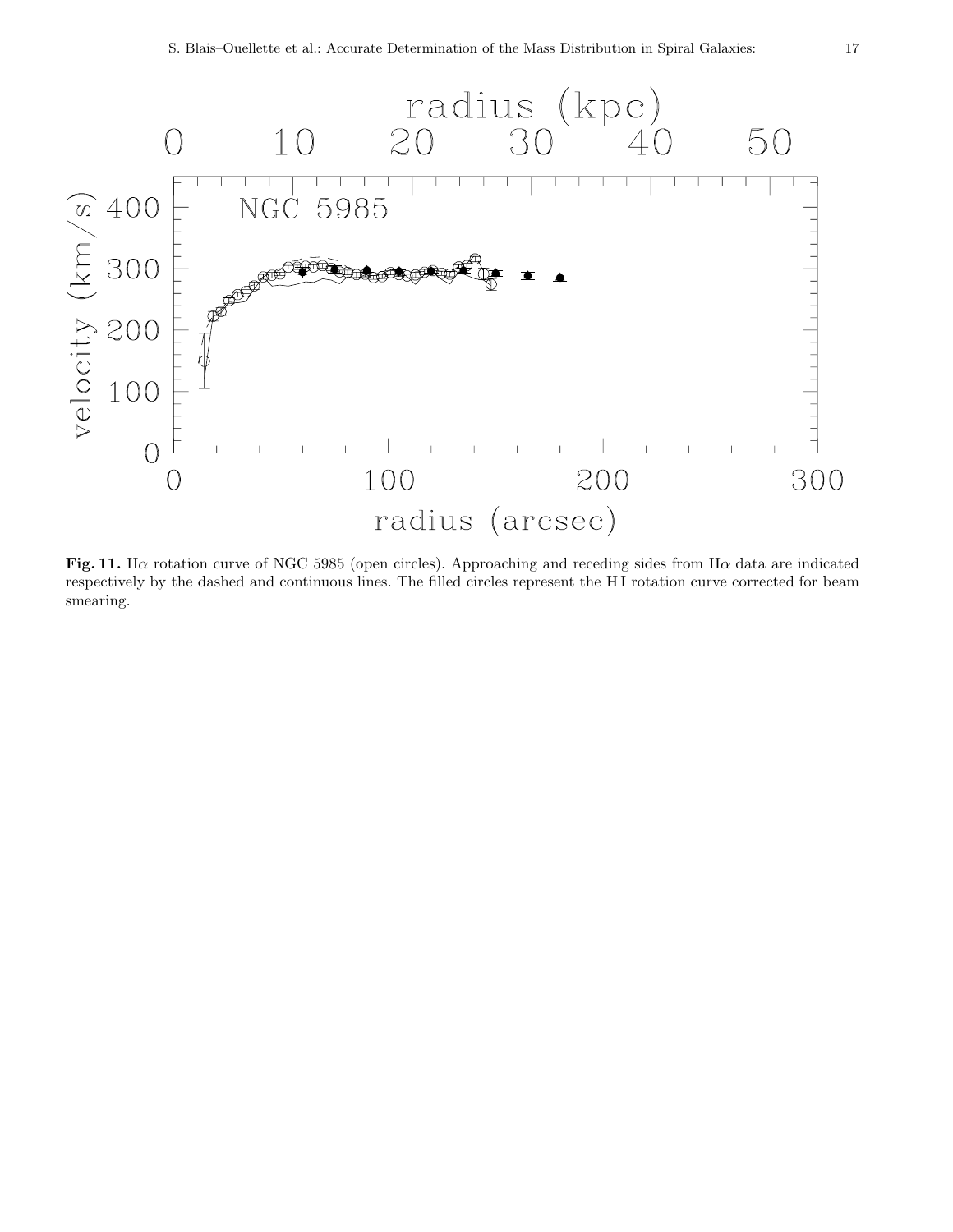# Appendix A: Rotation Curves

<span id="page-17-0"></span>Table A.1. Optical rotation curve of UGC 2259 at 2.6′′ resolution.

| $_{\rm R}$<br>arcsec | $\mathrm{N}_{app}$ | ${\rm V}_{app}$<br>$\rm km\,s^{-1}$ | $\sigma_{ring}$<br>$\rm km\,s^{-1}$ | $N_{rec}$      | $\mathbf{V}_{rec}$<br>$\mathrm{km\,s}^{-1}$ | $\sigma_{ring}$<br>$\rm km\,s^{-1}$ | $\overline{V}$<br>$\mathrm{km\,s}^{-1}$ |
|----------------------|--------------------|-------------------------------------|-------------------------------------|----------------|---------------------------------------------|-------------------------------------|-----------------------------------------|
| 1.4                  |                    |                                     |                                     | 5              | $\boldsymbol{0}$                            | 28                                  | $0 \pm 12$                              |
| 3.8                  |                    |                                     |                                     | 15             | 16                                          | $\boldsymbol{9}$                    | $16 \pm 2$                              |
| 6.4                  |                    |                                     |                                     | 17             | 28                                          | 13                                  | $28\,\pm\,3$                            |
| 9.3                  |                    |                                     |                                     | $\overline{7}$ | $35\,$                                      | 9                                   | $35 \pm 3$                              |
| 11.6                 |                    |                                     |                                     | 15             | 45                                          | 15                                  | $45\,\pm\,4$                            |
| 13.7                 |                    |                                     |                                     | $\overline{2}$ | 80                                          | 8                                   | $80\,\pm\,5$                            |
| 17.4                 | 14                 | $55\,$                              | $\bf 5$                             |                |                                             |                                     | $55 \pm 1$                              |
| 19.8                 | 18                 | 63                                  | 8                                   |                |                                             |                                     | $63 \pm 2$                              |
| 22.8                 | 16                 | 64                                  | 10                                  |                |                                             |                                     | $64 \pm 2$                              |
| 24.9                 | 14                 | 66                                  | 10                                  |                |                                             |                                     | $66 \pm 3$                              |
| 28.0                 | 41                 | 68                                  | 12                                  |                |                                             |                                     | $68 \pm 2$                              |
| 30.4                 | 79                 | 66                                  | 13                                  |                |                                             |                                     | $66 \pm 1$                              |
| 33.2                 | 80                 | 74                                  | 14                                  | 6              | 73                                          | 10                                  | $74 \pm 2$                              |
| 35.6                 | 51                 | 73                                  | 11                                  | 23             | $72\,$                                      | 8                                   | $72 \pm 2$                              |
| 38.4                 | 57                 | 78                                  | 12                                  | 53             | $72\,$                                      | $\;6\;$                             | $75 \pm 1$                              |
| 40.9                 | 72                 | 79                                  | 14                                  | 59             | 78                                          | 8                                   | $79 \pm 1$                              |
| 43.6                 | 92                 | 80                                  | 13                                  | 74             | 80                                          | 9                                   | $80 \pm 1$                              |
| 46.2                 | 84                 | 82                                  | 11                                  | 73             | 82                                          | 8                                   | $82 \pm 1$                              |
| 48.9                 | 65                 | 83                                  | 9                                   | 51             | 87                                          | $\overline{5}$                      | $85 \pm 1$                              |
| 51.4                 | 46                 | 84                                  | 14                                  | 38             | 84                                          | 8                                   | $84 \pm 2$                              |
| 54.0                 | 45                 | 86                                  | 14                                  | 24             | 79                                          | 10                                  | $84 \pm 2$                              |
| 56.7                 | 35                 | 85                                  | 10                                  | 12             | 76                                          | 9                                   | $83 \pm 2$                              |
| 59.4                 | 25                 | 74                                  | 12                                  | 13             | 68                                          | $\;6\;$                             | $72 \pm 2$                              |
| 61.9                 | 19                 | 71                                  | 8                                   | 38             | 69                                          | $\bf 5$                             | $69 \pm 1$                              |
| 64.3                 | 7                  | 75                                  | $\overline{5}$                      | 41             | 69                                          | $\boldsymbol{6}$                    | $70 \pm 1$                              |
| 67.3                 |                    |                                     |                                     | 28             | 75                                          | 15                                  | $75 \pm 3$                              |
| 69.4                 |                    |                                     |                                     | 15             | 76                                          | 16                                  | $76 \pm 4$                              |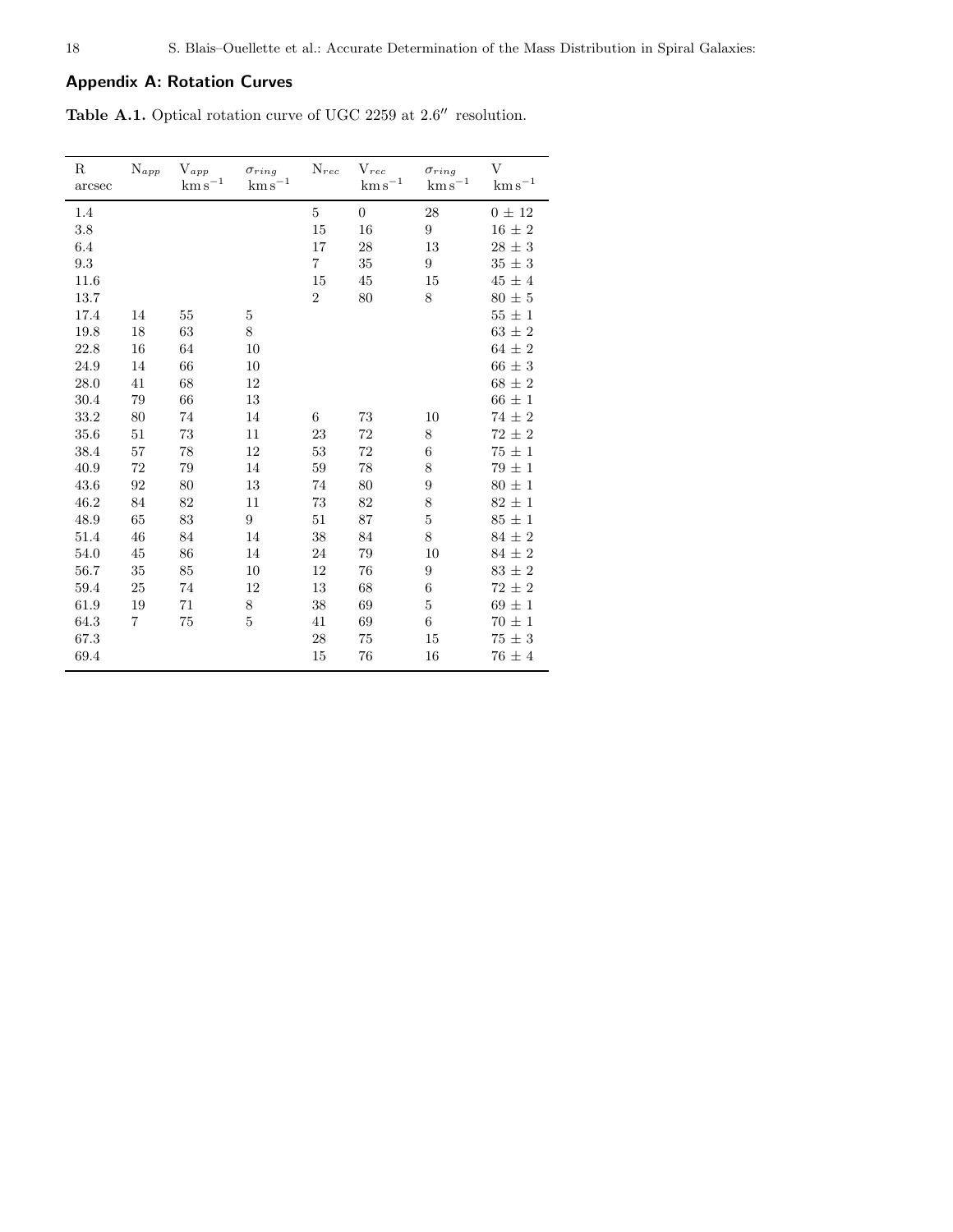<span id="page-18-0"></span>Table A.2. Optical rotation curve of NGC 2403 at 6.6′′ resolution.

| $_{\rm R}$<br>arcsec | $\mathrm{N}_{app}$ | ${\rm V}_{app}$<br>$\mathrm{km\,s}^{-1}$ | $\sigma_{ring}$<br>$km s^{-1}$ | $N_{rec}$             | $V_{rec}$<br>$\mathrm{km\,s}^{-1}$ | $\sigma_{ring}$<br>$\mathrm{km\,s}^{-1}$ | V<br>$\mathrm{km\,s}^{-1}$   |
|----------------------|--------------------|------------------------------------------|--------------------------------|-----------------------|------------------------------------|------------------------------------------|------------------------------|
|                      |                    |                                          |                                |                       |                                    |                                          |                              |
| 10.3                 | 49<br>79           | $\,29$                                   | 13<br>$14\,$                   | $\sqrt{48}$<br>$79\,$ | 21<br>$32\,$                       | $\boldsymbol{9}$                         | $25\,\pm\,2$                 |
| 16.7<br>23.2         | 116                | 41<br>45                                 | $15\,$                         | 116                   | $43\,$                             | 11<br>15                                 | $36\,\pm\,1$<br>$44\,\pm\,1$ |
| 29.96                | 148                | $55\,$                                   | 16                             | 148                   | $52\,$                             | 14                                       | $53\,\pm\,1$                 |
| 36.4                 | 178                | 67                                       | 18                             | 179                   | $56\,$                             | 15                                       | $62\,\pm\,1$                 |
| 43.0                 | $209\,$            | 68                                       | 22                             | $\,209$               | $65\,$                             | 15                                       | $67\,\pm\,1$                 |
| 49.6                 | $251\,$            | 75                                       | 23                             | $251\,$               | 72                                 | 16                                       | $73 \pm 1$                   |
| $56.2\,$             | $274\,$            | 78                                       | 23                             | 274                   | 73                                 | 19                                       | $76 \pm 1$                   |
| 62.8                 | 312                | $77\,$                                   | $21\,$                         | 312                   | $76\,$                             | $20\,$                                   | $76\,\pm\,1$                 |
| 69.4                 | 342                | 79                                       | 19                             | 342                   | $77\,$                             | 18                                       | $78\,\pm\,1$                 |
| 76.0                 | $361\,$            | 83                                       | $17\,$                         | 375                   | 78                                 | 14                                       | $80\,\pm\,1$                 |
| 83.0                 | 379                | 88                                       | $20\,$                         | 408                   | $82\,$                             | 15                                       | $85\,\pm\,1$                 |
| 89.1                 | 425                | 91                                       | 19                             | 441                   | $86\,$                             | $15\,$                                   | $88\,\pm\,1$                 |
| 95.7                 | $451\,$            | 91                                       | 21                             | 471                   | 87                                 | $15\,$                                   | $89 \pm 1$                   |
| 102.3                | 479                | 94                                       | $15\,$                         | 506                   | $90\,$                             | 18                                       | $92\,\pm\,1$                 |
| 108.9                | 538                | 98                                       | 21                             | 540                   | $\boldsymbol{93}$                  | 19                                       | $95 \pm 1$                   |
| 115.5                | 576                | 97                                       | $21\,$                         | 574                   | $\boldsymbol{93}$                  | 19                                       | $95 \pm 1$                   |
| 122.1                | 600                | $98\,$                                   | 22                             | 583                   | $\rm 95$                           | 21                                       | $97\,\pm\,1$                 |
| 128.7                | 629                | $102\,$                                  | 19                             | 598                   | 97                                 | $22\,$                                   | $99\,\pm\,1$                 |
| 135.4                | 659                | 104                                      | 20                             | 627                   | 97                                 | $22\,$                                   | $101\,\pm\,1$                |
| 141.9                | 695                | $103\,$                                  | 19                             | 651                   | 96                                 | 19                                       | $100\,\pm\,1$                |
| 148.5                | 728                | $102\,$                                  | $20\,$                         | 634                   | $\rm 97$                           | $18\,$                                   | $100\,\pm\,1$                |
| 155.1                | 762                | 100                                      | <b>20</b>                      | 610                   | 100                                | 16                                       | $100\,\pm\,1$                |
| 161.8                | 788                | $98\,$                                   | $21\,$                         | 667                   | 100                                | 18                                       | $99 \pm 1$                   |
| 168.3                | 806                | $98\,$                                   | $20\,$                         | 711                   | 102                                | $19\,$                                   | $100\,\pm\,1$                |
| 174.9                | 852                | 99                                       | 21                             | 766                   | 101                                | 19                                       | $100 \pm 1$                  |
| 181.5                | 870                | 98                                       | 20                             | 779                   | 103                                | 18                                       | $100\,\pm\,1$                |
| 188.1                | 926                | 97                                       | $23\,$                         | 753                   | 107                                | 19                                       | $101\,\pm\,1$                |
| 194.7                | 918                | 98                                       | 23                             | 690                   | 108                                | 22                                       | $102 \pm 1$                  |
| 201.3                | 948                | 99                                       | $\sqrt{28}$                    | 698                   | 111                                | $22\,$                                   | $104\,\pm\,1$                |
| 207.9                | 949                | $98\,$                                   | $30\,$                         | 661                   | 111                                | $20\,$                                   | $103\,\pm\,1$                |
| 214.5                | $1010\,$           | $98\,$                                   | 30                             | 656                   | 111                                | $20\,$                                   | $103\,\pm\,1$                |
| 221.1                | 1069               | $101\,$                                  | 28                             | 644                   | 112                                | $22\,$                                   | $105\,\pm\,1$                |
| 227.6                | 1084               | $106\,$                                  | 23                             | 600                   | 115                                | $21\,$                                   | $109\,\pm\,1$                |
| 234.3                | 1076               | 109                                      | 24                             | 510                   | 118                                | $22\,$                                   | $112\,\pm\,1$                |
| $240.9\,$            | 1150               | 111                                      | 23                             | 462                   | 124                                | $21\,$                                   | $114\,\pm\,1$                |
| 247.4                | 1204               | $112\,$                                  | 26                             | 321                   | 132                                | $25\,$                                   | $116\,\pm\,1$                |
| 254.0                | 1133               | 116                                      | 28                             | 304                   | 136                                | 21                                       | $120\,\pm\,1$                |
| 260.7                | 1089               | 116                                      | 30                             | $\!291$               | 135                                | 20                                       | $120\,\pm\,1$                |
| 267.2                | 1058               | $115\,$                                  | 30                             | 236                   | 128                                | $20\,$                                   | $118\,\pm\,1$                |
| 273.9                | 1127               | 114                                      | 31                             | 163                   | 127                                | 24                                       | $115\,\pm\,1$                |
| 280.6                | 1130               | $112\,$                                  | 30                             | 158                   | 127                                | $23\,$                                   | $114 \pm 1$                  |
| 287.1                | 1032               | $110\,$                                  | $27\,$                         | 202                   | 118                                | 21                                       | $112 \pm 1$                  |
| 293.6                | 1009               | 107                                      | $24\,$                         | 182                   | 114                                | 18                                       | $108 \pm 1$                  |
| 300.1                | 1085               | 110                                      | $23\,$                         | 208                   | 118                                | 18                                       | $111\,\pm\,1$                |
| 306.9                | 1043               | 113                                      | 24                             | 264                   | 121                                | 15                                       | $115 \pm 1$                  |
| 313.4                | 935                | $115\,$                                  | 25                             | 240                   | 119                                | 16                                       | $115 \pm 1$                  |
| 320.1                | $1015\,$           | 118                                      | $26\,$                         | 269                   | 118                                | 16                                       | $118\,\pm\,1$                |
| 326.7                | 1068               | 118                                      | 24                             | $202\,$               | 117                                | 12                                       | $118 \pm 1$                  |
| 333.3                | 1076               | $121\,$                                  | 23                             | 232                   | 121                                | 14                                       | $121\,\pm\,1$                |
| $339.8\,$            | 833                | $122\,$                                  | $25\,$                         | $201\,$               | 124                                | 12                                       | $123\,\pm\,1$                |
| 346.5                | 776                | $121\,$                                  | 25                             | 176                   | 123                                | 12                                       | $122\,\pm\,1$                |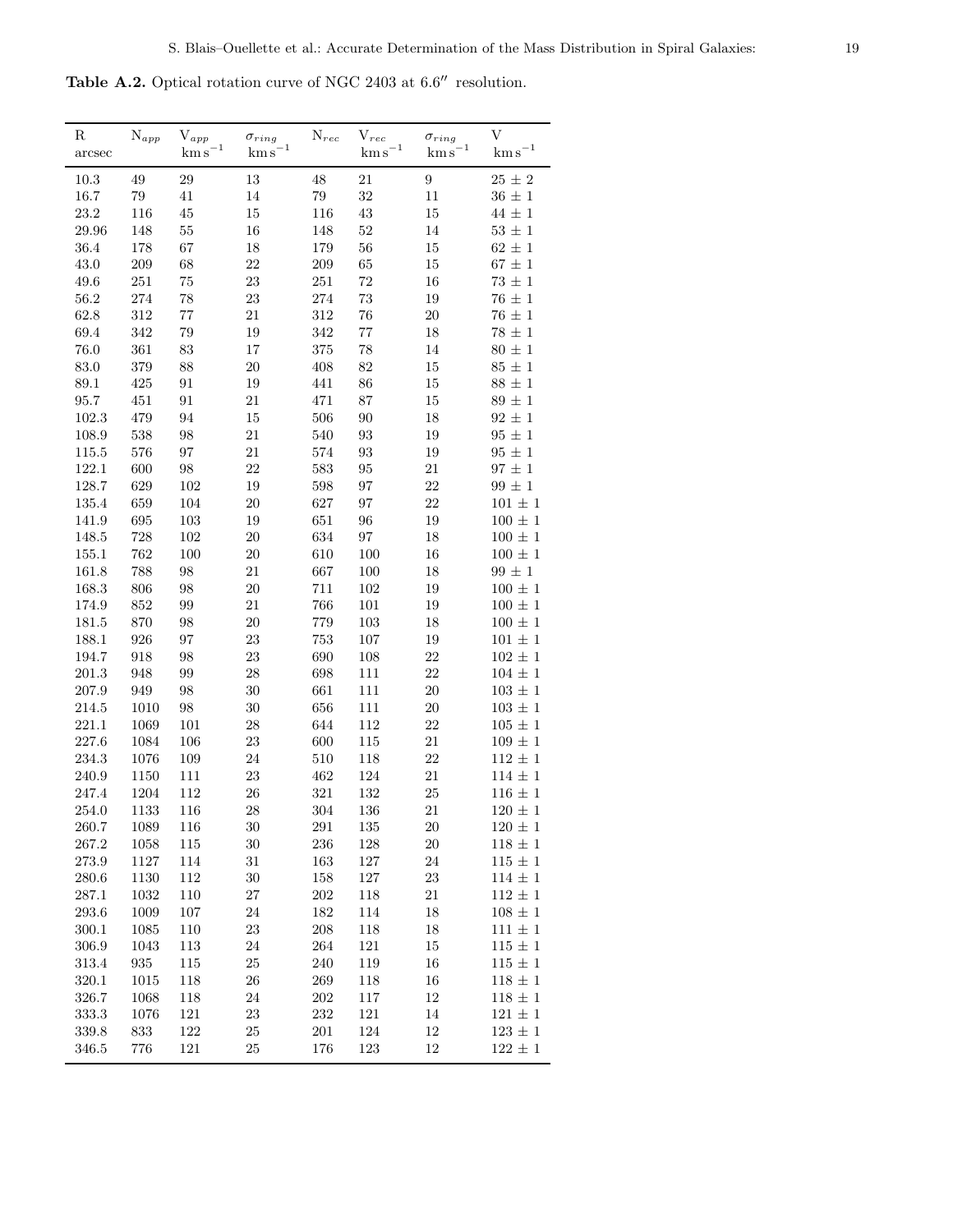Table [A.2](#page-18-0) continued

| $_{\rm R}$<br>arcsec | $N_{app}$        | $\mathbf{V}_{app}$<br>$\rm km\,s^{-1}$ | $\sigma_{ring}$<br>$\mathrm{km\,s}^{-1}$ | ${\rm N}_{rec}$ | $V_{rec}$<br>$\mathrm{km\,s}^{-1}$ | $\sigma_{ring}$<br>$\mathrm{km\,s}^{-1}$ | V<br>$\mathrm{km\,s}^{-1}$ |
|----------------------|------------------|----------------------------------------|------------------------------------------|-----------------|------------------------------------|------------------------------------------|----------------------------|
| 353.1                | 853              | 120                                    | 24                                       | 159             | 124                                | $18\,$                                   | $120\,\pm\,1$              |
| 359.7                | 834              | 119                                    | $20\,$                                   | 160             | $127\,$                            | $11\,$                                   | $120\,\pm\,1$              |
| 366.3                | 789              | 119                                    | 23                                       | 148             | 128                                | 11                                       | $121 \pm 1$                |
| 372.9                | 691              | $122\,$                                | 25                                       | 141             | 129                                | 29                                       | $123\,\pm\,1$              |
| 379.5                | 640              | 120                                    | 25                                       | 116             | 141                                | 10                                       | $123 \pm 1$                |
| 386.1                | 748              | 119                                    | 22                                       | 105             | 149                                | $\,7$                                    | $123\,\pm\,1$              |
| 392.9                | 725              | 118                                    | 23                                       | 142             | 153                                | 13                                       | $124\,\pm\,1$              |
| 399.4                | 759              | 120                                    | 21                                       | 172             | 151                                | 12                                       | $125\,\pm\,1$              |
| 405.6                | 620              | 122                                    | $\,29$                                   | 166             | 145                                | 17                                       | $126\,\pm\,1$              |
| 412.5                | 492              | $123\,$                                | 32                                       | $127\,$         | 145                                | 33                                       | $128\,\pm\,2$              |
| 418.9                | 485              | $125\,$                                | $\,29$                                   | 106             | 143                                | $33\,$                                   | $128\,\pm\,2$              |
| 425.3                | 453              | 128                                    | $28\,$                                   | 39              | 156                                | 29                                       | $130\,\pm\,2$              |
| 433.1                | 307              | 128                                    | $26\,$                                   | 11              | 115                                | $\sqrt{3}$                               | $127\,\pm\,1$              |
| 438.8                | $270\,$          | $125\,$                                | 40                                       | 23              | 113                                | $\bf 5$                                  | $124\,\pm\,2$              |
| 443.9                | $281\,$          | 118                                    | 45                                       | $\overline{2}$  | 109                                | $\boldsymbol{0}$                         | $118 \pm 3$                |
| 452.6                | 310              | 121                                    | 42                                       | 31              | 129                                | $\,4\,$                                  | $122\,\pm\,2$              |
| 458.5                | 318              | 128                                    | 29                                       | 40              | 131                                | $\,4\,$                                  | $129\,\pm\,2$              |
| 462.9                |                  |                                        |                                          | $\bf 5$         | 133                                | $\boldsymbol{9}$                         | $133\,\pm\,4$              |
| 465.3                | 304              | 134                                    | $\,29$                                   |                 |                                    |                                          | $134\,\pm\,2$              |
| 471.8                | 278              | 142                                    | $30\,$                                   |                 |                                    |                                          | $142\,\pm\,2$              |
| 478.3                | $220\,$          | 147                                    | $33\,$                                   |                 |                                    |                                          | $147\,\pm\,2$              |
| 484.4                | $107\,$          | 145                                    | $32\,$                                   |                 |                                    |                                          | $145\,\pm\,3$              |
| 490.2                | 15               | 114                                    | 16                                       |                 |                                    |                                          | $114\,\pm\,4$              |
| 500.3                | $\boldsymbol{3}$ | 116                                    | 15                                       |                 |                                    |                                          | $116 \pm 9$                |
| 505.9                | 66               | 133                                    | 35                                       |                 |                                    |                                          | $133\,\pm\,4$              |
| 511.5                | 139              | 124                                    | 34                                       |                 |                                    |                                          | $124\,\pm\,3$              |
| 518.2                | 170              | 128                                    | $\,29$                                   |                 |                                    |                                          | $128\,\pm\,2$              |
| 524.7                | 173              | $130\,$                                | 33                                       |                 |                                    |                                          | $130\,\pm\,2$              |
| 531.2                | 148              | 126                                    | $34\,$                                   |                 |                                    |                                          | $126 \pm 3$                |
| 537.6                | 91               | 118                                    | 19                                       |                 |                                    |                                          | $118\,\pm\,2$              |
| 544.7                | 96               | 125                                    | 19                                       |                 |                                    |                                          | $125 \pm 2$                |
| 551.1                | 128              | $127\,$                                | $22\,$                                   |                 |                                    |                                          | $127\,\pm\,2$              |
| 557.8                | 152              | 134                                    | $25\,$                                   |                 |                                    |                                          | $135\,\pm\,2$              |
| 564.4                | 144              | 129                                    | 27                                       |                 |                                    |                                          | $129\,\pm\,2$              |
| 570.7                | 130              | $135\,$                                | $28\,$                                   |                 |                                    |                                          | $135\,\pm\,2$              |
| 576.8                | 72               | $125\,$                                | $\,26$                                   |                 |                                    |                                          | $125\,\pm\,3$              |
| 583.9                | 18               | 117                                    | 21                                       |                 |                                    |                                          | $117 \pm 5$                |
| 589.9                | $\overline{7}$   | 114                                    | 21                                       |                 |                                    |                                          | $114 \pm 8$                |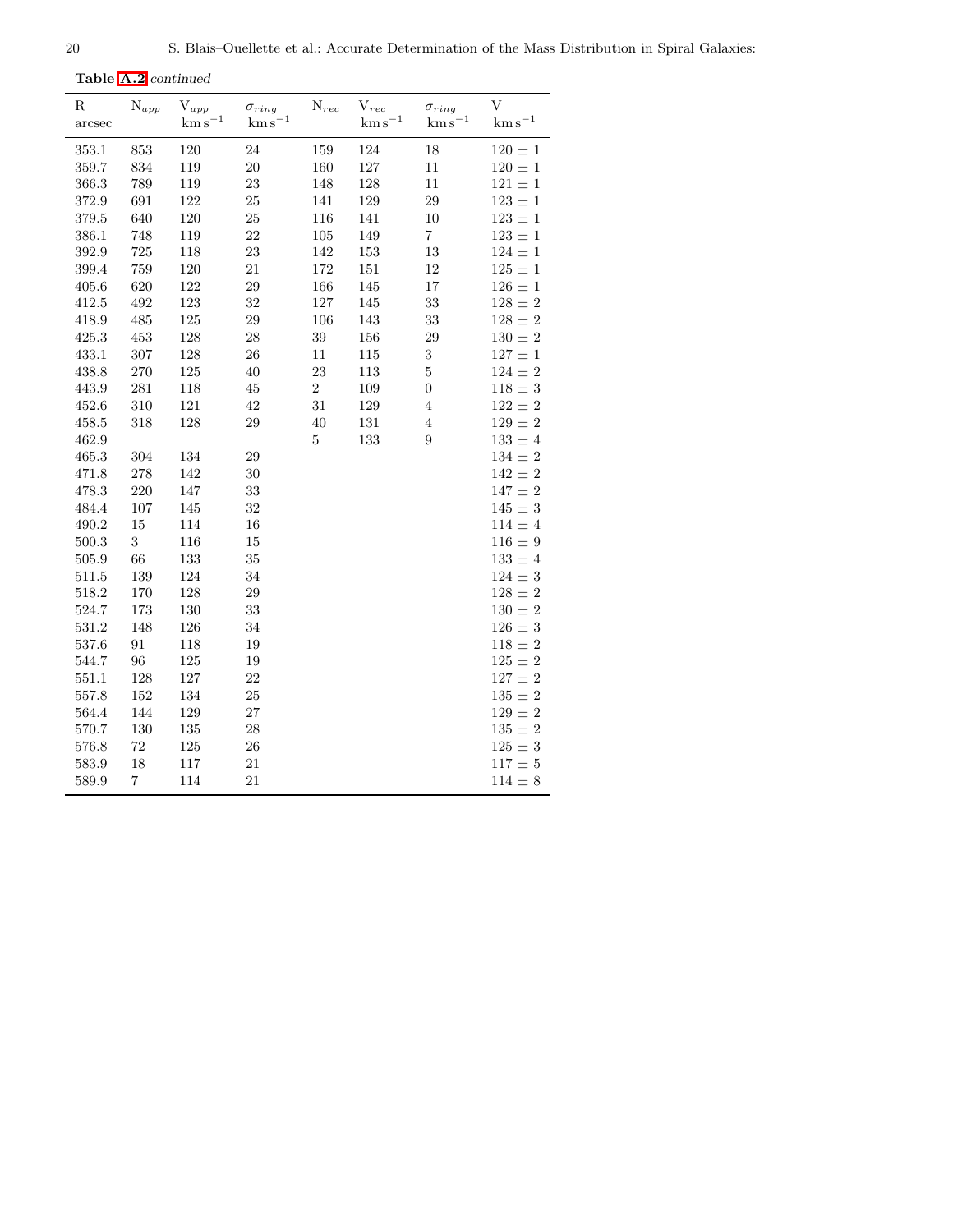<span id="page-20-0"></span>Table A.3. Optical rotation curve of NGC 6946 at 4.4′′ resolution.

| 6.9<br>70<br>103<br>28<br>66<br>110<br>71<br>$107 \pm 7$<br>109<br>$105\,$<br>22<br>11.2<br>124<br>$27\,$<br>150<br>$136\,\pm\,2$<br>27<br>113<br>34<br>$135\,\pm\,3$<br>15.4<br>156<br>141<br>$126\,$<br>$140\,\pm\,3$<br>19.7<br>$201\,$<br>150<br>$30\,$<br>88<br>115<br>47<br>$76\,$<br>24.4<br>243<br>139<br>$33\,$<br>$85\,$<br>56<br>$126 \pm 4$<br>$28.7\,$<br>247<br>134<br>$31\,$<br>119<br>$\sqrt{28}$<br>$124\,\pm\,2$<br>104<br>$129\,\pm\,3$<br>33.0<br>184<br>$128\,$<br>$39\,$<br>$151\,$<br>131<br>41<br>$150\,$<br>$27\,$<br>$53\,$<br>$120\,\pm\,4$<br>37.1<br>$108\,$<br>118<br>134<br>$52\,$<br>$112\,\pm\,4$<br>41.9<br>$155\,$<br>96<br>$33\,$<br>71<br>146<br>$217\,$<br>109<br>78<br>$110\,\pm\,4$<br>46.4<br>44<br>113<br>48<br>292<br>$96\,$<br>$50.8\,$<br>$108\,$<br>$\sqrt{46}$<br>$\rm 97$<br>62<br>$106 \pm 4$<br>390<br>$221\,$<br>$114\,\pm\,2$<br>55.1<br>113<br>45<br>116<br>$39\,$<br>$59.5\,$<br>428<br>120<br>$38\,$<br>$301\,$<br>$\sqrt{28}$<br>$119\,\pm\,2$<br>117<br>35<br>423<br>63.8<br>420<br>118<br>131<br>26<br>$125 \pm 1$<br>$38\,$<br>$128\,\pm\,1$<br>68.3<br>449<br>421<br>138<br>20<br>118<br>529<br>425<br>$128\,\pm\,1$<br>72.6<br>118<br>$24\,$<br>140<br>19<br>626<br>25<br>77.0<br>$117\,$<br>419<br>144<br>19<br>$128 \pm 1$<br>707<br>22<br>579<br>143<br>$20\,$<br>$127\,\pm\,1$<br>81.5<br>114<br>682<br>111<br>$23\,$<br>615<br>138<br>22<br>$124\,\pm\,1$<br>85.8<br>$21\,$<br>139<br>$24\,$<br>$125\,\pm\,1$<br>90.2<br>682<br>111<br>668<br>652<br>$26\,$<br>674<br>$125\,\pm\,1$<br>94.6<br>113<br>137<br>21<br>723<br>703<br>$124\,\pm\,1$<br>99.0<br>113<br>$29\,$<br>135<br>19<br>$635\,$<br>553<br>103.4<br>$111\,$<br>$26\,$<br>135<br>22<br>$122\,\pm\,1$<br>609<br>522<br>120<br>$20\,$<br>135<br>23<br>$127 \pm 1$<br>107.8<br>$598\,$<br>561<br>112.2<br>128<br>$18\,$<br>134<br>22<br>$131\,\pm\,1$<br>703<br>134<br>$135\,\pm\,1$<br>116.6<br>17<br>552<br>136<br>20<br>$141\,\pm\,1$<br>661<br>139<br>18<br>649<br>142<br>121.0<br>17<br>661<br>125.5<br>139<br>$20\,$<br>$800\,$<br>145<br>16<br>$142 \pm 1$<br>700<br>925<br>129.8<br>143<br>$20\,$<br>148<br>19<br>$146 \pm 1$<br>134.2<br>680<br>146<br>$26\,$<br>1016<br>150<br>$\,29$<br>$149\,\pm\,1$<br>675<br>$22\,$<br>$145\,\pm\,1$<br>138.6<br>$137\,$<br>1052<br>150<br>$\,24$<br>$18\,$<br>$146\,\pm\,1$<br>143.0<br>713<br>143<br>1068<br>148<br>23<br>21<br>$152\,\pm\,1$<br>147.4<br>668<br>147<br>17<br>1031<br>155<br>661<br>$32\,$<br>$155\,\pm\,1$<br>151.8<br>152<br>15<br>924<br>157<br>156.2<br>782<br>153<br>$15\,$<br>719<br>159<br>$38\,$<br>$156\,\pm\,1$<br>160.7<br>807<br>$155\,$<br>14<br>706<br>162<br>$36\,$<br>$158\,\pm\,1$<br>165.0<br>830<br>156<br>17<br>689<br>161<br>38<br>$158\,\pm\,1$<br>863<br>35<br>$155\,\pm\,1$<br>169.4<br>155<br>18<br>684<br>156<br>553<br>$159\,\pm\,1$<br>173.8<br>837<br>162<br>16<br>156<br>37<br>706<br>164<br>495<br>160<br>42<br>$162\,\pm\,1$<br>178.1<br>18<br>533<br>$399\,$<br>$155\,$<br>$37\,$<br>182.6<br>166<br>19<br>$161 \pm 1$<br>408<br>21<br>430<br>$30\,$<br>$162 \pm 1$<br>187.0<br>171<br>154<br>191.4<br>$382\,$<br>174<br>19<br>420<br>158<br>$\,29$<br>$165\,\pm\,1$<br>$396\,$<br>$309\,$<br>$169\,\pm\,1$<br>195.8<br>176<br>17<br>161<br>26<br>$317\,$<br>$329\,$<br>$35\,$<br>200.2<br>169<br>15<br>160<br>$165 \pm 2$<br>204.7<br>$235\,$<br>23<br>171<br>14<br>342<br>164<br>$167 \pm 1$<br>$\,295$<br>172<br>165<br>$168\,\pm\,1$<br>209.1<br>17<br>346<br>32<br>213.4<br>$312\,$<br>175<br>$16\,$<br>429<br>$172\,$<br>$20\,$<br>$174\,\pm\,1$<br>217.8<br>$250\,$<br>174<br>14<br>332<br>$175\,$<br>23<br>$175\,\pm\,1$<br>$193\,$<br>$13\,$<br>$504\,$<br>38<br>$165\,\pm\,2$<br>222.2<br>172<br>163 | $_{\rm R}$<br>arcsec | $N_{app}$ | $\mathbf{V}_{app}$<br>$\mathrm{km\,s}^{-1}$ | $\sigma_{ring}$<br>$km s^{-1}$ | $\mathrm{N}_{rec}$ | $\mathbf{V}_{rec}$<br>$\rm km\,s^{-1}$ | $\sigma_{ring}$<br>$\mathrm{km\,s}^{-1}$ | V<br>$\mathrm{km\,s}^{-1}$ |
|----------------------------------------------------------------------------------------------------------------------------------------------------------------------------------------------------------------------------------------------------------------------------------------------------------------------------------------------------------------------------------------------------------------------------------------------------------------------------------------------------------------------------------------------------------------------------------------------------------------------------------------------------------------------------------------------------------------------------------------------------------------------------------------------------------------------------------------------------------------------------------------------------------------------------------------------------------------------------------------------------------------------------------------------------------------------------------------------------------------------------------------------------------------------------------------------------------------------------------------------------------------------------------------------------------------------------------------------------------------------------------------------------------------------------------------------------------------------------------------------------------------------------------------------------------------------------------------------------------------------------------------------------------------------------------------------------------------------------------------------------------------------------------------------------------------------------------------------------------------------------------------------------------------------------------------------------------------------------------------------------------------------------------------------------------------------------------------------------------------------------------------------------------------------------------------------------------------------------------------------------------------------------------------------------------------------------------------------------------------------------------------------------------------------------------------------------------------------------------------------------------------------------------------------------------------------------------------------------------------------------------------------------------------------------------------------------------------------------------------------------------------------------------------------------------------------------------------------------------------------------------------------------------------------------------------------------------------------------------------------------------------------------------------------------------------------------------------------------------------------------------------------------------------------------------------------------------------------------------------------------------------------------------------------------------------------------------------------------------------------------------------------------------------------------------------------------------------------------------------------------------------------------------------------------------------------------------------------------------------------------------------------------------------------------------------------------------------------------------------------|----------------------|-----------|---------------------------------------------|--------------------------------|--------------------|----------------------------------------|------------------------------------------|----------------------------|
|                                                                                                                                                                                                                                                                                                                                                                                                                                                                                                                                                                                                                                                                                                                                                                                                                                                                                                                                                                                                                                                                                                                                                                                                                                                                                                                                                                                                                                                                                                                                                                                                                                                                                                                                                                                                                                                                                                                                                                                                                                                                                                                                                                                                                                                                                                                                                                                                                                                                                                                                                                                                                                                                                                                                                                                                                                                                                                                                                                                                                                                                                                                                                                                                                                                                                                                                                                                                                                                                                                                                                                                                                                                                                                                                              |                      |           |                                             |                                |                    |                                        |                                          |                            |
|                                                                                                                                                                                                                                                                                                                                                                                                                                                                                                                                                                                                                                                                                                                                                                                                                                                                                                                                                                                                                                                                                                                                                                                                                                                                                                                                                                                                                                                                                                                                                                                                                                                                                                                                                                                                                                                                                                                                                                                                                                                                                                                                                                                                                                                                                                                                                                                                                                                                                                                                                                                                                                                                                                                                                                                                                                                                                                                                                                                                                                                                                                                                                                                                                                                                                                                                                                                                                                                                                                                                                                                                                                                                                                                                              |                      |           |                                             |                                |                    |                                        |                                          |                            |
|                                                                                                                                                                                                                                                                                                                                                                                                                                                                                                                                                                                                                                                                                                                                                                                                                                                                                                                                                                                                                                                                                                                                                                                                                                                                                                                                                                                                                                                                                                                                                                                                                                                                                                                                                                                                                                                                                                                                                                                                                                                                                                                                                                                                                                                                                                                                                                                                                                                                                                                                                                                                                                                                                                                                                                                                                                                                                                                                                                                                                                                                                                                                                                                                                                                                                                                                                                                                                                                                                                                                                                                                                                                                                                                                              |                      |           |                                             |                                |                    |                                        |                                          |                            |
|                                                                                                                                                                                                                                                                                                                                                                                                                                                                                                                                                                                                                                                                                                                                                                                                                                                                                                                                                                                                                                                                                                                                                                                                                                                                                                                                                                                                                                                                                                                                                                                                                                                                                                                                                                                                                                                                                                                                                                                                                                                                                                                                                                                                                                                                                                                                                                                                                                                                                                                                                                                                                                                                                                                                                                                                                                                                                                                                                                                                                                                                                                                                                                                                                                                                                                                                                                                                                                                                                                                                                                                                                                                                                                                                              |                      |           |                                             |                                |                    |                                        |                                          |                            |
|                                                                                                                                                                                                                                                                                                                                                                                                                                                                                                                                                                                                                                                                                                                                                                                                                                                                                                                                                                                                                                                                                                                                                                                                                                                                                                                                                                                                                                                                                                                                                                                                                                                                                                                                                                                                                                                                                                                                                                                                                                                                                                                                                                                                                                                                                                                                                                                                                                                                                                                                                                                                                                                                                                                                                                                                                                                                                                                                                                                                                                                                                                                                                                                                                                                                                                                                                                                                                                                                                                                                                                                                                                                                                                                                              |                      |           |                                             |                                |                    |                                        |                                          |                            |
|                                                                                                                                                                                                                                                                                                                                                                                                                                                                                                                                                                                                                                                                                                                                                                                                                                                                                                                                                                                                                                                                                                                                                                                                                                                                                                                                                                                                                                                                                                                                                                                                                                                                                                                                                                                                                                                                                                                                                                                                                                                                                                                                                                                                                                                                                                                                                                                                                                                                                                                                                                                                                                                                                                                                                                                                                                                                                                                                                                                                                                                                                                                                                                                                                                                                                                                                                                                                                                                                                                                                                                                                                                                                                                                                              |                      |           |                                             |                                |                    |                                        |                                          |                            |
|                                                                                                                                                                                                                                                                                                                                                                                                                                                                                                                                                                                                                                                                                                                                                                                                                                                                                                                                                                                                                                                                                                                                                                                                                                                                                                                                                                                                                                                                                                                                                                                                                                                                                                                                                                                                                                                                                                                                                                                                                                                                                                                                                                                                                                                                                                                                                                                                                                                                                                                                                                                                                                                                                                                                                                                                                                                                                                                                                                                                                                                                                                                                                                                                                                                                                                                                                                                                                                                                                                                                                                                                                                                                                                                                              |                      |           |                                             |                                |                    |                                        |                                          |                            |
|                                                                                                                                                                                                                                                                                                                                                                                                                                                                                                                                                                                                                                                                                                                                                                                                                                                                                                                                                                                                                                                                                                                                                                                                                                                                                                                                                                                                                                                                                                                                                                                                                                                                                                                                                                                                                                                                                                                                                                                                                                                                                                                                                                                                                                                                                                                                                                                                                                                                                                                                                                                                                                                                                                                                                                                                                                                                                                                                                                                                                                                                                                                                                                                                                                                                                                                                                                                                                                                                                                                                                                                                                                                                                                                                              |                      |           |                                             |                                |                    |                                        |                                          |                            |
|                                                                                                                                                                                                                                                                                                                                                                                                                                                                                                                                                                                                                                                                                                                                                                                                                                                                                                                                                                                                                                                                                                                                                                                                                                                                                                                                                                                                                                                                                                                                                                                                                                                                                                                                                                                                                                                                                                                                                                                                                                                                                                                                                                                                                                                                                                                                                                                                                                                                                                                                                                                                                                                                                                                                                                                                                                                                                                                                                                                                                                                                                                                                                                                                                                                                                                                                                                                                                                                                                                                                                                                                                                                                                                                                              |                      |           |                                             |                                |                    |                                        |                                          |                            |
|                                                                                                                                                                                                                                                                                                                                                                                                                                                                                                                                                                                                                                                                                                                                                                                                                                                                                                                                                                                                                                                                                                                                                                                                                                                                                                                                                                                                                                                                                                                                                                                                                                                                                                                                                                                                                                                                                                                                                                                                                                                                                                                                                                                                                                                                                                                                                                                                                                                                                                                                                                                                                                                                                                                                                                                                                                                                                                                                                                                                                                                                                                                                                                                                                                                                                                                                                                                                                                                                                                                                                                                                                                                                                                                                              |                      |           |                                             |                                |                    |                                        |                                          |                            |
|                                                                                                                                                                                                                                                                                                                                                                                                                                                                                                                                                                                                                                                                                                                                                                                                                                                                                                                                                                                                                                                                                                                                                                                                                                                                                                                                                                                                                                                                                                                                                                                                                                                                                                                                                                                                                                                                                                                                                                                                                                                                                                                                                                                                                                                                                                                                                                                                                                                                                                                                                                                                                                                                                                                                                                                                                                                                                                                                                                                                                                                                                                                                                                                                                                                                                                                                                                                                                                                                                                                                                                                                                                                                                                                                              |                      |           |                                             |                                |                    |                                        |                                          |                            |
|                                                                                                                                                                                                                                                                                                                                                                                                                                                                                                                                                                                                                                                                                                                                                                                                                                                                                                                                                                                                                                                                                                                                                                                                                                                                                                                                                                                                                                                                                                                                                                                                                                                                                                                                                                                                                                                                                                                                                                                                                                                                                                                                                                                                                                                                                                                                                                                                                                                                                                                                                                                                                                                                                                                                                                                                                                                                                                                                                                                                                                                                                                                                                                                                                                                                                                                                                                                                                                                                                                                                                                                                                                                                                                                                              |                      |           |                                             |                                |                    |                                        |                                          |                            |
|                                                                                                                                                                                                                                                                                                                                                                                                                                                                                                                                                                                                                                                                                                                                                                                                                                                                                                                                                                                                                                                                                                                                                                                                                                                                                                                                                                                                                                                                                                                                                                                                                                                                                                                                                                                                                                                                                                                                                                                                                                                                                                                                                                                                                                                                                                                                                                                                                                                                                                                                                                                                                                                                                                                                                                                                                                                                                                                                                                                                                                                                                                                                                                                                                                                                                                                                                                                                                                                                                                                                                                                                                                                                                                                                              |                      |           |                                             |                                |                    |                                        |                                          |                            |
|                                                                                                                                                                                                                                                                                                                                                                                                                                                                                                                                                                                                                                                                                                                                                                                                                                                                                                                                                                                                                                                                                                                                                                                                                                                                                                                                                                                                                                                                                                                                                                                                                                                                                                                                                                                                                                                                                                                                                                                                                                                                                                                                                                                                                                                                                                                                                                                                                                                                                                                                                                                                                                                                                                                                                                                                                                                                                                                                                                                                                                                                                                                                                                                                                                                                                                                                                                                                                                                                                                                                                                                                                                                                                                                                              |                      |           |                                             |                                |                    |                                        |                                          |                            |
|                                                                                                                                                                                                                                                                                                                                                                                                                                                                                                                                                                                                                                                                                                                                                                                                                                                                                                                                                                                                                                                                                                                                                                                                                                                                                                                                                                                                                                                                                                                                                                                                                                                                                                                                                                                                                                                                                                                                                                                                                                                                                                                                                                                                                                                                                                                                                                                                                                                                                                                                                                                                                                                                                                                                                                                                                                                                                                                                                                                                                                                                                                                                                                                                                                                                                                                                                                                                                                                                                                                                                                                                                                                                                                                                              |                      |           |                                             |                                |                    |                                        |                                          |                            |
|                                                                                                                                                                                                                                                                                                                                                                                                                                                                                                                                                                                                                                                                                                                                                                                                                                                                                                                                                                                                                                                                                                                                                                                                                                                                                                                                                                                                                                                                                                                                                                                                                                                                                                                                                                                                                                                                                                                                                                                                                                                                                                                                                                                                                                                                                                                                                                                                                                                                                                                                                                                                                                                                                                                                                                                                                                                                                                                                                                                                                                                                                                                                                                                                                                                                                                                                                                                                                                                                                                                                                                                                                                                                                                                                              |                      |           |                                             |                                |                    |                                        |                                          |                            |
|                                                                                                                                                                                                                                                                                                                                                                                                                                                                                                                                                                                                                                                                                                                                                                                                                                                                                                                                                                                                                                                                                                                                                                                                                                                                                                                                                                                                                                                                                                                                                                                                                                                                                                                                                                                                                                                                                                                                                                                                                                                                                                                                                                                                                                                                                                                                                                                                                                                                                                                                                                                                                                                                                                                                                                                                                                                                                                                                                                                                                                                                                                                                                                                                                                                                                                                                                                                                                                                                                                                                                                                                                                                                                                                                              |                      |           |                                             |                                |                    |                                        |                                          |                            |
|                                                                                                                                                                                                                                                                                                                                                                                                                                                                                                                                                                                                                                                                                                                                                                                                                                                                                                                                                                                                                                                                                                                                                                                                                                                                                                                                                                                                                                                                                                                                                                                                                                                                                                                                                                                                                                                                                                                                                                                                                                                                                                                                                                                                                                                                                                                                                                                                                                                                                                                                                                                                                                                                                                                                                                                                                                                                                                                                                                                                                                                                                                                                                                                                                                                                                                                                                                                                                                                                                                                                                                                                                                                                                                                                              |                      |           |                                             |                                |                    |                                        |                                          |                            |
|                                                                                                                                                                                                                                                                                                                                                                                                                                                                                                                                                                                                                                                                                                                                                                                                                                                                                                                                                                                                                                                                                                                                                                                                                                                                                                                                                                                                                                                                                                                                                                                                                                                                                                                                                                                                                                                                                                                                                                                                                                                                                                                                                                                                                                                                                                                                                                                                                                                                                                                                                                                                                                                                                                                                                                                                                                                                                                                                                                                                                                                                                                                                                                                                                                                                                                                                                                                                                                                                                                                                                                                                                                                                                                                                              |                      |           |                                             |                                |                    |                                        |                                          |                            |
|                                                                                                                                                                                                                                                                                                                                                                                                                                                                                                                                                                                                                                                                                                                                                                                                                                                                                                                                                                                                                                                                                                                                                                                                                                                                                                                                                                                                                                                                                                                                                                                                                                                                                                                                                                                                                                                                                                                                                                                                                                                                                                                                                                                                                                                                                                                                                                                                                                                                                                                                                                                                                                                                                                                                                                                                                                                                                                                                                                                                                                                                                                                                                                                                                                                                                                                                                                                                                                                                                                                                                                                                                                                                                                                                              |                      |           |                                             |                                |                    |                                        |                                          |                            |
|                                                                                                                                                                                                                                                                                                                                                                                                                                                                                                                                                                                                                                                                                                                                                                                                                                                                                                                                                                                                                                                                                                                                                                                                                                                                                                                                                                                                                                                                                                                                                                                                                                                                                                                                                                                                                                                                                                                                                                                                                                                                                                                                                                                                                                                                                                                                                                                                                                                                                                                                                                                                                                                                                                                                                                                                                                                                                                                                                                                                                                                                                                                                                                                                                                                                                                                                                                                                                                                                                                                                                                                                                                                                                                                                              |                      |           |                                             |                                |                    |                                        |                                          |                            |
|                                                                                                                                                                                                                                                                                                                                                                                                                                                                                                                                                                                                                                                                                                                                                                                                                                                                                                                                                                                                                                                                                                                                                                                                                                                                                                                                                                                                                                                                                                                                                                                                                                                                                                                                                                                                                                                                                                                                                                                                                                                                                                                                                                                                                                                                                                                                                                                                                                                                                                                                                                                                                                                                                                                                                                                                                                                                                                                                                                                                                                                                                                                                                                                                                                                                                                                                                                                                                                                                                                                                                                                                                                                                                                                                              |                      |           |                                             |                                |                    |                                        |                                          |                            |
|                                                                                                                                                                                                                                                                                                                                                                                                                                                                                                                                                                                                                                                                                                                                                                                                                                                                                                                                                                                                                                                                                                                                                                                                                                                                                                                                                                                                                                                                                                                                                                                                                                                                                                                                                                                                                                                                                                                                                                                                                                                                                                                                                                                                                                                                                                                                                                                                                                                                                                                                                                                                                                                                                                                                                                                                                                                                                                                                                                                                                                                                                                                                                                                                                                                                                                                                                                                                                                                                                                                                                                                                                                                                                                                                              |                      |           |                                             |                                |                    |                                        |                                          |                            |
|                                                                                                                                                                                                                                                                                                                                                                                                                                                                                                                                                                                                                                                                                                                                                                                                                                                                                                                                                                                                                                                                                                                                                                                                                                                                                                                                                                                                                                                                                                                                                                                                                                                                                                                                                                                                                                                                                                                                                                                                                                                                                                                                                                                                                                                                                                                                                                                                                                                                                                                                                                                                                                                                                                                                                                                                                                                                                                                                                                                                                                                                                                                                                                                                                                                                                                                                                                                                                                                                                                                                                                                                                                                                                                                                              |                      |           |                                             |                                |                    |                                        |                                          |                            |
|                                                                                                                                                                                                                                                                                                                                                                                                                                                                                                                                                                                                                                                                                                                                                                                                                                                                                                                                                                                                                                                                                                                                                                                                                                                                                                                                                                                                                                                                                                                                                                                                                                                                                                                                                                                                                                                                                                                                                                                                                                                                                                                                                                                                                                                                                                                                                                                                                                                                                                                                                                                                                                                                                                                                                                                                                                                                                                                                                                                                                                                                                                                                                                                                                                                                                                                                                                                                                                                                                                                                                                                                                                                                                                                                              |                      |           |                                             |                                |                    |                                        |                                          |                            |
|                                                                                                                                                                                                                                                                                                                                                                                                                                                                                                                                                                                                                                                                                                                                                                                                                                                                                                                                                                                                                                                                                                                                                                                                                                                                                                                                                                                                                                                                                                                                                                                                                                                                                                                                                                                                                                                                                                                                                                                                                                                                                                                                                                                                                                                                                                                                                                                                                                                                                                                                                                                                                                                                                                                                                                                                                                                                                                                                                                                                                                                                                                                                                                                                                                                                                                                                                                                                                                                                                                                                                                                                                                                                                                                                              |                      |           |                                             |                                |                    |                                        |                                          |                            |
|                                                                                                                                                                                                                                                                                                                                                                                                                                                                                                                                                                                                                                                                                                                                                                                                                                                                                                                                                                                                                                                                                                                                                                                                                                                                                                                                                                                                                                                                                                                                                                                                                                                                                                                                                                                                                                                                                                                                                                                                                                                                                                                                                                                                                                                                                                                                                                                                                                                                                                                                                                                                                                                                                                                                                                                                                                                                                                                                                                                                                                                                                                                                                                                                                                                                                                                                                                                                                                                                                                                                                                                                                                                                                                                                              |                      |           |                                             |                                |                    |                                        |                                          |                            |
|                                                                                                                                                                                                                                                                                                                                                                                                                                                                                                                                                                                                                                                                                                                                                                                                                                                                                                                                                                                                                                                                                                                                                                                                                                                                                                                                                                                                                                                                                                                                                                                                                                                                                                                                                                                                                                                                                                                                                                                                                                                                                                                                                                                                                                                                                                                                                                                                                                                                                                                                                                                                                                                                                                                                                                                                                                                                                                                                                                                                                                                                                                                                                                                                                                                                                                                                                                                                                                                                                                                                                                                                                                                                                                                                              |                      |           |                                             |                                |                    |                                        |                                          |                            |
|                                                                                                                                                                                                                                                                                                                                                                                                                                                                                                                                                                                                                                                                                                                                                                                                                                                                                                                                                                                                                                                                                                                                                                                                                                                                                                                                                                                                                                                                                                                                                                                                                                                                                                                                                                                                                                                                                                                                                                                                                                                                                                                                                                                                                                                                                                                                                                                                                                                                                                                                                                                                                                                                                                                                                                                                                                                                                                                                                                                                                                                                                                                                                                                                                                                                                                                                                                                                                                                                                                                                                                                                                                                                                                                                              |                      |           |                                             |                                |                    |                                        |                                          |                            |
|                                                                                                                                                                                                                                                                                                                                                                                                                                                                                                                                                                                                                                                                                                                                                                                                                                                                                                                                                                                                                                                                                                                                                                                                                                                                                                                                                                                                                                                                                                                                                                                                                                                                                                                                                                                                                                                                                                                                                                                                                                                                                                                                                                                                                                                                                                                                                                                                                                                                                                                                                                                                                                                                                                                                                                                                                                                                                                                                                                                                                                                                                                                                                                                                                                                                                                                                                                                                                                                                                                                                                                                                                                                                                                                                              |                      |           |                                             |                                |                    |                                        |                                          |                            |
|                                                                                                                                                                                                                                                                                                                                                                                                                                                                                                                                                                                                                                                                                                                                                                                                                                                                                                                                                                                                                                                                                                                                                                                                                                                                                                                                                                                                                                                                                                                                                                                                                                                                                                                                                                                                                                                                                                                                                                                                                                                                                                                                                                                                                                                                                                                                                                                                                                                                                                                                                                                                                                                                                                                                                                                                                                                                                                                                                                                                                                                                                                                                                                                                                                                                                                                                                                                                                                                                                                                                                                                                                                                                                                                                              |                      |           |                                             |                                |                    |                                        |                                          |                            |
|                                                                                                                                                                                                                                                                                                                                                                                                                                                                                                                                                                                                                                                                                                                                                                                                                                                                                                                                                                                                                                                                                                                                                                                                                                                                                                                                                                                                                                                                                                                                                                                                                                                                                                                                                                                                                                                                                                                                                                                                                                                                                                                                                                                                                                                                                                                                                                                                                                                                                                                                                                                                                                                                                                                                                                                                                                                                                                                                                                                                                                                                                                                                                                                                                                                                                                                                                                                                                                                                                                                                                                                                                                                                                                                                              |                      |           |                                             |                                |                    |                                        |                                          |                            |
|                                                                                                                                                                                                                                                                                                                                                                                                                                                                                                                                                                                                                                                                                                                                                                                                                                                                                                                                                                                                                                                                                                                                                                                                                                                                                                                                                                                                                                                                                                                                                                                                                                                                                                                                                                                                                                                                                                                                                                                                                                                                                                                                                                                                                                                                                                                                                                                                                                                                                                                                                                                                                                                                                                                                                                                                                                                                                                                                                                                                                                                                                                                                                                                                                                                                                                                                                                                                                                                                                                                                                                                                                                                                                                                                              |                      |           |                                             |                                |                    |                                        |                                          |                            |
|                                                                                                                                                                                                                                                                                                                                                                                                                                                                                                                                                                                                                                                                                                                                                                                                                                                                                                                                                                                                                                                                                                                                                                                                                                                                                                                                                                                                                                                                                                                                                                                                                                                                                                                                                                                                                                                                                                                                                                                                                                                                                                                                                                                                                                                                                                                                                                                                                                                                                                                                                                                                                                                                                                                                                                                                                                                                                                                                                                                                                                                                                                                                                                                                                                                                                                                                                                                                                                                                                                                                                                                                                                                                                                                                              |                      |           |                                             |                                |                    |                                        |                                          |                            |
|                                                                                                                                                                                                                                                                                                                                                                                                                                                                                                                                                                                                                                                                                                                                                                                                                                                                                                                                                                                                                                                                                                                                                                                                                                                                                                                                                                                                                                                                                                                                                                                                                                                                                                                                                                                                                                                                                                                                                                                                                                                                                                                                                                                                                                                                                                                                                                                                                                                                                                                                                                                                                                                                                                                                                                                                                                                                                                                                                                                                                                                                                                                                                                                                                                                                                                                                                                                                                                                                                                                                                                                                                                                                                                                                              |                      |           |                                             |                                |                    |                                        |                                          |                            |
|                                                                                                                                                                                                                                                                                                                                                                                                                                                                                                                                                                                                                                                                                                                                                                                                                                                                                                                                                                                                                                                                                                                                                                                                                                                                                                                                                                                                                                                                                                                                                                                                                                                                                                                                                                                                                                                                                                                                                                                                                                                                                                                                                                                                                                                                                                                                                                                                                                                                                                                                                                                                                                                                                                                                                                                                                                                                                                                                                                                                                                                                                                                                                                                                                                                                                                                                                                                                                                                                                                                                                                                                                                                                                                                                              |                      |           |                                             |                                |                    |                                        |                                          |                            |
|                                                                                                                                                                                                                                                                                                                                                                                                                                                                                                                                                                                                                                                                                                                                                                                                                                                                                                                                                                                                                                                                                                                                                                                                                                                                                                                                                                                                                                                                                                                                                                                                                                                                                                                                                                                                                                                                                                                                                                                                                                                                                                                                                                                                                                                                                                                                                                                                                                                                                                                                                                                                                                                                                                                                                                                                                                                                                                                                                                                                                                                                                                                                                                                                                                                                                                                                                                                                                                                                                                                                                                                                                                                                                                                                              |                      |           |                                             |                                |                    |                                        |                                          |                            |
|                                                                                                                                                                                                                                                                                                                                                                                                                                                                                                                                                                                                                                                                                                                                                                                                                                                                                                                                                                                                                                                                                                                                                                                                                                                                                                                                                                                                                                                                                                                                                                                                                                                                                                                                                                                                                                                                                                                                                                                                                                                                                                                                                                                                                                                                                                                                                                                                                                                                                                                                                                                                                                                                                                                                                                                                                                                                                                                                                                                                                                                                                                                                                                                                                                                                                                                                                                                                                                                                                                                                                                                                                                                                                                                                              |                      |           |                                             |                                |                    |                                        |                                          |                            |
|                                                                                                                                                                                                                                                                                                                                                                                                                                                                                                                                                                                                                                                                                                                                                                                                                                                                                                                                                                                                                                                                                                                                                                                                                                                                                                                                                                                                                                                                                                                                                                                                                                                                                                                                                                                                                                                                                                                                                                                                                                                                                                                                                                                                                                                                                                                                                                                                                                                                                                                                                                                                                                                                                                                                                                                                                                                                                                                                                                                                                                                                                                                                                                                                                                                                                                                                                                                                                                                                                                                                                                                                                                                                                                                                              |                      |           |                                             |                                |                    |                                        |                                          |                            |
|                                                                                                                                                                                                                                                                                                                                                                                                                                                                                                                                                                                                                                                                                                                                                                                                                                                                                                                                                                                                                                                                                                                                                                                                                                                                                                                                                                                                                                                                                                                                                                                                                                                                                                                                                                                                                                                                                                                                                                                                                                                                                                                                                                                                                                                                                                                                                                                                                                                                                                                                                                                                                                                                                                                                                                                                                                                                                                                                                                                                                                                                                                                                                                                                                                                                                                                                                                                                                                                                                                                                                                                                                                                                                                                                              |                      |           |                                             |                                |                    |                                        |                                          |                            |
|                                                                                                                                                                                                                                                                                                                                                                                                                                                                                                                                                                                                                                                                                                                                                                                                                                                                                                                                                                                                                                                                                                                                                                                                                                                                                                                                                                                                                                                                                                                                                                                                                                                                                                                                                                                                                                                                                                                                                                                                                                                                                                                                                                                                                                                                                                                                                                                                                                                                                                                                                                                                                                                                                                                                                                                                                                                                                                                                                                                                                                                                                                                                                                                                                                                                                                                                                                                                                                                                                                                                                                                                                                                                                                                                              |                      |           |                                             |                                |                    |                                        |                                          |                            |
|                                                                                                                                                                                                                                                                                                                                                                                                                                                                                                                                                                                                                                                                                                                                                                                                                                                                                                                                                                                                                                                                                                                                                                                                                                                                                                                                                                                                                                                                                                                                                                                                                                                                                                                                                                                                                                                                                                                                                                                                                                                                                                                                                                                                                                                                                                                                                                                                                                                                                                                                                                                                                                                                                                                                                                                                                                                                                                                                                                                                                                                                                                                                                                                                                                                                                                                                                                                                                                                                                                                                                                                                                                                                                                                                              |                      |           |                                             |                                |                    |                                        |                                          |                            |
|                                                                                                                                                                                                                                                                                                                                                                                                                                                                                                                                                                                                                                                                                                                                                                                                                                                                                                                                                                                                                                                                                                                                                                                                                                                                                                                                                                                                                                                                                                                                                                                                                                                                                                                                                                                                                                                                                                                                                                                                                                                                                                                                                                                                                                                                                                                                                                                                                                                                                                                                                                                                                                                                                                                                                                                                                                                                                                                                                                                                                                                                                                                                                                                                                                                                                                                                                                                                                                                                                                                                                                                                                                                                                                                                              |                      |           |                                             |                                |                    |                                        |                                          |                            |
|                                                                                                                                                                                                                                                                                                                                                                                                                                                                                                                                                                                                                                                                                                                                                                                                                                                                                                                                                                                                                                                                                                                                                                                                                                                                                                                                                                                                                                                                                                                                                                                                                                                                                                                                                                                                                                                                                                                                                                                                                                                                                                                                                                                                                                                                                                                                                                                                                                                                                                                                                                                                                                                                                                                                                                                                                                                                                                                                                                                                                                                                                                                                                                                                                                                                                                                                                                                                                                                                                                                                                                                                                                                                                                                                              |                      |           |                                             |                                |                    |                                        |                                          |                            |
|                                                                                                                                                                                                                                                                                                                                                                                                                                                                                                                                                                                                                                                                                                                                                                                                                                                                                                                                                                                                                                                                                                                                                                                                                                                                                                                                                                                                                                                                                                                                                                                                                                                                                                                                                                                                                                                                                                                                                                                                                                                                                                                                                                                                                                                                                                                                                                                                                                                                                                                                                                                                                                                                                                                                                                                                                                                                                                                                                                                                                                                                                                                                                                                                                                                                                                                                                                                                                                                                                                                                                                                                                                                                                                                                              |                      |           |                                             |                                |                    |                                        |                                          |                            |
|                                                                                                                                                                                                                                                                                                                                                                                                                                                                                                                                                                                                                                                                                                                                                                                                                                                                                                                                                                                                                                                                                                                                                                                                                                                                                                                                                                                                                                                                                                                                                                                                                                                                                                                                                                                                                                                                                                                                                                                                                                                                                                                                                                                                                                                                                                                                                                                                                                                                                                                                                                                                                                                                                                                                                                                                                                                                                                                                                                                                                                                                                                                                                                                                                                                                                                                                                                                                                                                                                                                                                                                                                                                                                                                                              |                      |           |                                             |                                |                    |                                        |                                          |                            |
|                                                                                                                                                                                                                                                                                                                                                                                                                                                                                                                                                                                                                                                                                                                                                                                                                                                                                                                                                                                                                                                                                                                                                                                                                                                                                                                                                                                                                                                                                                                                                                                                                                                                                                                                                                                                                                                                                                                                                                                                                                                                                                                                                                                                                                                                                                                                                                                                                                                                                                                                                                                                                                                                                                                                                                                                                                                                                                                                                                                                                                                                                                                                                                                                                                                                                                                                                                                                                                                                                                                                                                                                                                                                                                                                              |                      |           |                                             |                                |                    |                                        |                                          |                            |
|                                                                                                                                                                                                                                                                                                                                                                                                                                                                                                                                                                                                                                                                                                                                                                                                                                                                                                                                                                                                                                                                                                                                                                                                                                                                                                                                                                                                                                                                                                                                                                                                                                                                                                                                                                                                                                                                                                                                                                                                                                                                                                                                                                                                                                                                                                                                                                                                                                                                                                                                                                                                                                                                                                                                                                                                                                                                                                                                                                                                                                                                                                                                                                                                                                                                                                                                                                                                                                                                                                                                                                                                                                                                                                                                              |                      |           |                                             |                                |                    |                                        |                                          |                            |
|                                                                                                                                                                                                                                                                                                                                                                                                                                                                                                                                                                                                                                                                                                                                                                                                                                                                                                                                                                                                                                                                                                                                                                                                                                                                                                                                                                                                                                                                                                                                                                                                                                                                                                                                                                                                                                                                                                                                                                                                                                                                                                                                                                                                                                                                                                                                                                                                                                                                                                                                                                                                                                                                                                                                                                                                                                                                                                                                                                                                                                                                                                                                                                                                                                                                                                                                                                                                                                                                                                                                                                                                                                                                                                                                              |                      |           |                                             |                                |                    |                                        |                                          |                            |
|                                                                                                                                                                                                                                                                                                                                                                                                                                                                                                                                                                                                                                                                                                                                                                                                                                                                                                                                                                                                                                                                                                                                                                                                                                                                                                                                                                                                                                                                                                                                                                                                                                                                                                                                                                                                                                                                                                                                                                                                                                                                                                                                                                                                                                                                                                                                                                                                                                                                                                                                                                                                                                                                                                                                                                                                                                                                                                                                                                                                                                                                                                                                                                                                                                                                                                                                                                                                                                                                                                                                                                                                                                                                                                                                              |                      |           |                                             |                                |                    |                                        |                                          |                            |
|                                                                                                                                                                                                                                                                                                                                                                                                                                                                                                                                                                                                                                                                                                                                                                                                                                                                                                                                                                                                                                                                                                                                                                                                                                                                                                                                                                                                                                                                                                                                                                                                                                                                                                                                                                                                                                                                                                                                                                                                                                                                                                                                                                                                                                                                                                                                                                                                                                                                                                                                                                                                                                                                                                                                                                                                                                                                                                                                                                                                                                                                                                                                                                                                                                                                                                                                                                                                                                                                                                                                                                                                                                                                                                                                              | 226.7                | $227\,$   | 169                                         | 16                             | 380                | 161                                    | 23                                       | $164 \pm 1$                |
| 231.2<br>${\bf 272}$<br>180<br>$20\,$<br>411<br>160<br>27<br>$168\,\pm\,1$                                                                                                                                                                                                                                                                                                                                                                                                                                                                                                                                                                                                                                                                                                                                                                                                                                                                                                                                                                                                                                                                                                                                                                                                                                                                                                                                                                                                                                                                                                                                                                                                                                                                                                                                                                                                                                                                                                                                                                                                                                                                                                                                                                                                                                                                                                                                                                                                                                                                                                                                                                                                                                                                                                                                                                                                                                                                                                                                                                                                                                                                                                                                                                                                                                                                                                                                                                                                                                                                                                                                                                                                                                                                   |                      |           |                                             |                                |                    |                                        |                                          |                            |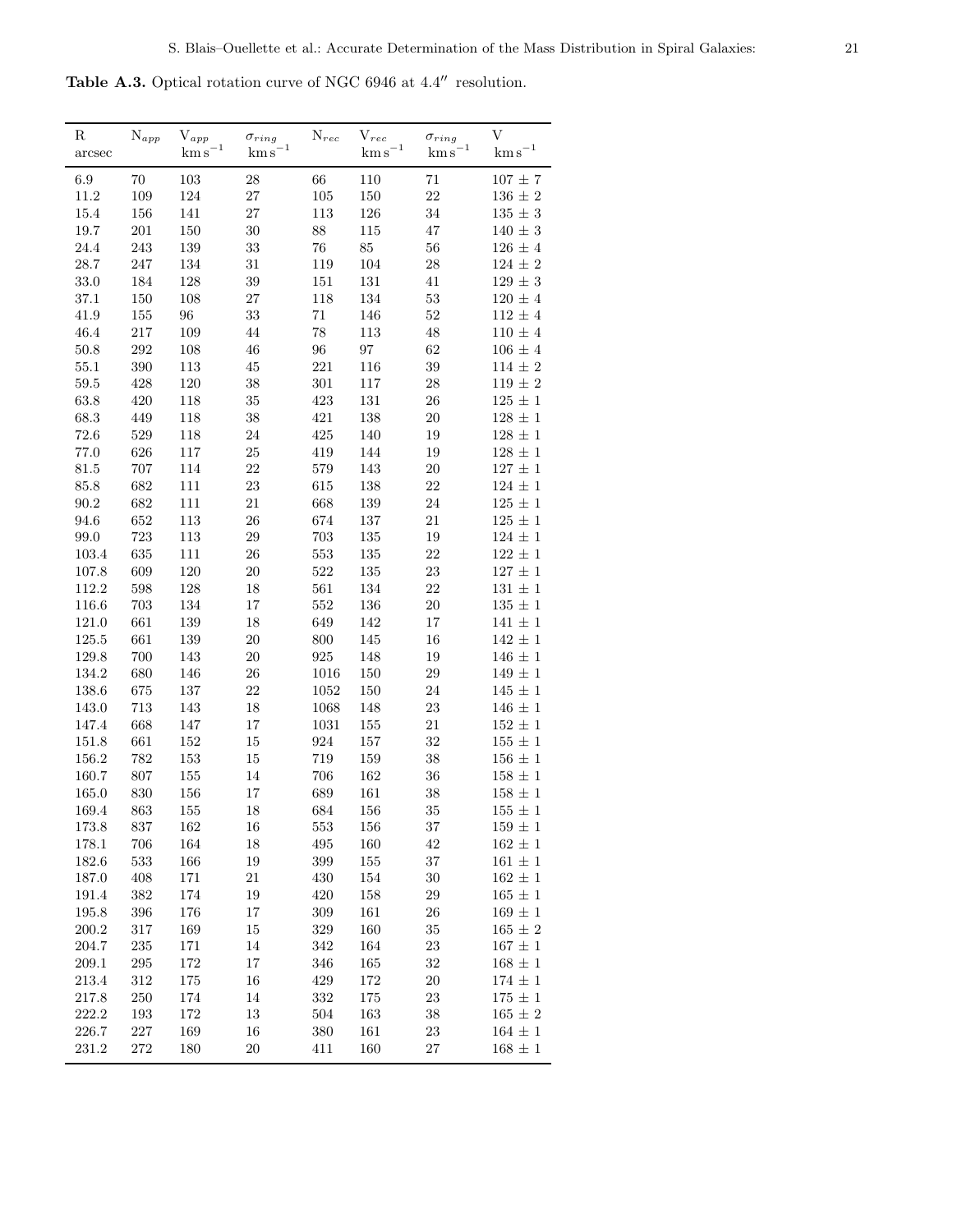Table [A.3](#page-20-0) continued

| R<br>arcsec | $N_{app}$ | $V_{app}$<br>$\mathrm{km\,s}^{-1}$ | $\sigma_{ring}$<br>$\mathrm{km\,s}^{-1}$ | $N_{rec}$ | $V_{rec}$<br>$\mathrm{km\,s}^{-1}$ | $\sigma_{ring}$<br>$\mathrm{km\,s}^{-1}$ | V<br>$\mathrm{km\,s}^{-1}$ |
|-------------|-----------|------------------------------------|------------------------------------------|-----------|------------------------------------|------------------------------------------|----------------------------|
| 235.3       | 286       | 187                                | 24                                       | 607       | 154                                | 35                                       | $165 \pm 1$                |
| 239.9       | 344       | 188                                | 27                                       | 471       | 156                                | 26                                       | $169 \pm 1$                |
| 244.2       | 497       | 182                                | 26                                       | 443       | 167                                | 24                                       | $175 \pm 1$                |
| 248.6       | 572       | 177                                | 34                                       | 542       | 163                                | 24                                       | $170 \pm 1$                |
| 253.0       | 409       | 175                                | 35                                       | 628       | 163                                | 24                                       | $168 \pm 1$                |
| 257.4       | 270       | 178                                | 32                                       | 743       | 168                                | 24                                       | $170 \pm 1$                |
| 262.0       | 140       | 188                                | 30                                       | 816       | 169                                | 26                                       | $172 \pm 1$                |
| 266.2       | 154       | 206                                | 44                                       | 797       | 163                                | 31                                       | $170 \pm 2$                |
| 270.2       | 57        | 208                                | 46                                       | 745       | 162                                | 28                                       | $165 \pm 2$                |
| 274.8       | 19        | 238                                | 15                                       | 675       | 158                                | 30                                       | $160 \pm 1$                |
| 279.3       |           |                                    |                                          | 563       | 159                                | 29                                       | $159 \pm 1$                |
| 283.7       |           |                                    |                                          | 469       | 162                                | 30                                       | $162 \pm 1$                |
| 288.2       |           |                                    |                                          | 380       | 178                                | 28                                       | $178 \pm 1$                |
| 292.4       |           |                                    |                                          | 283       | 183                                | 30                                       | $183 \pm 2$                |
| 296.7       |           |                                    |                                          | 162       | 175                                | 31                                       | $175 \pm 2$                |
| 300.9       |           |                                    |                                          | 48        | 154                                | 26                                       | $154 \pm 26$               |
|             |           |                                    |                                          |           |                                    |                                          |                            |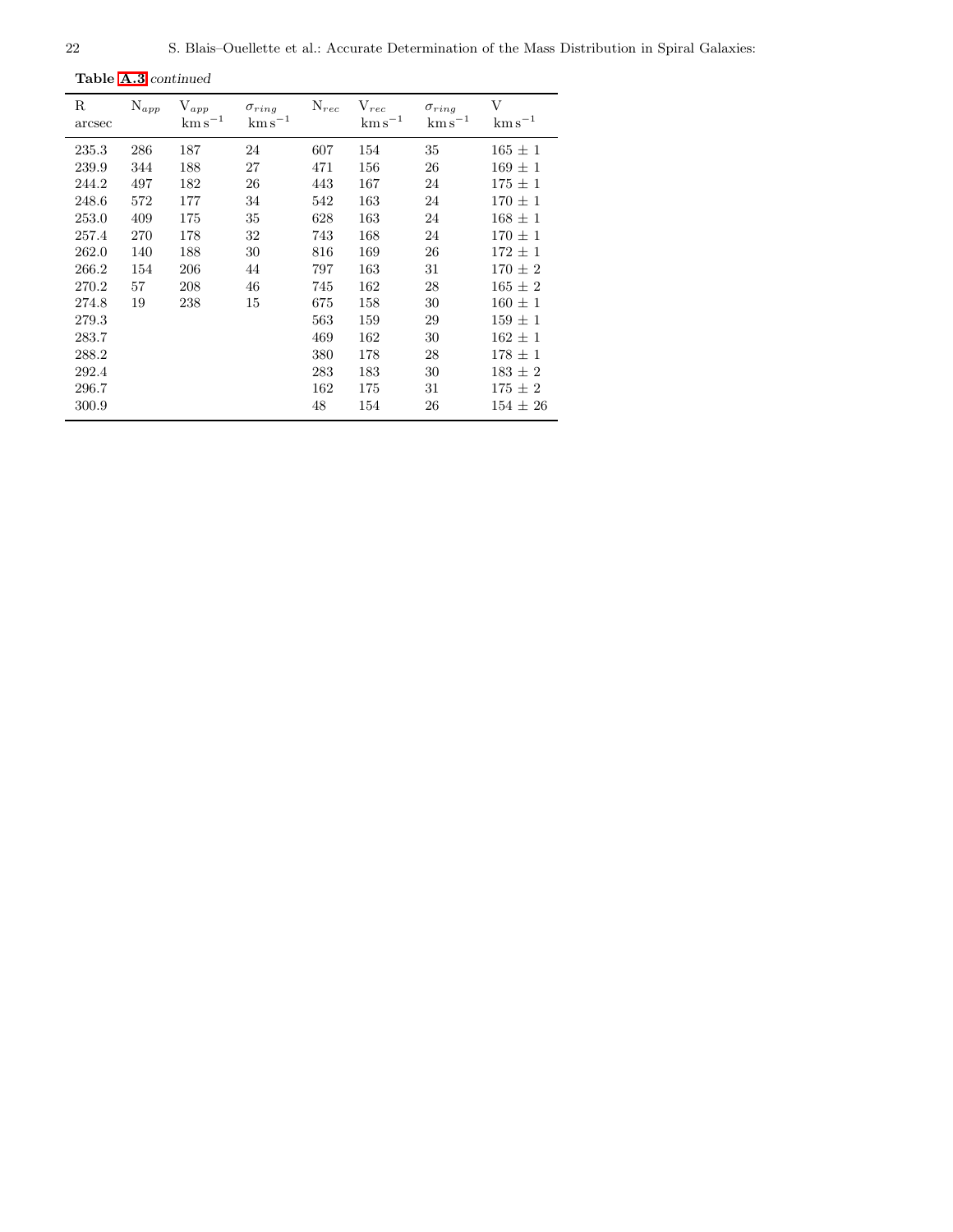<span id="page-22-0"></span>Table A.4. Optical rotation curve of NGC 5055 at  $2.2^{\prime\prime}$  resolution.

| R           | $\mathrm{N}_{app}$ | ${\rm V}_{app}$       | $\sigma_{ring}$  | $N_{rec}$ | $V_{rec}$             | $\sigma_{ring}$       | V                     |
|-------------|--------------------|-----------------------|------------------|-----------|-----------------------|-----------------------|-----------------------|
| arcsec      |                    | $\mathrm{km\,s}^{-1}$ | $\rm km\,s^{-1}$ |           | $\mathrm{km\,s}^{-1}$ | $\mathrm{km\,s}^{-1}$ | $\mathrm{km\,s}^{-1}$ |
| 3           | 36                 | 64                    | 55               | 36        | $\sqrt{3}$            | 36                    | $34\,\pm\,11$         |
| $\,6$       | 59                 | $111\,$               | 25               | 59        | 64                    | 33                    | $88\,\pm\,5$          |
| 8           | 85                 | $130\,$               | 31               | $85\,$    | 86                    | $38\,$                | $108\,\pm\,5$         |
| $10\,$      | $108\,$            | 147                   | $33\,$           | $108\,$   | 89                    | 42                    | $118\,\pm\,5$         |
| 12          | 131                | $170\,$               | 21               | $124\,$   | 143                   | 21                    | $156\,\pm\,3$         |
| 14          | 153                | 169                   | 17               | $129\,$   | 142                   | $22\,$                | $155\,\pm\,2$         |
| 17          | 182                | 174                   | 11               | 172       | 148                   | 21                    | $161\,\pm\,2$         |
| 19          | $201\,$            | 179                   | $\boldsymbol{9}$ | $201\,$   | 150                   | 21                    | $164\,\pm\,2$         |
| 21          | 228                | 184                   | 13               | $228\,$   | 149                   | $15\,$                | $167\,\pm\,1$         |
| 23          | 254                | 186                   | 19               | $254\,$   | 153                   | 14                    | $169\,\pm\,1$         |
| $25\,$      | 277                | 184                   | 19               | 275       | 156                   | 14                    | $170\,\pm\,1$         |
| $\sqrt{28}$ | 291                | 183                   | 16               | $\!291$   | 159                   | 17                    | $171\,\pm\,1$         |
| $30\,$      | 323                | 185                   | $15\,$           | 315       | 164                   | $18\,$                | $175\,\pm\,1$         |
| 32          | 347                | 186                   | 13               | $339\,$   | 170                   | $16\,$                | $178 \pm 1$           |
| 34          | $373\,$            | 185                   | 15               | $373\,$   | 173                   | 17                    | $179\,\pm\,1$         |
| 36          | 387                | 185                   | 16               | $384\,$   | $177\,$               | 13                    | $181\,\pm\,1$         |
| $39\,$      | 423                | 188                   | 14               | 423       | 178                   | $10\,$                | $183\,\pm\,1$         |
| 41          | 443                | 191                   | 12               | 443       | 180                   | $10\,$                | $185\,\pm\,1$         |
| 43          | 462                | $192\,$               | 11               | 460       | 180                   | $11\,$                | $186\,\pm\,1$         |
| 45          | 487                | $193\,$               | 11               | 486       | 180                   | $11\,$                | $187\,\pm\,1$         |
| 47          | 514                | 196                   | 11               | $512\,$   | 182                   | 10                    | $189\,\pm\,1$         |
| $50\,$      | 544                | 198                   | 11               | 512       | 185                   | 10                    | $191\,\pm\,1$         |
| $52\,$      | 558                | 199                   | 11               | $512\,$   | $192\,$               | 10                    | $195\,\pm\,1$         |
| $54\,$      | $573\,$            | 199                   | 10               | 515       | 198                   | 13                    | $198\,\pm\,1$         |
| $56\,$      | 606                | $200\,$               | 11               | 506       | $200\,$               | $12\,$                | $200 \pm 1$           |
| $58\,$      | 631                | 201                   | 10               | $560\,$   | 202                   | 15                    | $201\,\pm\,1$         |
| 61          | 654                | $202\,$               | 10               | $602\,$   | $203\,$               | 15                    | $203\,\pm\,1$         |
| $63\,$      | 686                | $202\,$               | $\boldsymbol{9}$ | 604       | $208\,$               | $13\,$                | $205\,\pm\,1$         |
| 65          | 695                | $201\,$               | 10               | 641       | 209                   | 12                    | $205\,\pm\,1$         |
| 67          | 706                | 202                   | 10               | 678       | $209\,$               | $18\,$                | $206\,\pm\,1$         |
| 69          | 718                | $201\,$               | 11               | 647       | $209\,$               | $16\,$                | $205\,\pm\,1$         |
| $72\,$      | $725\,$            | $200\,$               | 12               | $535\,$   | $207\,$               | 18                    | $204\,\pm\,1$         |
| 74          | 742                | $197\,$               | 16               | 520       | $208\,$               | 15                    | $203\,\pm\,1$         |
| $76\,$      | 778                | $195\,$               | 19               | $573\,$   | $207\,$               | 17                    | $201\,\pm\,1$         |
| 78          | 782                | $195\,$               | $22\,$           | 611       | $205\,$               | 18                    | $200\,\pm\,1$         |
| $80\,$      | $825\,$            | $195\,$               | $20\,$           | 677       | $202\,$               | $19\,$                | $199\,\pm\,1$         |
| $83\,$      | 841                | 196                   | 18               | 686       | $201\,$               | $20\,$                | $199 \pm 1$           |
| 85          | 863                | 195                   | 16               | 714       | 198                   | 22                    | $197\,\pm\,1$         |
| 87          | 883                | $195\,$               | 15               | 642       | 198                   | $21\,$                | $197\,\pm\,1$         |
| $89\,$      | 833                | $196\,$               | 16               | 617       | 194                   | $27\,$                | $195\,\pm\,1$         |
| 91          | 826                | 197                   | 15               | 600       | 195                   | $24\,$                | $196 \pm 1$           |
| 93          | 864                | 197                   | 15               | 665       | $191\,$               | $26\,$                | $194\,\pm\,1$         |
| 96          | 893                | $197\,$               | 14               | 724       | 188                   | $30\,$                | $192 \pm 1$           |
| 98          | 910                | 197                   | 14               | $631\,$   | 191                   | 28                    | $194\,\pm\,1$         |
| 100         | $\boldsymbol{931}$ | 198                   | 15               | 678       | 189                   | 28                    | $193 \pm 1$           |
| 102         | $\boldsymbol{935}$ | <b>200</b>            | 16               | $792\,$   | 193                   | 23                    | $196 \pm 1$           |
| 104         | $\boldsymbol{902}$ | 202                   | $15\,$           | 885       | 197                   | 21                    | $199\,\pm\,1$         |
| 107         | 870                | 204                   | 14               | 977       | 195                   | $27\,$                | $199\,\pm\,1$         |
| 109         | 928                | 204                   | 13               | $955\,$   | 196                   | 25                    | $200\,\pm\,1$         |
| 111         | $\boldsymbol{935}$ | $204\,$               | 14               | 896       | 198                   | $25\,$                | $201\,\pm\,1$         |
| 113         | 1013               | $203\,$               | 15               | $851\,$   | $200\,$               | $25\,$                | $201\,\pm\,1$         |
| 116         | 976                | 204                   | 14               | $814\,$   | 199                   | 29                    | $202\,\pm\,1$         |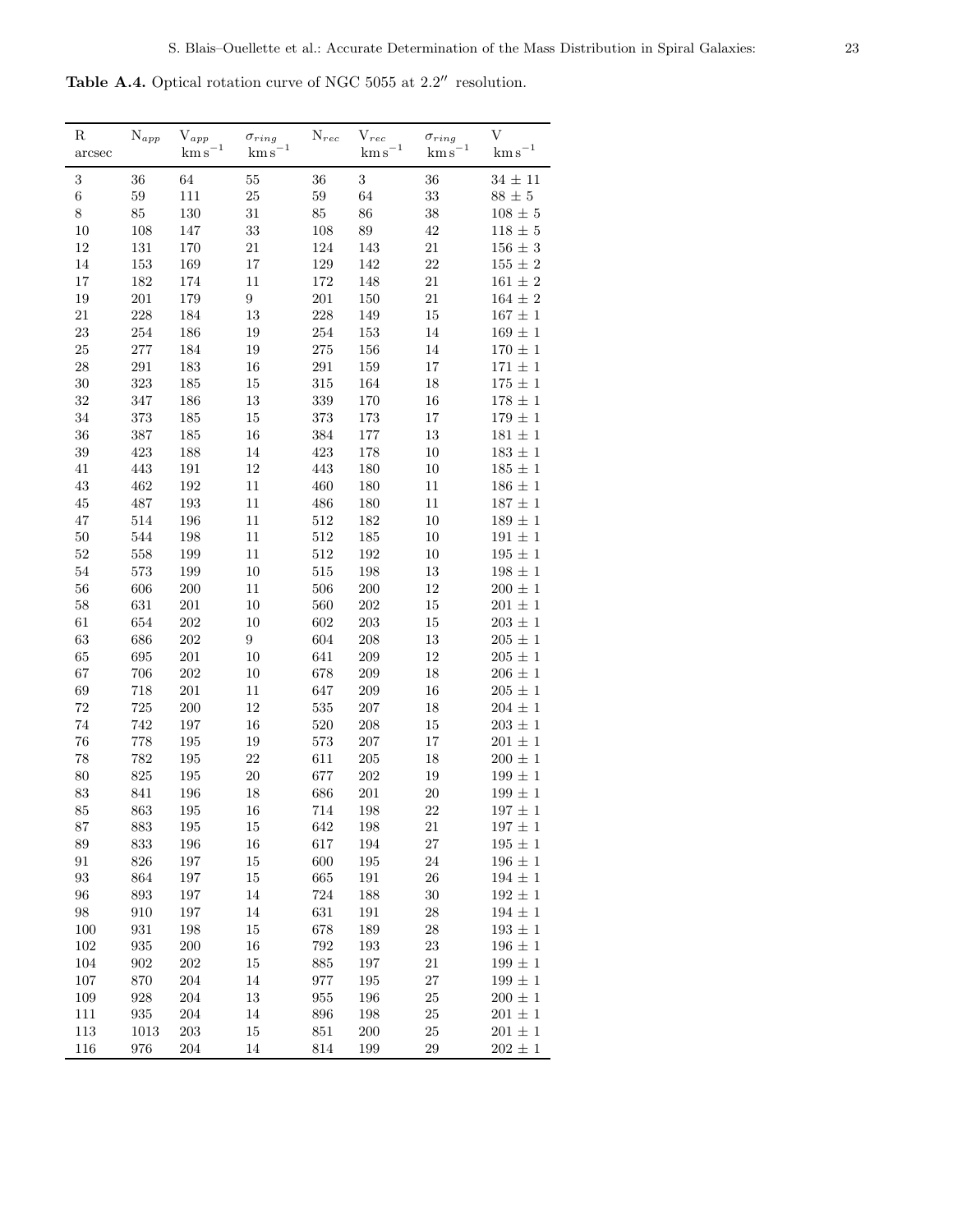Table [A.4](#page-22-0) continued

| R       | $\mathrm{N}_{app}$ | ${\rm V}_{app}$  | $\sigma_{ring}$  | $N_{rec}$ | ${\rm V}_{rec}$       | $\sigma_{ring}$  | V                |
|---------|--------------------|------------------|------------------|-----------|-----------------------|------------------|------------------|
| arcsec  |                    | $\rm km\,s^{-1}$ | $\rm km\,s^{-1}$ |           | $\mathrm{km\,s}^{-1}$ | $\rm km\,s^{-1}$ | $\rm km\,s^{-1}$ |
| 118     | 987                | $205\,$          | $13\,$           | 799       | 199                   | $33\,$           | $202 \pm 1$      |
| $120\,$ | 1046               | $205\,$          | $12\,$           | 778       | $202\,$               | $30\,$           | $203\,\pm\,1$    |
| 122     | 1100               | $205\,$          | $13\,$           | 771       | 204                   | $31\,$           | $204 \pm 1$      |
| 124     | 1219               | 204              | 12               | 802       | $203\,$               | 34               | $203\,\pm\,1$    |
| 127     | 1268               | 204              | $12\,$           | 839       | $203\,$               | 34               | $204\,\pm\,1$    |
| 129     | 1282               | 205              | $11\,$           | 913       | $203\,$               | 34               | $204\,\pm\,1$    |
| $131\,$ | 1323               | 207              | 11               | 957       | $208\,$               | $\,29$           | $207\,\pm\,1$    |
| 133     | 1259               | $209\,$          | $12\,$           | 918       | $209\,$               | $27\,$           | $209\,\pm\,1$    |
| 135     | 1214               | 209              | 12               | 810       | $208\,$               | $\,29$           | $209 \pm 1$      |
| $137\,$ | 1160               | 210              | 12               | 741       | $209\,$               | $26\,$           | $210 \pm 1$      |
| 140     | $1111\,$           | $208\,$          | $12\,$           | 623       | $209\,$               | $27\,$           | $209\,\pm\,1$    |
| 142     | 1116               | $\,208$          | $12\,$           | 602       | 209                   | $30\,$           | $209\,\pm\,1$    |
| 144     | 1093               | $207\,$          | $12\,$           | 649       | 207                   | $33\,$           | $207\,\pm\,1$    |
| 146     | 1132               | 206              | $12\,$           | 624       | $207\,$               | 34               | $206\,\pm\,1$    |
| 149     | 1153               | $205\,$          | $13\,$           | 605       | 210                   | ${\bf 28}$       | $208 \pm 1$      |
| 151     | 1175               | 204              | $13\,$           | 619       | $211\,$               | 22               | $208\,\pm\,1$    |
| 153     | 1175               | 204              | 15               | 622       | $209\,$               | 24               | $207\,\pm\,1$    |
| $155\,$ | 1230               | 205              | $16\,$           | 587       | $206\,$               | $28\,$           | $206\,\pm\,1$    |
| $157\,$ | 1177               | 206              | 17               | 530       | 206                   | $30\,$           | $206\,\pm\,1$    |
| 160     | 1080               | $208\,$          | $16\,$           | 458       | $203\,$               | $34\,$           | $205\,\pm\,2$    |
| 162     | 980                | 208              | $13\,$           | 467       | 200                   | $32\,$           | $204 \pm 2$      |
| 164     | 988                | 209              | 11               | 537       | 204                   | $26\,$           | $206\,\pm\,1$    |
| 166     | 1022               | $211\,$          | $12\,$           | 711       | $205\,$               | 22               | $208\,\pm\,1$    |
| 168     | 990                | $211\,$          | $12\,$           | 630       | $203\,$               | $22\,$           | $207\,\pm\,1$    |
| 171     | 1032               | $212\,$          | $13\,$           | 588       | $201\,$               | $22\,$           | $206\,\pm\,1$    |
| 173     | 1077               | $\,209$          | 14               | 606       | 200                   | 24               | $205 \pm 1$      |
| $175\,$ | $1009\,$           | 209              | 12               | 570       | $203\,$               | $28\,$           | $206 \pm 1$      |
| $177\,$ | 1050               | $208\,$          | 11               | 542       | $206\,$               | $21\,$           | $207\,\pm\,1$    |
| 179     | 1018               | 207              | $11\,$           | 507       | $207\,$               | $21\,$           | $207\,\pm\,1$    |
| 182     | 1004               | 208              | 13               | 529       | 207                   | $20\,$           | $207\,\pm\,1$    |
| 184     | 960                | $208\,$          | 13               | 593       | $203\,$               | $24\,$           | $206\,\pm\,1$    |
| 186     | 836                | 209              | 14               | 688       | 202                   | $27\,$           | $205 \pm 1$      |
| 188     | 674                | 210              | 14               | 591       | $200\,$               | $30\,$           | $205 \pm 1$      |
| $190\,$ | 608                | $212\,$          | $12\,$           | 569       | 199                   | $\,29$           | $206\,\pm\,1$    |
| 192     | 499                | $213\,$          | $11\,$           | 539       | $201\,$               | $28\,$           | $207\,\pm\,1$    |
| 195     | 472                | $213\,$          | 11               | 623       | 204                   | $26\,$           | $208\,\pm\,1$    |
| 197     | 415                | 211              | $11\,$           | 714       | 204                   | $26\,$           | $207 \pm 1$      |
| 199     | 296                | 208              | 14               | 702       | 207                   | 25               | $208 \pm 1$      |
| 201     | 276                | 202              | 27               | 599       | 207                   | 26               | $205 \pm 2$      |
| 204     | 321                | $198\,$          | $35\,$           | 619       | 210                   | $28\,$           | $204\,\pm\,2$    |
| 206     | 389                | $202\,$          | 19               | 603       | 217                   | $17\,$           | $209 \pm 1$      |
| 208     | 341                | 200              | 13               | 575       | $217\,$               | 13               | $208\,\pm\,1$    |
| $210\,$ | 327                | $199\,$          | $11\,$           | 436       | $215\,$               | 15               | $207 \pm 1$      |
| 212     | 276                | $201\,$          | 17               | 309       | 216                   | 17               | $209 \pm 1$      |
| 214     | 193                | 202              | 14               | 283       | 214                   | $20\,$           | $208 \pm 2$      |
| 217     | $112\,$            | 199              | 15               | 283       | 208                   | $\,29$           | $203 \pm 2$      |
| $219\,$ | 82                 | $192\,$          | 28               | $278\,$   | $208\,$               | $27\,$           | $200 \pm 3$      |
| 221     | 67                 | 196              | 15               | 252       | 206                   | $27\,$           | $201 \pm 2$      |
| 223     | $56\,$             | $208\,$          | 10               | 293       | 213                   | $22\,$           | $210 \pm 2$      |
| 226     | $20\,$             | 218              | 19               | 344       | $213\,$               | 19               | $215 \pm 4$      |
| $227\,$ | $10\,$             | $223\,$          | $28\,$           | 376       | 211                   | 19               | $217 \pm 9$      |
| 233     | $13\,$             | 190              | $23\,$           | 267       | 208                   | 14               | $199\,\pm\,6$    |
| 234     | 21                 | $167\,$          | 17               | $275\,$   | 211                   | 19               | $189\,\pm\,4$    |
| 237     | 29                 | 181              | $\rm 45$         | 282       | $217\,$               | $\sqrt{27}$      | $199\,\pm\,8$    |
| 239     | 21                 | 174              | 78               | 209       | $217\,$               | 37               | $195 \pm 17$     |
| 241     | 42                 | 180              | 20               | 218       | 212                   | 33               | $196\,\pm\,4$    |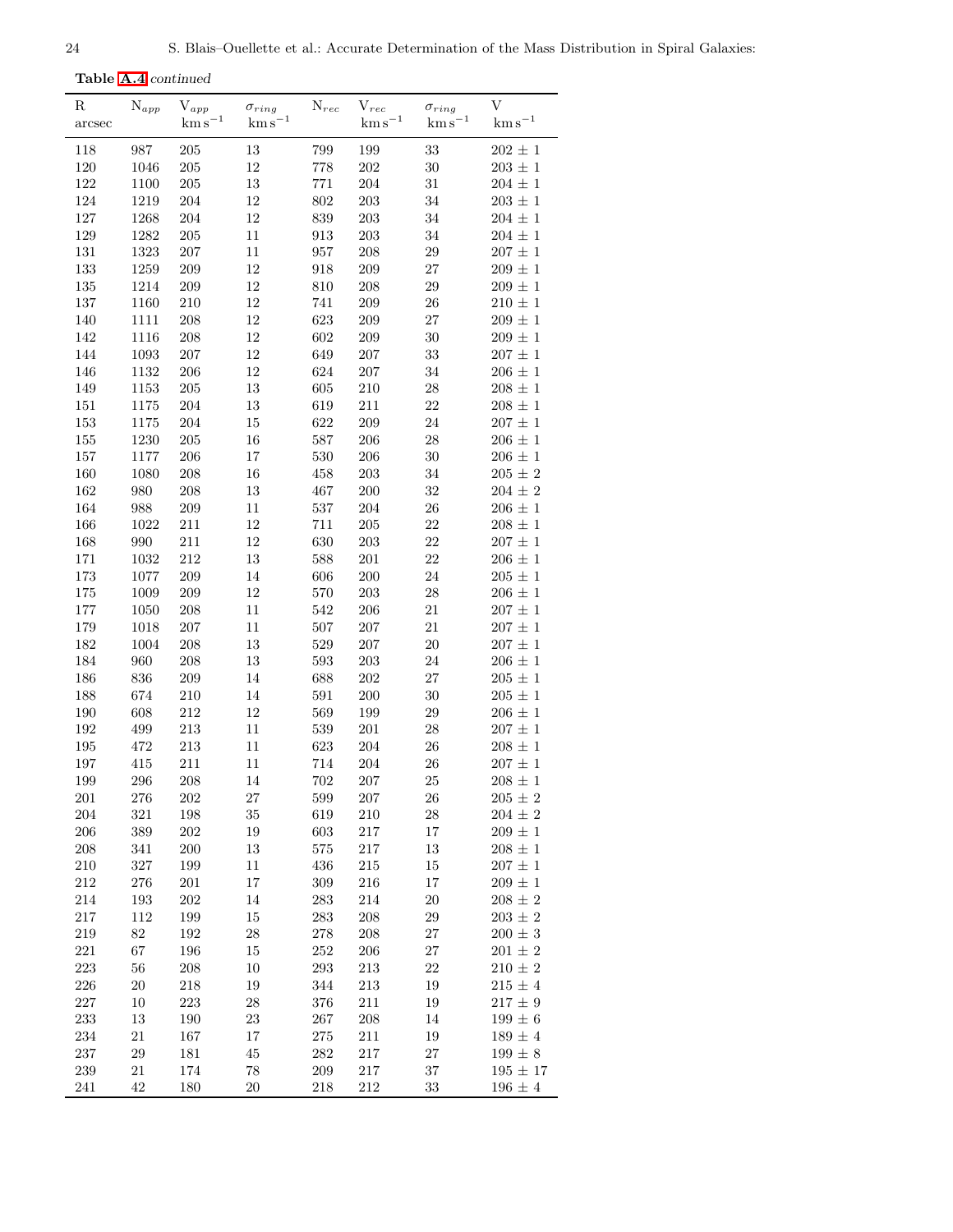$\overline{a}$ 

Table [A.4](#page-22-0) continued

| R<br>arcsec | $N_{app}$    | $V_{app}$<br>$\rm km\,s^{-1}$ | $\sigma_{ring}$<br>$\mathrm{km\,s}^{-1}$ | $\mathrm{N}_{rec}$ | $V_{rec}$<br>$\mathrm{km\,s}^{-1}$ | $\sigma_{ring}$<br>$\rm km\,s^{-1}$ | V<br>$\rm km\,s^{-1}$ |
|-------------|--------------|-------------------------------|------------------------------------------|--------------------|------------------------------------|-------------------------------------|-----------------------|
| 243         | 29           | 191                           | 13                                       | 138                | 219                                | 29                                  | $205 \pm 3$           |
| 245         | 51           | 192                           | 5                                        | 69                 | 221                                | 34                                  | $206 \pm 4$           |
| 247         | 28           | 192                           | $\overline{7}$                           | 65                 | $\bf 235$                          | 52                                  | $213\,\pm\,7$         |
| 251         | $\mathbf{1}$ | 214                           | $\boldsymbol{0}$                         | 96                 | 234                                | $20\,$                              | $224 \pm 2$           |
| 255         | 8            | 204                           | $\overline{4}$                           | 86                 | 237                                | 11                                  | $221 \pm 2$           |
| 256         | 23           | 208                           | 17                                       | 119                | 245                                | 11                                  | $227\,\pm\,4$         |
| 259         | 43           | 199                           | 31                                       | 165                | 238                                | 14                                  | $219 \pm 5$           |
| 261         | 49           | 208                           | 14                                       | 111                | 238                                | 15                                  | $223 \pm 2$           |
| 263         | $73\,$       | 205                           | 17                                       | 44                 | 233                                | 21                                  | $219 \pm 4$           |
| 265         | 78           | 206                           | 18                                       | 33                 | 249                                | 34                                  | $227 \pm 6$           |
| 267         | 81           | 204                           | 30                                       | 9                  | 218                                | 92                                  | $211 \pm 31$          |
| 270         | 110          | 207                           | 21                                       | 6                  | 241                                | 15                                  | $224 \pm 6$           |
| 272         | 133          | 206                           | 22                                       | 16                 | 234                                | 15                                  | $220 \pm 4$           |
| 274         | 126          | 200                           | 28                                       | 28                 | 231                                | 20                                  | $215 \pm 4$           |
| 276         | 94           | 205                           | 21                                       | 26                 | 223                                | 14                                  | $214 \pm 3$           |
| 278         | 92           | 212                           | 17                                       | 21                 | 230                                | 10                                  | $221 \pm 3$           |
| 281         | 120          | 217                           | 21                                       | $\overline{2}$     | 139                                | 19                                  | $178 \pm 14$          |
| 283         | 134          | 205                           | 25                                       | 3                  | 47                                 | $\overline{4}$                      | $126 \pm 3$           |
| 285         | 128          | 201                           | $28\,$                                   | $\mathbf{1}$       | 29                                 | $\overline{0}$                      | $115 \pm 2$           |
| 287         | 144          | 196                           | 31                                       | $\overline{4}$     | 195                                | 51                                  | $195 \pm 25$          |
| 289         | 146          | 198                           | 30                                       | 12                 | 112                                | 53                                  | $155 \pm 15$          |
| 291         | 112          | 199                           | 23                                       | 7                  | 117                                | 16                                  | $158 \pm 7$           |
| 294         | 66           | 199                           | 23                                       |                    |                                    |                                     | $199 \pm 3$           |
| 296         | 56           | 182                           | 24                                       |                    |                                    |                                     | $182 \pm 3$           |
| 298         | 86           | 176                           | 18                                       |                    |                                    |                                     | $176 \pm 2$           |
| 300         | 93           | 177                           | 19                                       |                    |                                    |                                     | $177 \pm 2$           |
| 303         | 101          | 172                           | 23                                       |                    |                                    |                                     | $172 \pm 2$           |
| 305         | 118          | 164                           | $35\,$                                   |                    |                                    |                                     | $164 \pm 3$           |
| 307         | 76           | 160                           | 14                                       |                    |                                    |                                     | $160 \pm 2$           |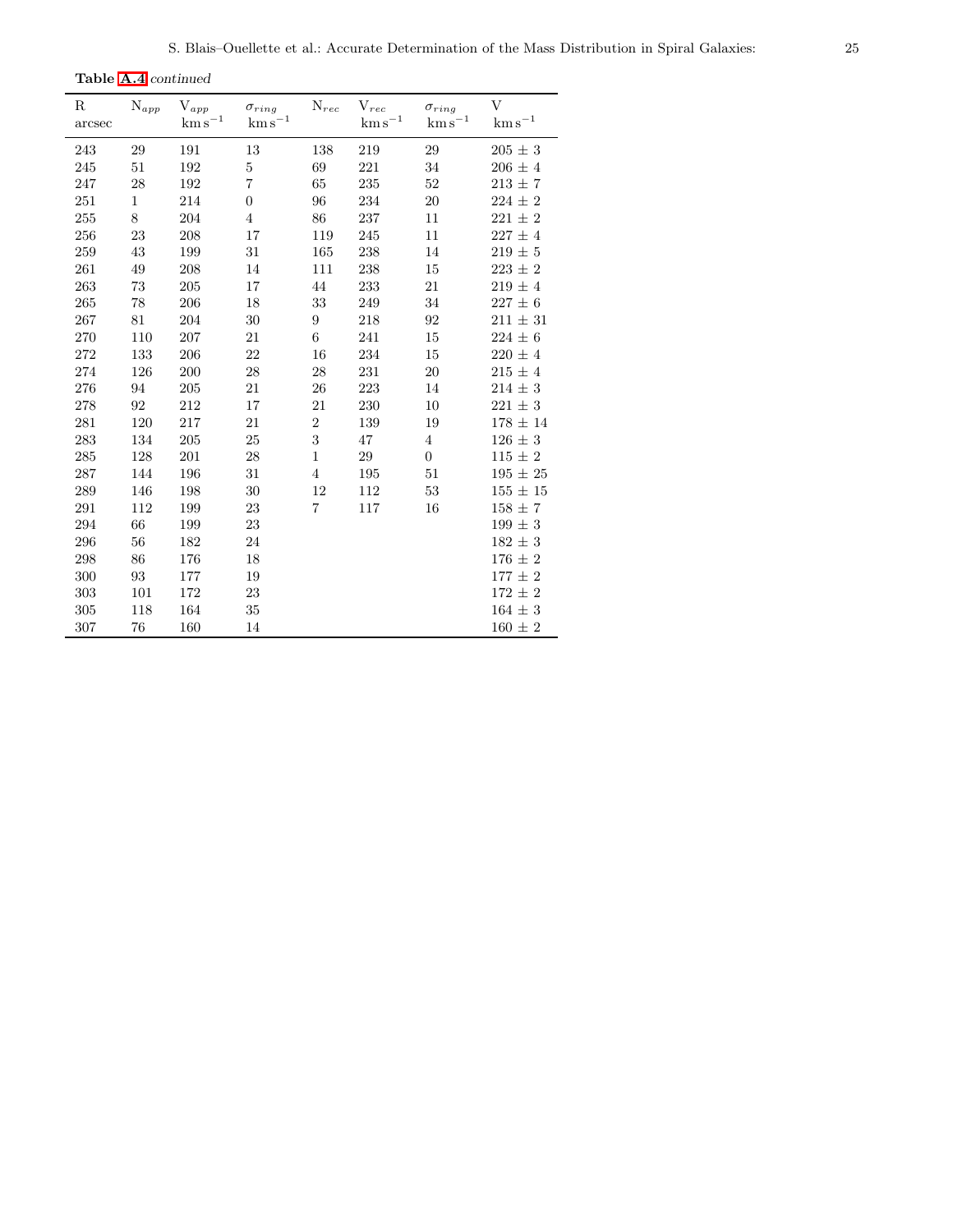<span id="page-25-0"></span>Table A.5. Optical rotation curve of NGC 2841 at 4.4′′ resolution.

| R<br>arcsec | $N_{app}$  | $\mathbf{V}_{app}$<br>$\rm km\,s^{-1}$ | $\sigma_{ring}$<br>$km s^{-1}$ | $N_{rec}$  | ${\rm V}_{rec}$<br>$km s^{-1}$ | $\sigma_{ring}$<br>$km s^{-1}$ | V<br>$\mathrm{km\,s}^{-1}$ |
|-------------|------------|----------------------------------------|--------------------------------|------------|--------------------------------|--------------------------------|----------------------------|
| 20          | 41         | 193                                    | 160                            | ${\bf 26}$ | 30                             | 232                            | $111 \pm 52$               |
| 25          | 19         | 171                                    | 103                            | 42         | 144                            | 155                            | $158\,\pm\,34$             |
| 28          | $21\,$     | 214                                    | 90                             | 46         | 180                            | 126                            | $197\,\pm\,27$             |
| 33          | 54         | 203                                    | 80                             | $\!43\!$   | 225                            | 133                            | $214\,\pm\,23$             |
| 37          | 47         | 262                                    | 112                            | 33         | 270                            | 62                             | $266 \pm 20$               |
| 42          | $58\,$     | 293                                    | $155\,$                        | $30\,$     | 304                            | 75                             | $299\,\pm\,25$             |
| 46          | 60         | 323                                    | 177                            | 63         | 265                            | 225                            | $294\,\pm\,36$             |
| 51          | $113\,$    | 297                                    | 161                            | 128        | 262                            | 117                            | $279\,\pm\,18$             |
| 55          | $151\,$    | 312                                    | 154                            | 231        | $\,291$                        | $90\,$                         | $302 \pm 14$               |
| 59          | $171\,$    | 304                                    | $150\,$                        | 276        | 296                            | 107                            | $300\,\pm\,13$             |
| 64          | 176        | 300                                    | 142                            | 282        | 299                            | 89                             | $299 \pm 12$               |
| 68          | 237        | 312                                    | $152\,$                        | $227\,$    | 315                            | 78                             | $314\,\pm\,11$             |
| 72          | 265        | 304                                    | 159                            | 209        | 312                            | 98                             | $308 \pm 12$               |
| 77          | $\,286$    | 316                                    | $153\,$                        | 167        | $321\,$                        | 113                            | $318\,\pm\,13$             |
| 81          | 344        | $326\,$                                | $145\,$                        | $130\,$    | 316                            | 68                             | $321\,\pm\,10$             |
| 86          | 314        | 333                                    | 147                            | 138        | 287                            | 94                             | $310\,\pm\,12$             |
| 90          | 306        | 345                                    | 159                            | 197        | 300                            | 129                            | $323\,\pm\,13$             |
| 95          | $311\,$    | 345                                    | $185\,$                        | 240        | $301\,$                        | 104                            | $323\,\pm\,12$             |
| 99          | $339\,$    | 329                                    | 147                            | 262        | 300                            | $68\,$                         | $314 \pm 9$                |
| $103\,$     | 352        | 329                                    | 122                            | 226        | 299                            | 127                            | $314\,\pm\,11$             |
| 108         | $399\,$    | $305\,$                                | 147                            | $227\,$    | 289                            | 146                            | $297 \pm 12$               |
| 112         | 348        | 316                                    | 127                            | 196        | 257                            | 139                            | $286\,\pm\,12$             |
| $117\,$     | $391\,$    | 321                                    | 139                            | 120        | 267                            | 232                            | $294 \pm 22$               |
| 121         | $365\,$    | 316                                    | $129\,$                        | $98\,$     | $302\,$                        | 167                            | $309 \pm 18$               |
| 125         | 319        | 291                                    | 154                            | $105\,$    | 314                            | 185                            | $303 \pm 20$               |
| $130\,$     | 349        | 301                                    | 152                            | 124        | 317                            | $\,208$                        | $309\,\pm\,20$             |
| 134         | $376\,$    | 315                                    | $155\,$                        | 124        | 326                            | $211\,$                        | $321 \pm 21$               |
| $139\,$     | 284        | 300                                    | $155\,$                        | 112        | 336                            | $192\,$                        | $318\,\pm\,20$             |
| 143         | 185        | 308                                    | 173                            | 104        | 369                            | 222                            | $338\,\pm\,25$             |
| $147\,$     | 129        | 327                                    | 205                            | 87         | 356                            | 183                            | $342\,\pm\,27$             |
| 152         | 99         | 304                                    | 159                            | 59         | 321                            | 145                            | $312 \pm 25$               |
| 156         | 116        | 307                                    | 174                            | 19         | 455                            | 324                            | $381\,\pm\,76$             |
| 160         | 116        | $312\,$                                | 191                            | $8\,$      | 432                            | 214                            | $372 \pm 78$               |
| 165         | 84         | 333                                    | 176                            | 7          | 396                            | 180                            | $364 \pm 71$               |
| 169         | 76         | 335                                    | 176                            |            |                                |                                | $335\,\pm\,20$             |
| 174         | 48         | 339                                    | 206                            |            |                                |                                | $339\,\pm\,30$             |
| $178\,$     | 22         | 376                                    | 194                            |            |                                |                                | $376\,\pm\,41$             |
| 187         | 17         | 350                                    | 254                            |            |                                |                                | $350\,\pm\,62$             |
| 191         | $21\,$     | 348                                    | 221                            |            |                                |                                | $348\,\pm\,48$             |
| 196         | 16         | 453                                    | 226                            |            |                                |                                | $453\,\pm\,56$             |
| 200         | 20         | 388                                    | 207                            |            |                                |                                | $388\,\pm\,46$             |
| 204         | 15         | 382                                    | 131                            |            |                                |                                | $382\,\pm\,34$             |
| 208         | $\sqrt{3}$ | 304                                    | 82                             |            |                                |                                | $304\,\pm\,48$             |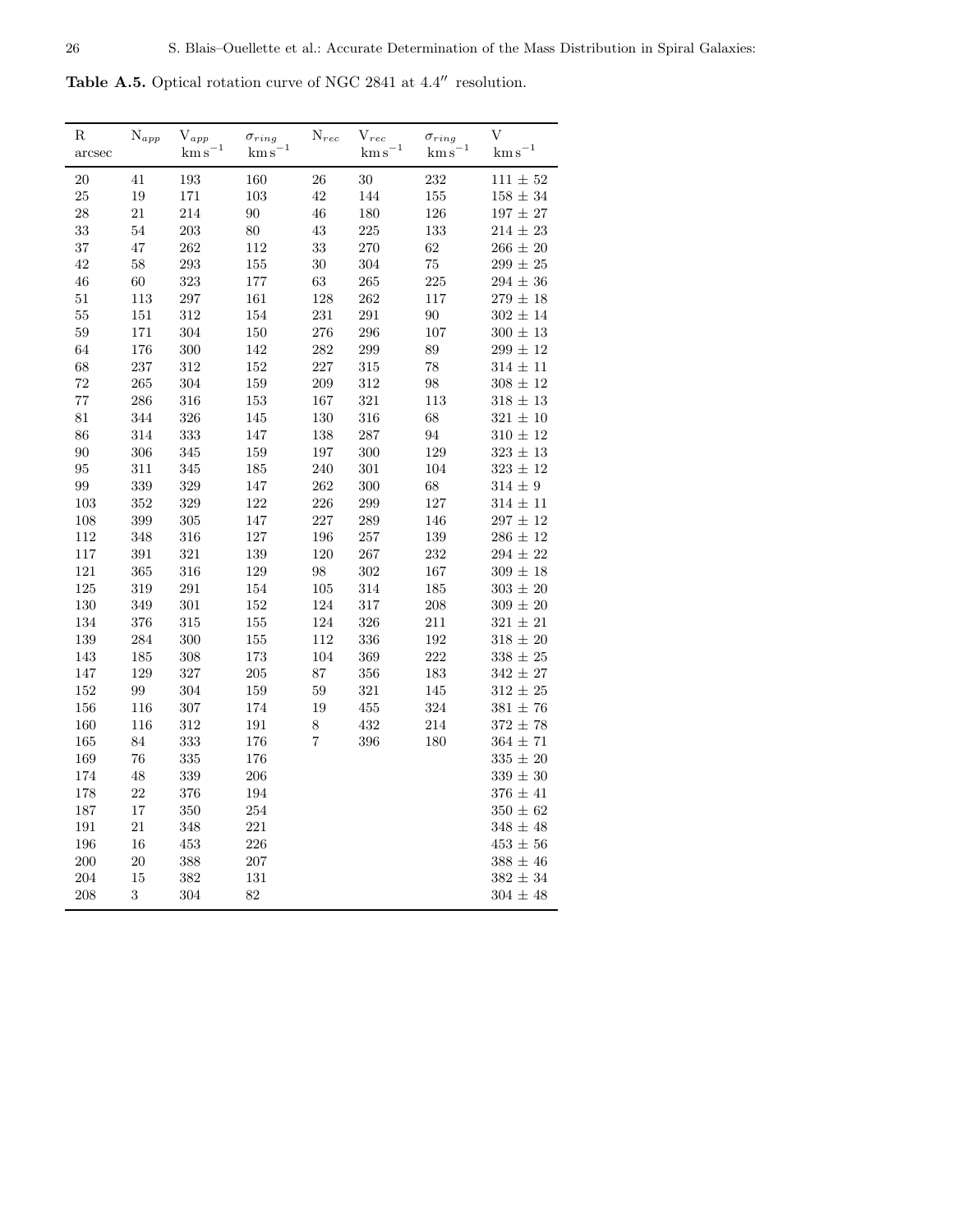Table A.6. Optical rotation curve of NGC 5985 at  $4^{\prime\prime}$  resolution.

| $_{\rm R}$<br>arcsec | $N_{app}$ | $\mathbf{V}_{app}$<br>$\mathrm{km\,s}^{-1}$ | $\sigma_{ring}$<br>$\mathrm{km\,s}^{-1}$ | $\mathrm{N}_{rec}$ | ${\rm V}_{rec}$<br>$\mathrm{km\,s}^{-1}$ | $\sigma_{ring}$<br>$\mathrm{km\,s}^{-1}$ | V<br>$\mathrm{km\,s}^{-1}$ |
|----------------------|-----------|---------------------------------------------|------------------------------------------|--------------------|------------------------------------------|------------------------------------------|----------------------------|
| 11.5                 | 1         | 146                                         | $\overline{\phantom{0}}$                 |                    |                                          |                                          | $146 \pm -$                |
| 14.3                 | $\,6$     | 197                                         | 20                                       | 10                 | 121                                      | 179                                      | $150\,\pm\,45$             |
| 18.4                 | 11        | 223                                         | 34                                       | 32                 | 222                                      | 37                                       | $223 \pm 8$                |
| $22.0\,$             | 29        | 233                                         | 44                                       | $43\,$             | 228                                      | 27                                       | $230 \pm 6$                |
| 25.8                 | 73        | 250                                         | 38                                       | $43\,$             | 246                                      | $31\,$                                   | $248 \pm 5$                |
| 29.8                 | 82        | 265                                         | 28                                       | 44                 | 244                                      | $\,29$                                   | $258 \pm 4$                |
| 33.6                 | 89        | 270                                         | 17                                       | 38                 | 247                                      | 36                                       | $263 \pm 4$                |
| 37.5                 | 89        | 274                                         | 24                                       | 33                 | 267                                      | 60                                       | $272\,\pm\,6$              |
| 41.7                 | 105       | 287                                         | 22                                       | 36                 | 286                                      | 42                                       | $287\,\pm\,4$              |
| 45.7                 | 125       | 293                                         | 16                                       | $\,29$             | $272\,$                                  | 57                                       | $289 \pm 5$                |
| 49.4                 | 134       | 298                                         | 27                                       | 45                 | 273                                      | 25                                       | $292\,\pm\,3$              |
| 53.4                 | 147       | 312                                         | 31                                       | $\rm 45$           | 272                                      | 25                                       | $302\,\pm\,3$              |
| 57.6                 | 155       | $313\,$                                     | 49                                       | 60                 | $275\,$                                  | 24                                       | $302 \pm 4$                |
| $61.4\,$             | 169       | 319                                         | 50                                       | 104                | 279                                      | 29                                       | $304\,\pm\,3$              |
| 65.2                 | 141       | 318                                         | 33                                       | 88                 | 278                                      | 38                                       | $303\,\pm\,3$              |
| 69.3                 | 130       | 320                                         | 32                                       | 89                 | 283                                      | 46                                       | $305 \pm 4$                |
| 73.4                 | 112       | 315                                         | 30                                       | 93                 | 282                                      | 40                                       | $300 \pm 3$                |
| 77.3                 | 125       | 313                                         | 39                                       | 117                | 276                                      | $31\,$                                   | $295 \pm 3$                |
| 81.1                 | 108       | 301                                         | $45\,$                                   | 109                | 287                                      | 28                                       | $294 \pm 4$                |
| 85.2                 | 82        | 298                                         | $50\,$                                   | $103\,$            | 284                                      | 33                                       | $290 \pm 4$                |
| 89.2                 | 86        | 292                                         | $45\,$                                   | 113                | 290                                      | 35                                       | 291 $\pm$ 4                |
| 93.1                 | 102       | 283                                         | 37                                       | 116                | 288                                      | $31\,$                                   | $286\,\pm\,3$              |
| 97.1                 | 141       | 284                                         | 34                                       | 92                 | 292                                      | 37                                       | $287\,\pm\,3$              |
| 101.0                | 169       | 292                                         | 27                                       | 63                 | 298                                      | $39\,$                                   | $294 \pm 3$                |
| 105.0                | 160       | 288                                         | 29                                       | $55\,$             | 297                                      | 34                                       | $290 \pm 3$                |
| 108.8                | 153       | 289                                         | 33                                       | 64                 | 287                                      | 30                                       | $288\,\pm\,3$              |
| 112.7                | 124       | 295                                         | 30                                       | $45\,$             | $275\,$                                  | $43\,$                                   | $290 \pm 4$                |
| 116.9                | 128       | 296                                         | 29                                       | 36                 | 291                                      | 46                                       | 294 $\pm$ 4                |
| 120.7                | 108       | 298                                         | 22                                       | ${\bf 26}$         | 294                                      | 43                                       | $297\,\pm\,4$              |
| 124.8                | 91        | 296                                         | 22                                       | 29                 | 283                                      | 33                                       | $293 \pm 4$                |
| 128.6                | 93        | 294                                         | 36                                       | 14                 | 275                                      | 25                                       | 291 $\pm$ 4                |
| 132.8                | 93        | $304\,$                                     | 18                                       | 19                 | 295                                      | 31                                       | $303\,\pm\,3$              |
| 136.6                | 85        | 309                                         | 24                                       | 20                 | 289                                      | 30                                       | $305 \pm 4$                |
| 140.5                | 76        | 322                                         | 37                                       | 15                 | 284                                      | 18                                       | $316 \pm 4$                |
| 144.4                | 21        | 296                                         | 52                                       | $10\,$             | ${\bf 282}$                              | 13                                       | $291 \pm 10$               |
| 147.9                | 9         | 276                                         | 36                                       | 6                  | 272                                      | 10                                       | $275 \pm 10$               |
| 76.3                 | 18        | 290                                         | 43                                       |                    |                                          |                                          | $290\,\pm\,10$             |
| 78.2                 | 21        | 314                                         | 14                                       |                    |                                          |                                          | $314 \pm 3$                |
| 79.9                 | 17        | 296                                         | 64                                       |                    |                                          |                                          | $296\,\pm\,16$             |
| 82.2                 | 30        | 310                                         | 13                                       |                    |                                          |                                          | $310 \pm 2$                |
| 164.4                | 19        | 303                                         | 17                                       |                    |                                          |                                          | $303 \pm 4$                |
| 168.0                | 4         | 275                                         | $10\,$                                   |                    |                                          |                                          | $275\,\pm\,5$              |